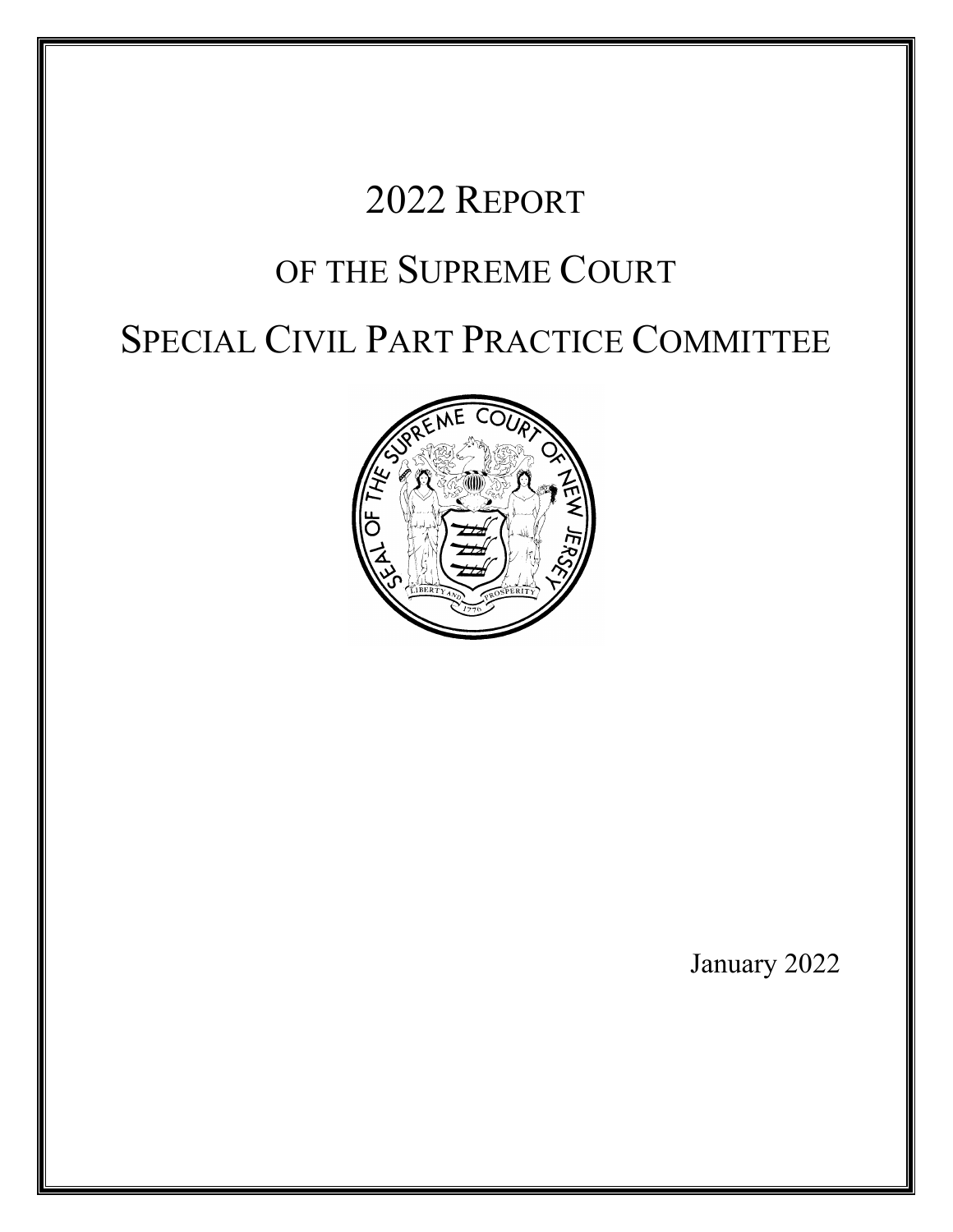| I.  |           |    |                                                                                                                                                            |
|-----|-----------|----|------------------------------------------------------------------------------------------------------------------------------------------------------------|
|     | A.        |    |                                                                                                                                                            |
|     | <b>B.</b> |    | Proposed Amendments to R. 6:7-2 (Orders for Discovery; Information Subpoena)                                                                               |
|     | C.        |    | Special Civil Part (DC) and Small Claims Rule Appendices - Removal of Non-                                                                                 |
|     | D.        |    | Rule Amendments Recommended and Subsequently Rendered Moot by the<br>Supreme Court's Action on the Report and Recommendations of the Judiciary             |
|     |           | 1. | Proposed Amendments to $R$ . 6:3-4 (Summary Actions for Possession of                                                                                      |
|     |           | 2. | Proposed Amendments to R. 6:6-4 (Consent Judgments for Possession and                                                                                      |
|     |           | 3. | Proposed Amendments to Appendix XI-S (Landlord Tenant Trial                                                                                                |
| II. |           |    |                                                                                                                                                            |
|     | A.        |    | Proposed Amendments to R. 6:3-4 (Summary Actions for Possession of Premises)<br>and Appendix XI-X (Landlord Tenant Verified Complaint - Nonpayment of Rent |
|     | <b>B.</b> |    |                                                                                                                                                            |
| Ш.  |           |    | .20                                                                                                                                                        |
|     | A.        |    | Proposed Amendments to R. 6:6-6 (Post-Judgment Levy Exemption Claims and                                                                                   |
|     | <b>B.</b> |    | Proposed revisions to Appendix XI-A(2) (Small Claims Summons and Return of                                                                                 |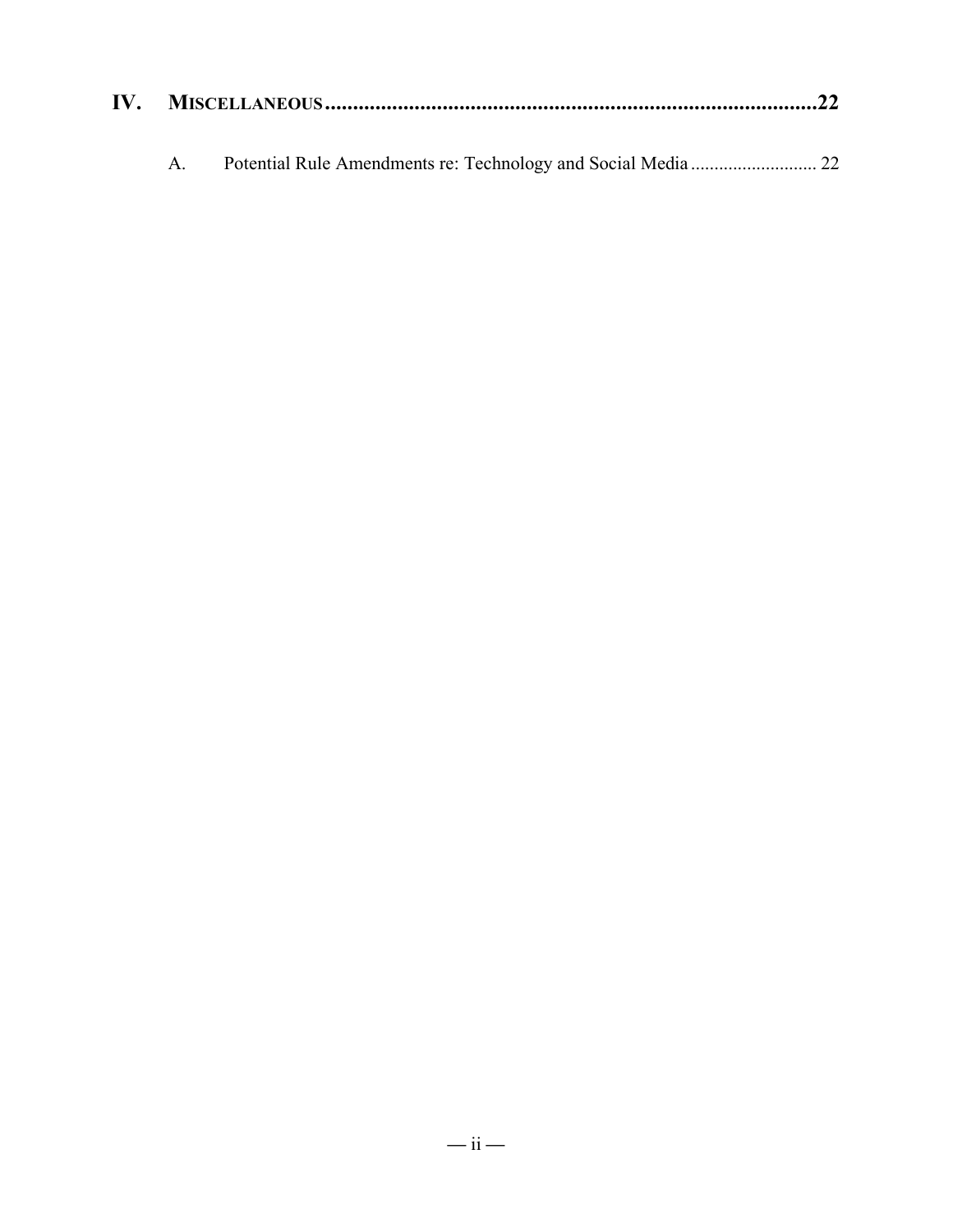#### <span id="page-3-1"></span><span id="page-3-0"></span>**I. RULE AMENDMENTS RECOMMENDED FOR ADOPTION**

#### **A. Proposed Amendments to R. 4:59 (Execution)**

The Committee discussed amending *R.* 4:59-1(h) (Notice to Debtor) to be consistent with *R.* 4:59-1(e) (Wage Executions; Notice, Order, Hearing). *R.* 4:59- 1(e) governs the process of wage garnishments. In the event of an objection to a wage garnishment the rule provides in part: "The judgment-creditor may waive in writing the right to appear at the hearing on the objection and rely on the papers."

*R.* 4:59-1(h) governs objections to levies generally but does not contain the same waiver of appearance provision. In practice, judgment-creditors' attorneys often waive their appearance in both types of objections. The Committee discussed a proposal to add the specified language from *R.* 4:59-1(e) to *R.* 4:59- 1(h) for consistency and to reflect common practice.

The Committee voted unanimously to approve the proposed amendments. This item has been referred to the Supreme Court Civil Practice Committee which is responsible for the Part IV rules.

The proposed amendments to *R.* 4:59-1(h) follow.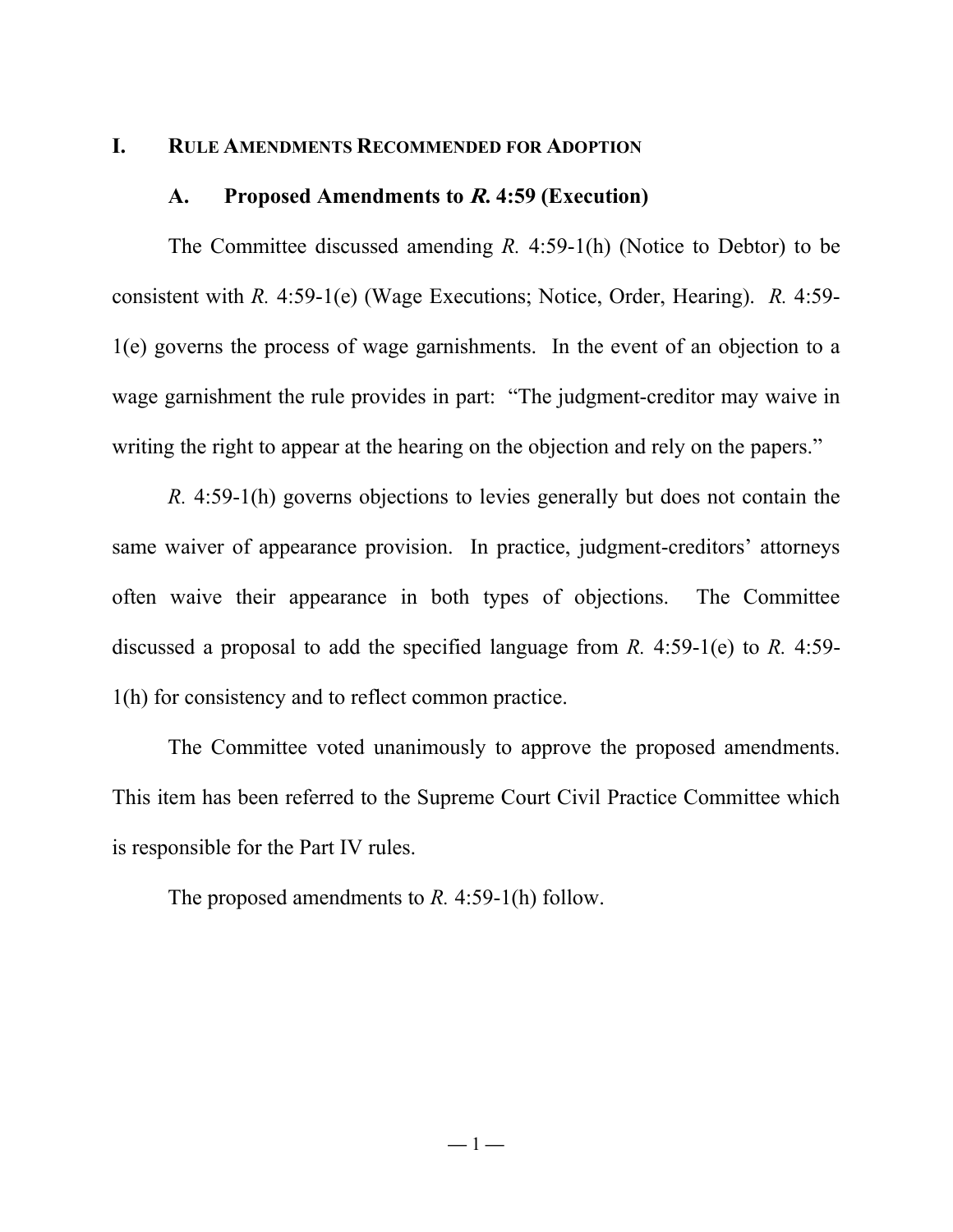## 4:59-1. Execution

- (a) …no change.
- (b) …no change.
- (c) …no change.
- (d) …no change.
- (e) …no change.
- (f) …no change.
- (g) …no change.

(h) Notice to Debtor. Every court officer or other person levying on a debtor's property shall, on the day the levy is made, mail a notice to the last known address of the person or business entity whose assets are to be levied on stating that a levy has been made and describing exemptions from levy and how such exemptions may be claimed by qualified persons. If the execution is served on a bank or other financial institution as garnishee pursuant to *N.J.S.A*. 2A:17-63, the officer shall mail the notice to the debtor on the day the officer serves the writ. The notice shall be in the form prescribed by Appendix VI to these rules and copies thereof shall be promptly filed by the levying officer with the clerk of the court and mailed to the person who requested the levy. If the clerk or the court receives a claim of exemption, whether formal or informal, it shall hold a hearing thereon within 7 days after the claim is made. The judgment-creditor may waive in writing the right to appear at the hearing on the objection and rely on the papers. If an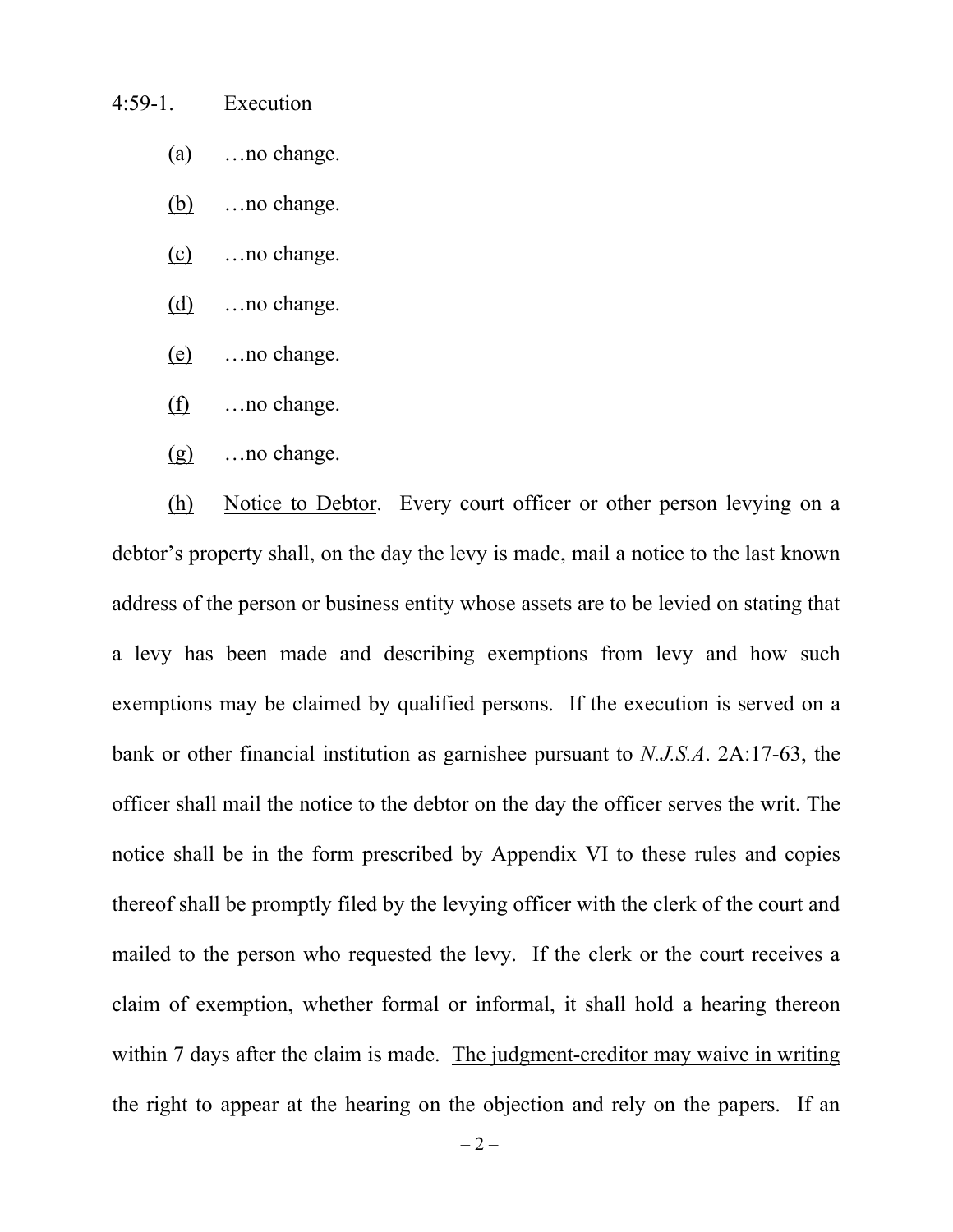exemption claim is made to the levying officer, it shall be forthwith forwarded to the clerk of the court and no further action shall be taken with respect to the levy pending the outcome of the exemption hearing. No turnover of funds or sale of assets may be made, in any case, until 20 days after the date of the levy and the court has received a copy of the properly completed notice to debtor.

(i) …no change.

**Note**: Source – *R.R*. 4:74-1, 4:74-2, 4:74-3, 4:74-4. Paragraph (c) amended November 17, 1970 effective immediately; paragraph (d) amended July 17, 1975 to be effective September 8, 1975; paragraph (a) amended, new paragraph (b) adopted and former paragraphs  $(b)$ ,  $(c)$ ,  $(d)$ , and  $(e)$  redesignated  $(c)$ ,  $(d)$ ,  $(e)$  and  $(f)$ respectively, July 24, 1978 to be effective September 11, 1978; paragraph (b) amended July 21, 1980 to be effective September 8, 1980; paragraphs (a) and (b) amended July 15, 1982 to be effective September 13, 1982; paragraph (d) amended July 22, 1983 to be effective September 12, 1983; paragraph (b) amended and paragraph (g) adopted November 1, 1985 to be effective January 2, 1986; paragraph (d) amended June 29, 1990 to be effective September 4, 1990; paragraph (e) amended July 14, 1992 to be effective September 1, 1992; paragraphs (a), (c), (e), (f), and (g) amended July 13, 1994 to be effective September 1, 1994; paragraph (b) amended June 28, 1996 to be effective June 28, 1996; paragraph (d) amended June 28, 1996 to be effective September 1, 1996; paragraph (e) amended July 10, 1998 to be effective September 1, 1998; paragraphs (a), (e), and (g) amended July 5, 2000 to be effective September 5, 2000; paragraph (d) amended July 12, 2002 to be effective September 3, 2002; paragraph (d) amended July 28, 2004 to be effective September 1, 2004; paragraphs (a) and (d) amended, and new paragraph (h) adopted July 27, 2006 to be effective September 1, 2006; paragraphs (a) and (f) amended July 9, 2008 to be effective September 1, 2008; paragraph (c) redesignated as subparagraph  $(c)(2)$ , new paragraph  $(c)$  caption adopted, new subparagraph  $(c)(1)$  caption and text adopted, and paragraph  $(g)$  amended July 23, 2010 to be effective September 1, 2010; paragraph (a) amended, former paragraphs (b) through (h) redesignated as paragraphs (c) through (i), new paragraph (b) adopted, redesignated paragraph (h) amended, and caption added to redesignated paragraph (i) July 19, 2012 to be effective September 4, 2012; paragraph (i) amended July 22, 2014 to be effective September 1, 2014; paragraph (c) amended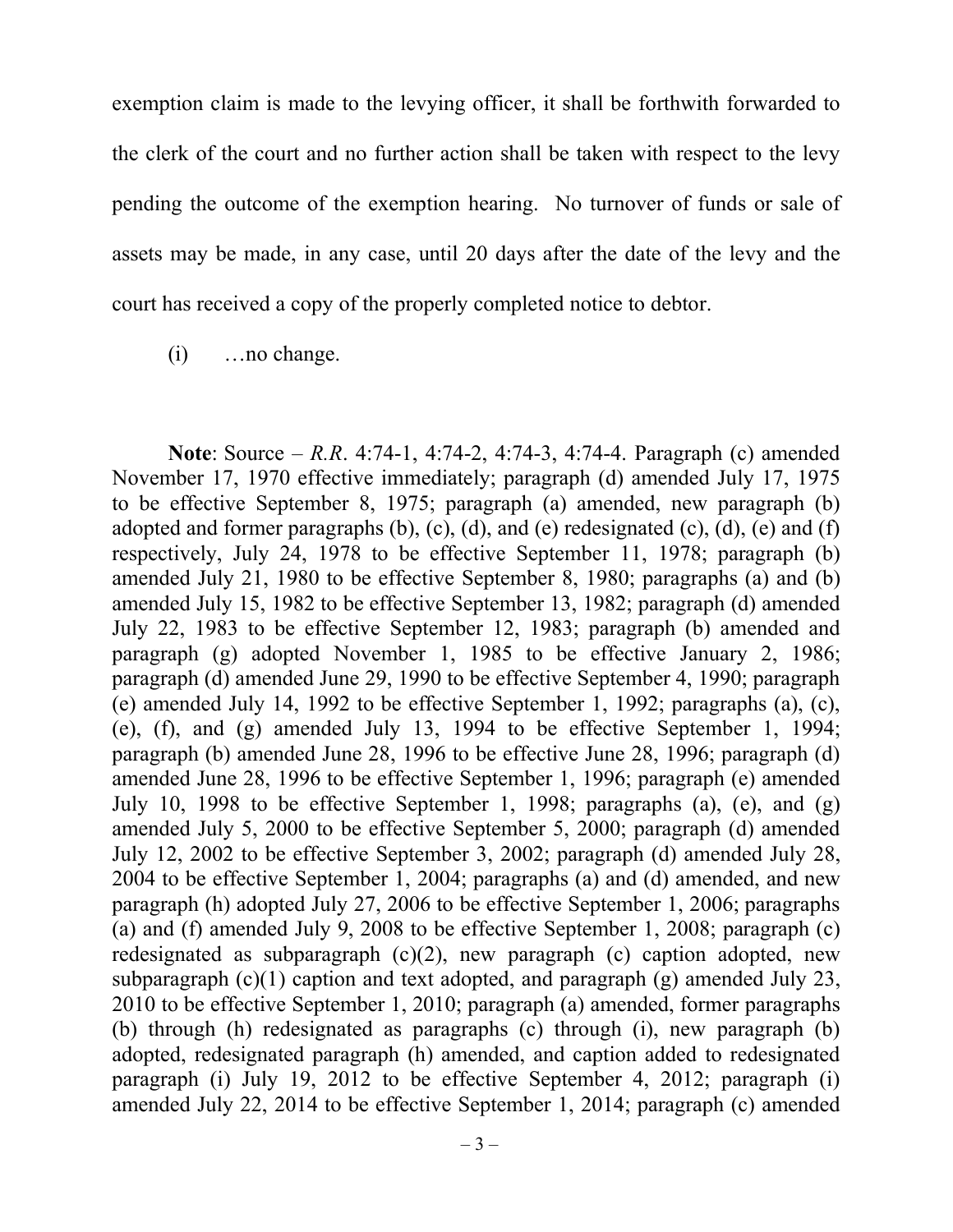July 27, 2015 to be effective September 1, 2015; paragraph (e) amended July 31,  $2020$  to be effective September 1, 2020; paragraph (h) amended to be effective ...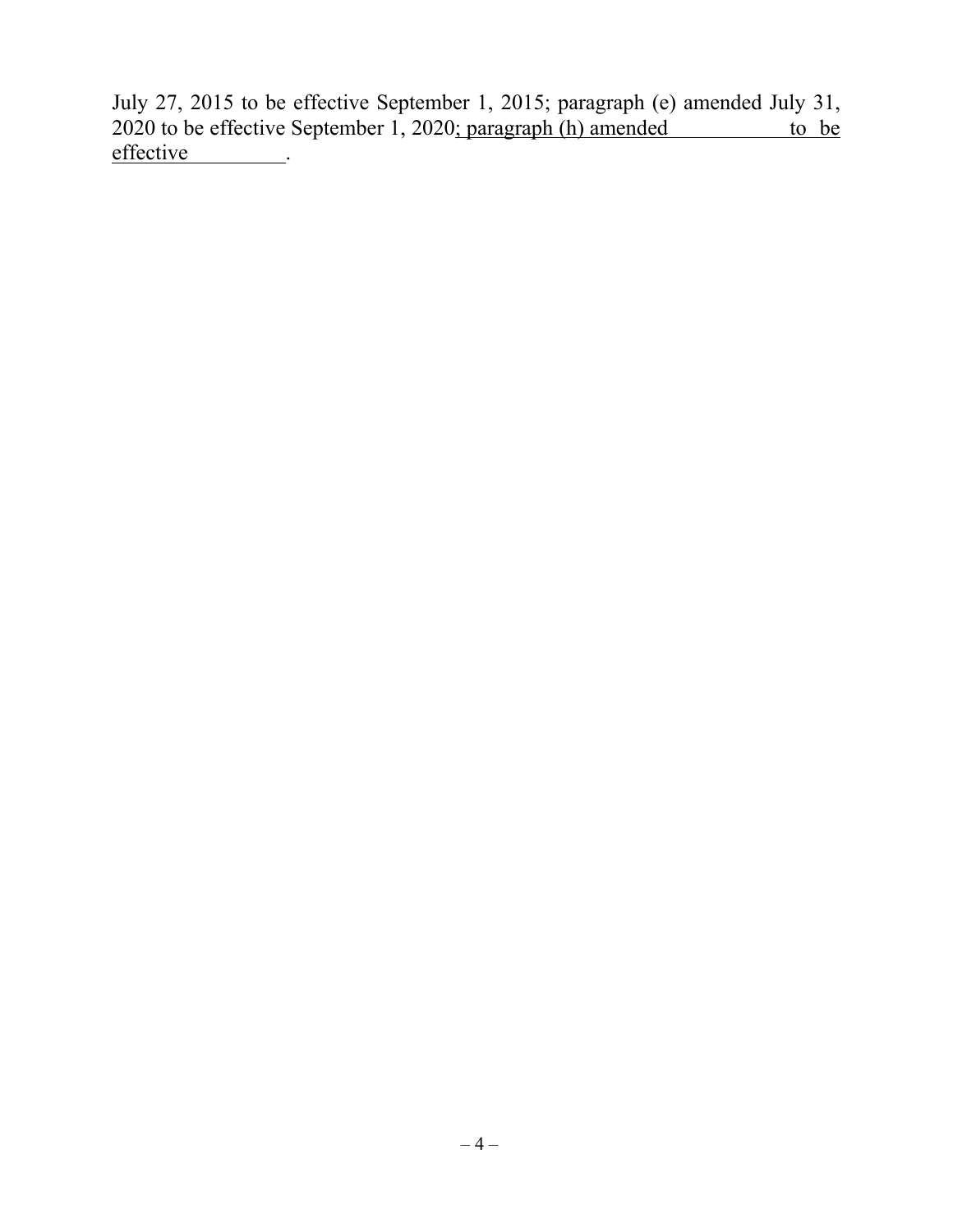# <span id="page-7-0"></span>**B. Proposed Amendments to R. 6:7-2 (Orders for Discovery; Information Subpoena)**

The Committee discussed proposed amendments to *R*. 6:7-2 pertaining to motions to enforce litigant's rights. The rule as presently written permits a judgment creditor to obtain an order to enforce litigant's rights and wait an undetermined amount of time to obtain a warrant of arrest.

It also permits a judgment-creditor to serve an information subpoena, not receive answers to the questions and wait an undetermined amount of time to file for relief that could result in an arrest warrant. A judgment-creditor can also claim that the lack of reference of the three days for mailing does not apply, because it was not specifically mentioned in the rule. Also, courts typically schedule return dates of motions to enforce litigant's rights, yet the rule provides no authority to do so.

The proposed amendments revise *R*. 6:7-2(e) to impose a 6-month time limit to file a motion to enforce against a judgment-debtor or a non-party, who fails who fails to obey an order for discovery or an information subpoena. The proposed amendments also would allow the court to schedule the motion at its discretion on notice to the parties.

The proposed amendments also revise  $R$ . 6:7-2(g) to require that a court may issue an arrest warrant only where the order to enforce litigant's rights is no older than 6 months old.

 $-5-$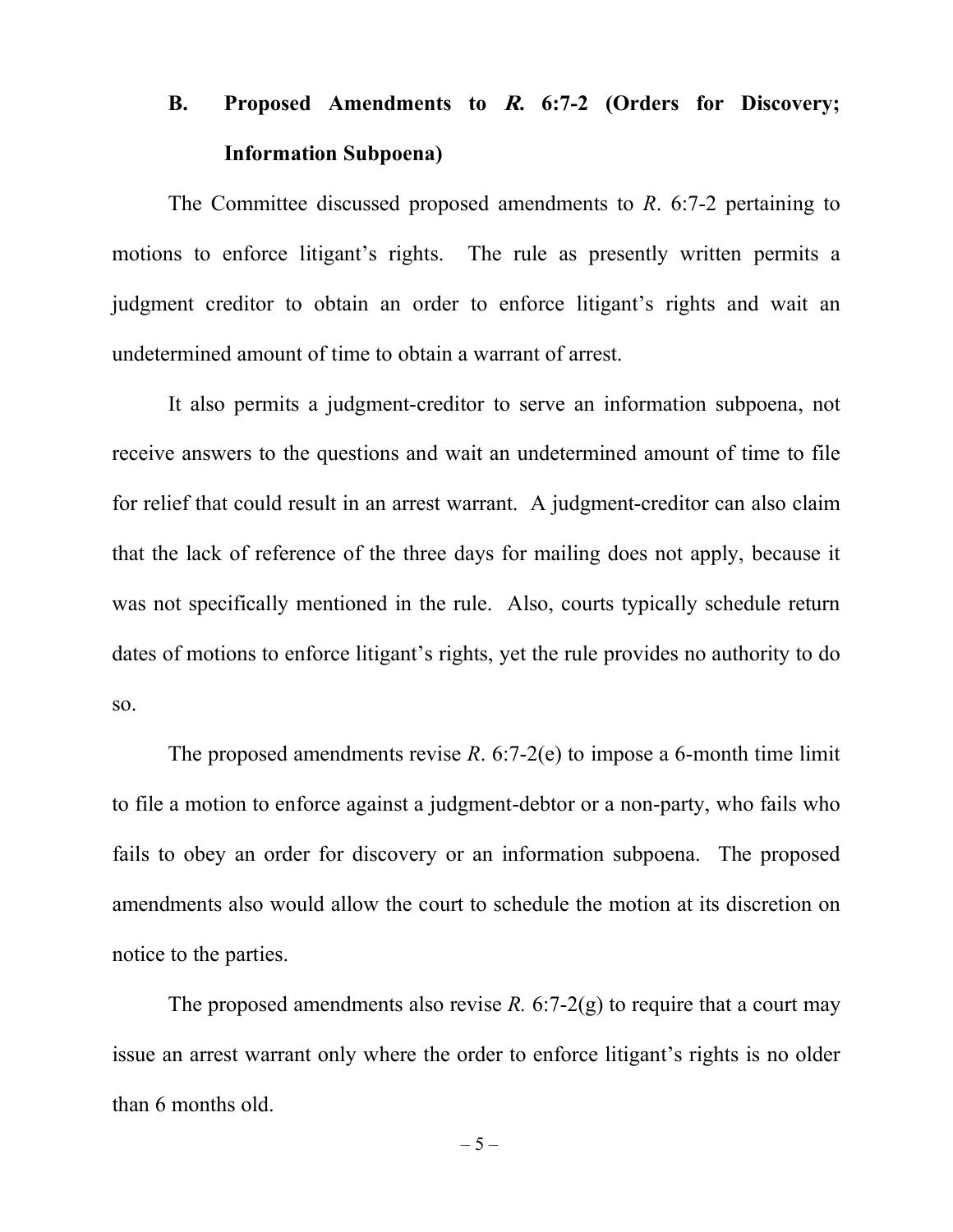The Committee voted unanimously to approve the proposed amendments. The proposed amendments to *R.* 6:7-2 follow.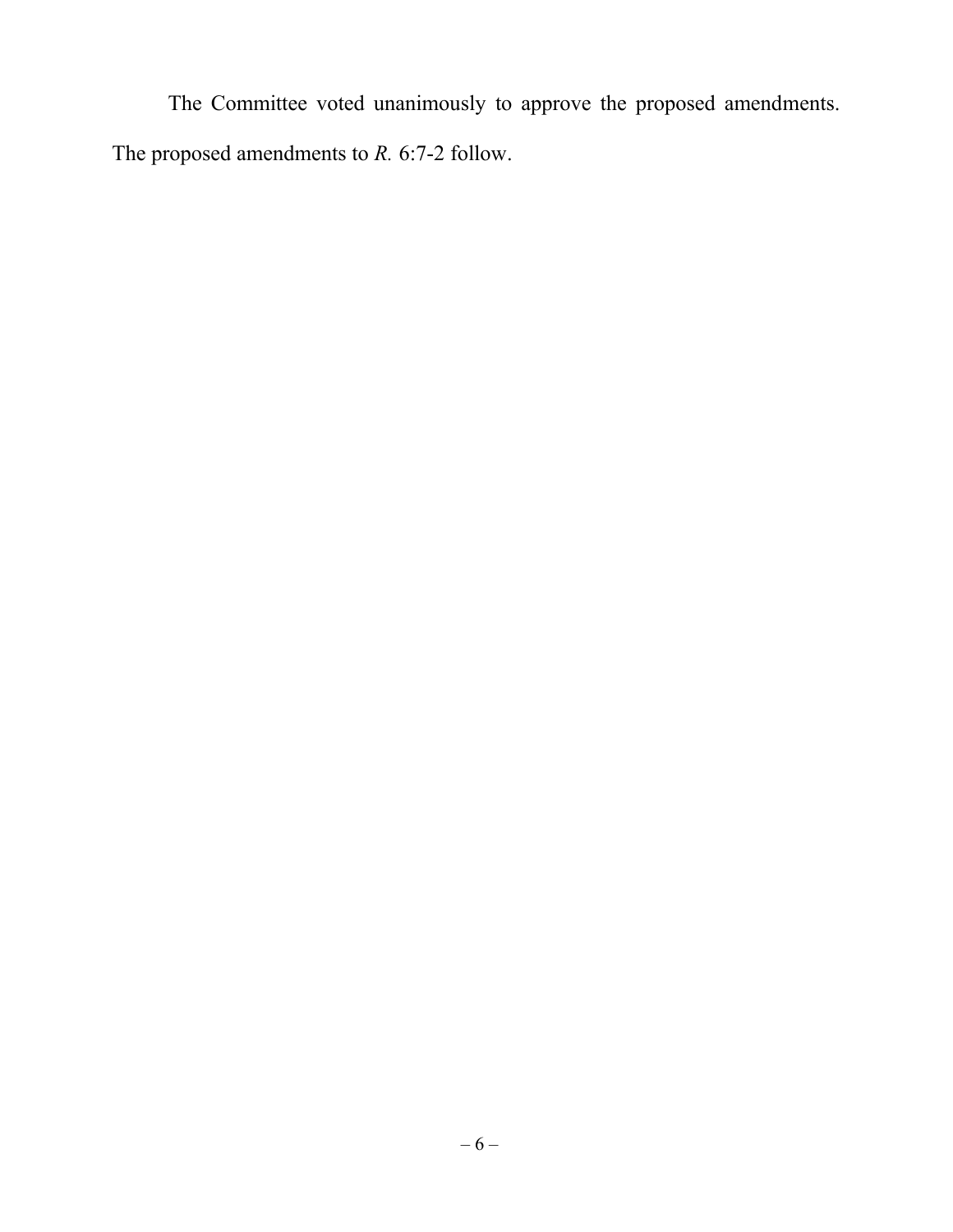## 6:7-2. Orders for Discovery; Information Subpoenas

- (a) …no change.
- (b) …no change.
- (c) …no change.

(d) Enforcement Against Other Person or Entity. Proceedings to seek relief pursuant to *R.* 1:10-3, when a person who is not a party fails to obey an order for discovery or an information subpoena, may be commenced by order to show cause or notice of motion within 6 months thereof.

(e) Enforcement by Motion. Proceedings to seek relief pursuant to *R*. 1:10-3, when a judgment-debtor fails to obey an order for discovery or an information subpoena, shall be commenced within 6 months thereof by notice of motion supported by affidavit or certification. The notice of motion and certification shall be in the form set forth in Appendices XI-M and N to these Rules. The notice of motion shall contain a return date and shall be served on the judgment-debtor and filed with the clerk of the court not later than 10 days before the time specified for the return date, which can be rescheduled by the court at its discretion on notice to the parties. The moving papers shall be served on the judgment-debtor either in person or simultaneously by regular and certified mail, return receipt requested. The notice of motion shall state that the relief sought will include an order:

(1) …no change.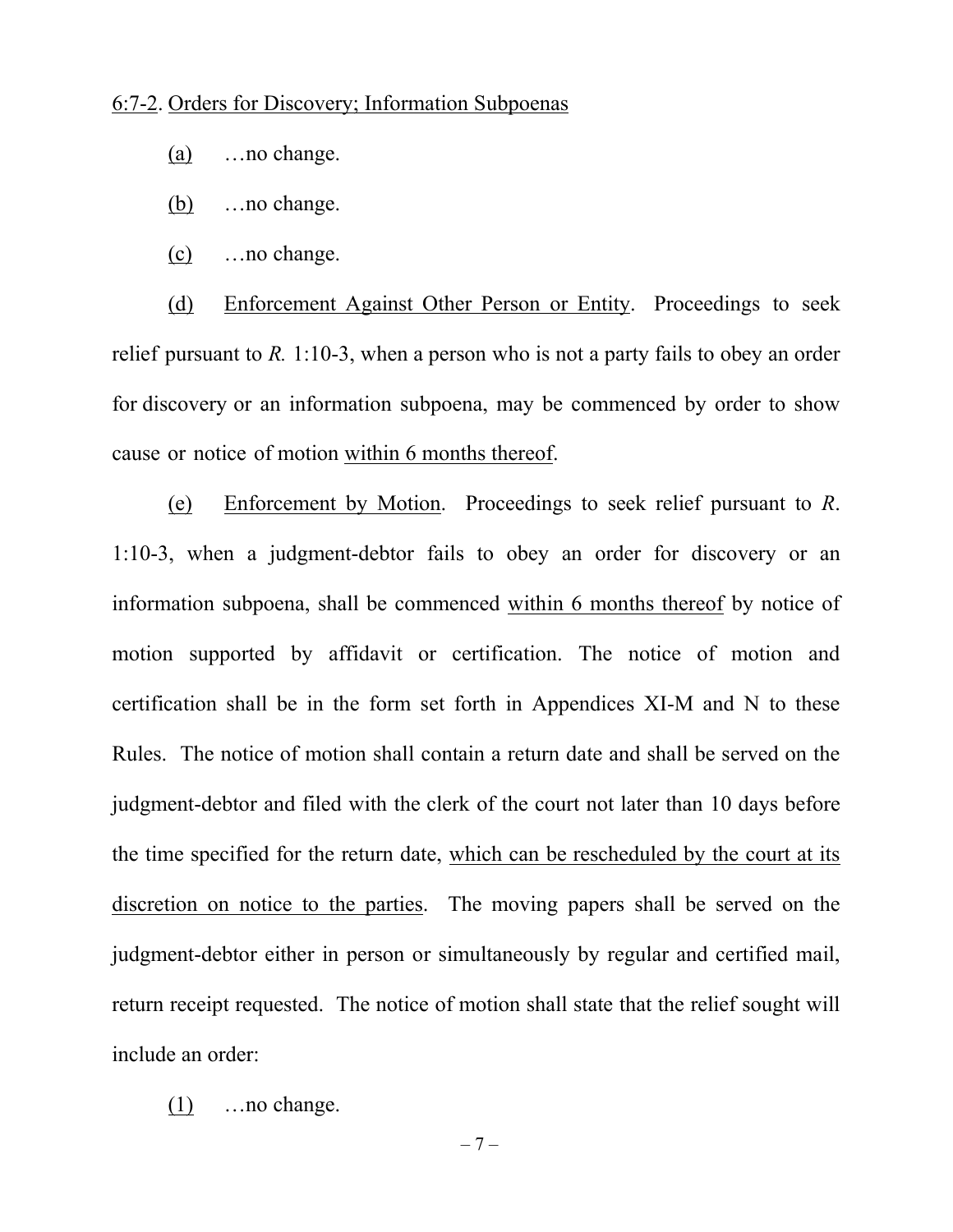- (2) …no change.
- (3) …no change.
- (4) …no change.
- (5) …no change.

The notice of motion shall also state, in the case of an information subpoena, that the court appearance may be avoided by furnishing to the judgment-creditor written answers to the information subpoena and questionnaire at least 3 days before the return date.

(f) …no change.

(g) Warrant for Arrest. Upon the judgment-creditor's certification, in the form set forth in Appendix XI-P to these Rules, that a copy of the signed order to enforce litigant's rights has been served upon the judgment-debtor as provided in this rule, the order to enforce litigant's rights is no older than 6 months old, and that 10 days have elapsed and that there has been no compliance with the information subpoena or discovery order, the court may issue an arrest warrant. If the judgment debtor is to be arrested in a county other than the one in which the judgment was entered, the warrant shall be issued directly to a Special Civil Part Officer or the Sheriff of the county where the judgment debtor is to be arrested, and the warrant shall have annexed to it copies of the order to enforce litigant's rights and the certification in support of the application for the warrant. The warrant shall be in the form set forth in Appendix XI-Q to these Rules and, except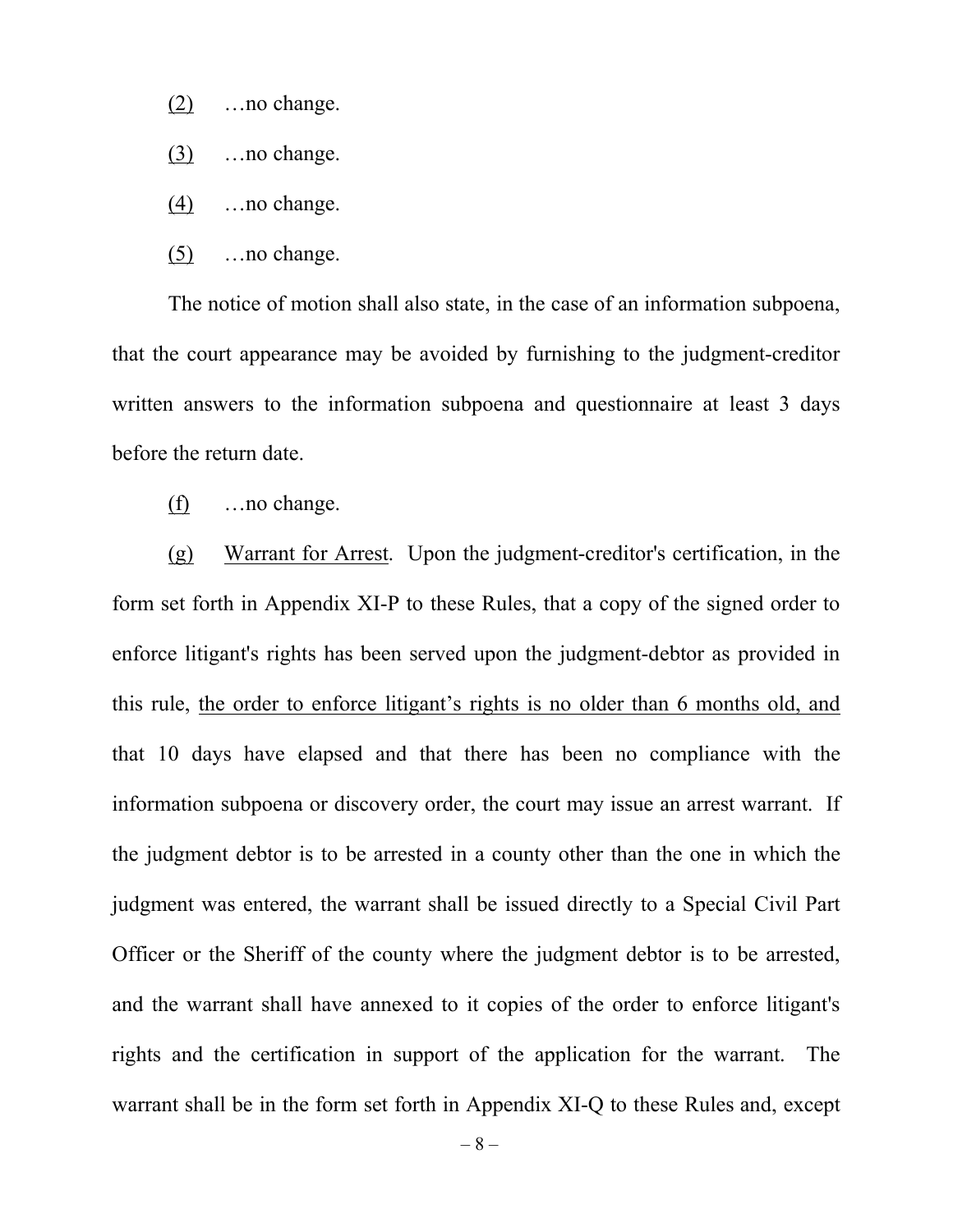for good cause shown and upon such other terms as the court may direct, shall be executed by a Special Civil Part Officer or Sheriff only between the hours of 7:30 a.m. and 3:00 p.m. on a day when the court is in session. If the notice of motion and order to enforce litigant's rights were served on the judgment-debtor by mail, the warrant may be executed only at the address to which they were sent. In all cases the arrested judgment-debtor shall promptly be brought before a judge of the Superior Court in the county where the judgment-debtor is arrested and released upon compliance with the order for discovery or information subpoena. When the judgment-debtor has been arrested for failure to answer an information subpoena, the clerk shall furnish the judgment-debtor with a blank form containing the questions attached to the information subpoena, as set forth in Appendix XI-L to these Rules.

- $(h)$  …no change.
- (i) …no change.

**Note:** Source — R.R. 7:11-3(a)(b), 7:11-4. Paragraph (a) amended June 29, 1973 to be effective September 10, 1973; paragraph (a) amended July 17, 1975 to be effective September 8, 1975; amended July 21, 1980 to be effective September 8, 1980; caption amended, paragraph (a) caption and text amended, paragraph (b) adopted and former paragraph (b) amended and redesignated as paragraph (c) June 29, 1990 to be effective September 4, 1990; paragraph (a) amended and paragraphs (d), (e) and (f) adopted July 14, 1992 to be effective September 1, 1992; paragraphs (b), (d), (e) and (f) amended July 13, 1994 to be effective September 1, 1994; former paragraph (b) redesignated as subparagraph (b)(1), subparagraph (b)(2) adopted, paragraph (c) amended, paragraph (d) adopted, former paragraph (d) amended and redesignated as paragraph (e), former paragraphs (e) and (f)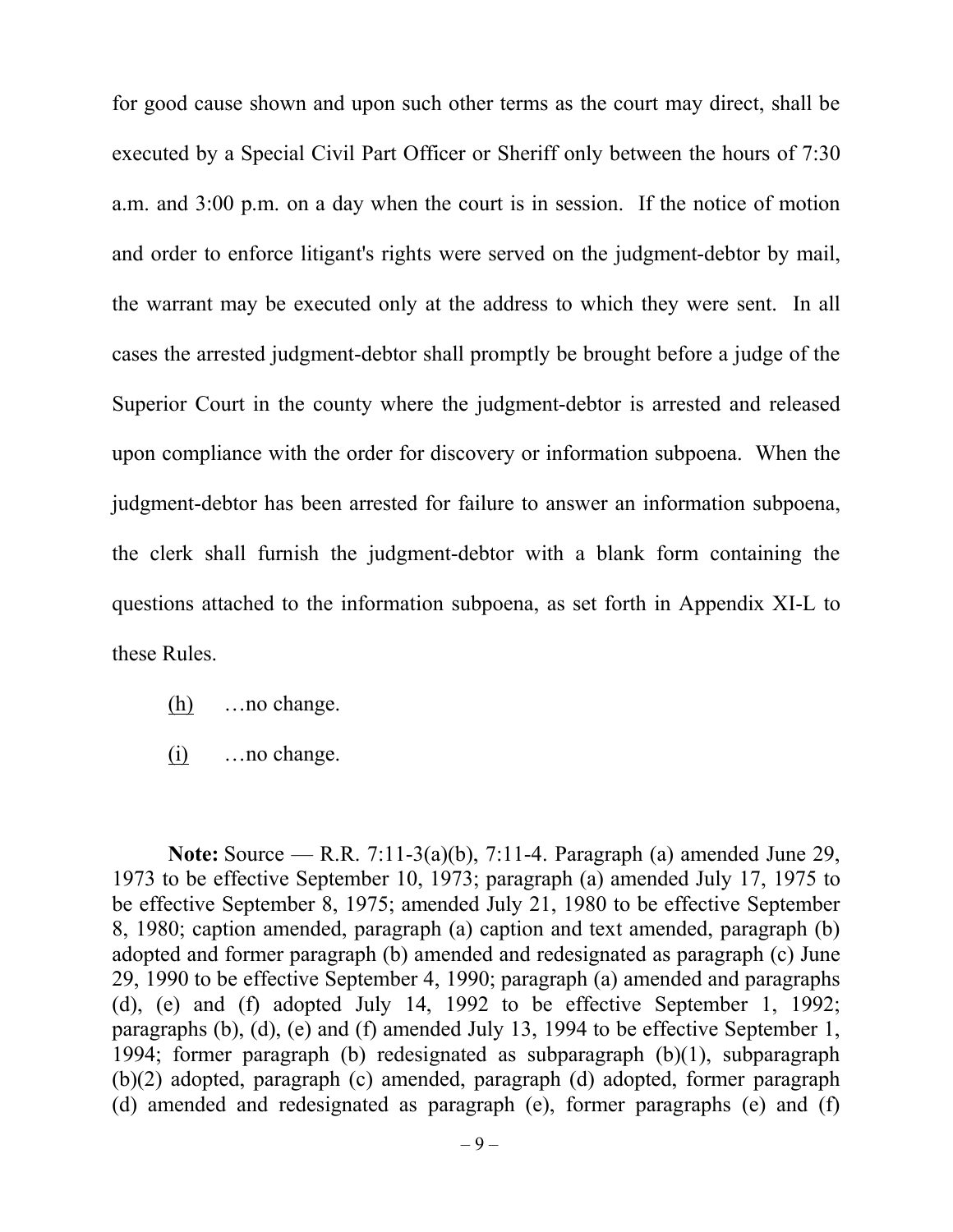redesignated as paragraphs (f) and (g) June 28, 1996 to be effective September 1, 1996; subparagraph (b)(2) and paragraph (g) amended July 10, 1998 to be effective September 1, 1998; paragraph (h) adopted July 5, 2000 to be effective September 5, 2000; new paragraph (h) added, and former paragraph (h) redesignated as paragraph (i) July 12, 2002 to be effective September 3, 2002; paragraphs (f) and (g) amended July 28, 2004 to be effective September 1, 2004; paragraph (g) amended July 19, 2012 to be effective September 4, 2012; paragraph (f) amended July 27, 2018 to be effective September 1, 2018; paragraphs (d), (e), and (g) amended to be effective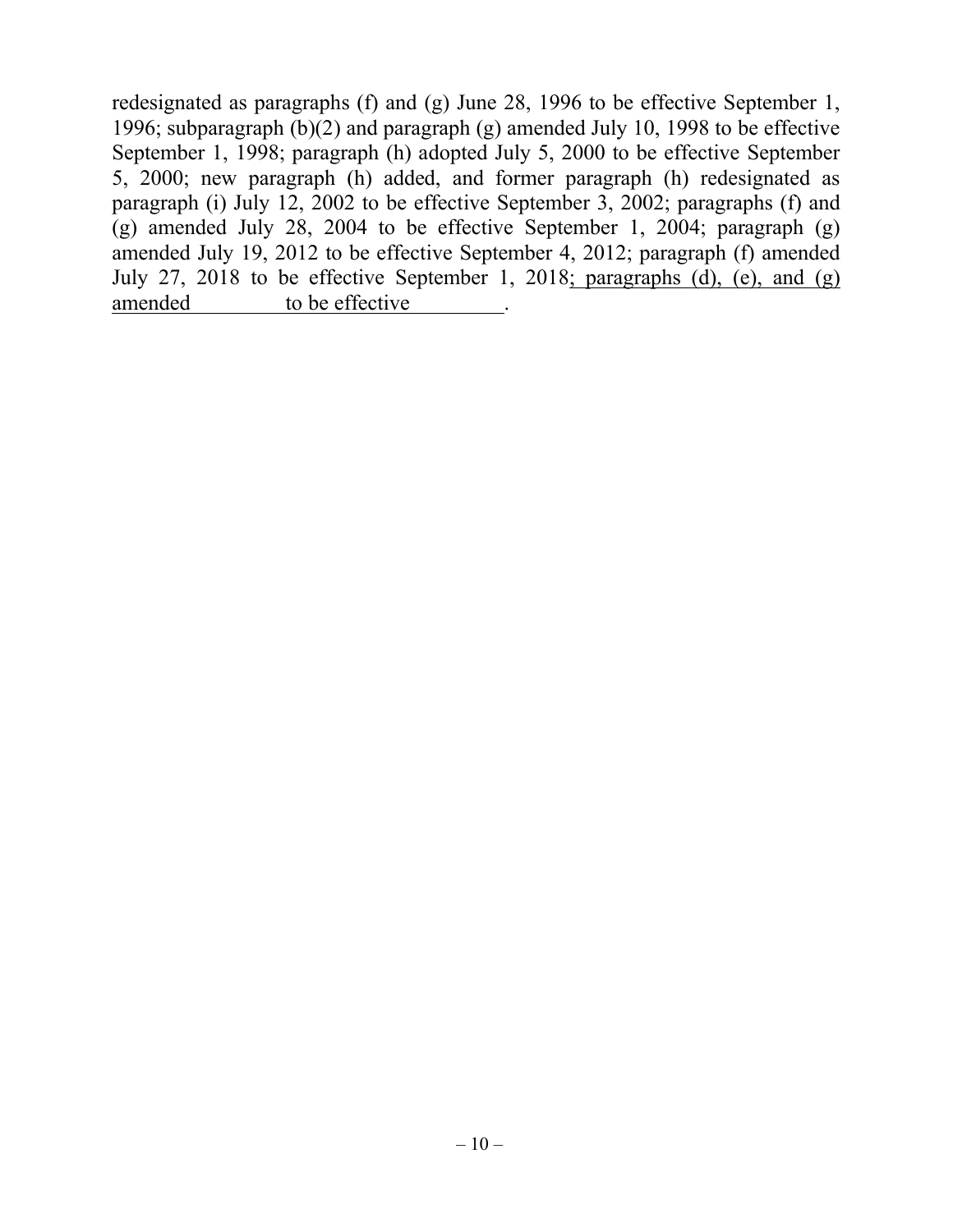# <span id="page-13-0"></span>**C. Special Civil Part (DC) and Small Claims Rule Appendices – Removal of Non-Mandatory Forms from the Rules Appendix**

The Committee discussed a proposal that all non-mandatory Special Civil Part (DC) and Small Claims forms be removed from the Appendices to the Rules of Court. Removal of these forms would allow for efficient revision, rather than Supreme Court approval for forms that are not mandatory. Any forms affected would continue to be available on the Judiciary's website. The Committee voted unanimously to approve the proposal.

The appendices recommended for removal are XI-C (Small Claims Complaint- Contract, Security Deposit, Rent or Tort), XI-D (Small Claims Complaint – Motor Vehicle), XI-E (Answer – Auto Accident), XI-F (Answer – Civil Action), XI I (Notice of Application for Wage Garnishment), XI-K (Letter to Creditor Re Certificate of Satisfaction), XI-T (Certification by Landlord), XI-U (Certification by Landlord's Attorney), XI-W (Consent to Enter Judgment for Possession – Tenant Vacates), XI-Y (Verified Complaint – Non-Payment of Rent), XI-Z (Answer with a Counterclaim, Cross-claim and/or Third Party Complaint) are included in this Report as Attachment 1.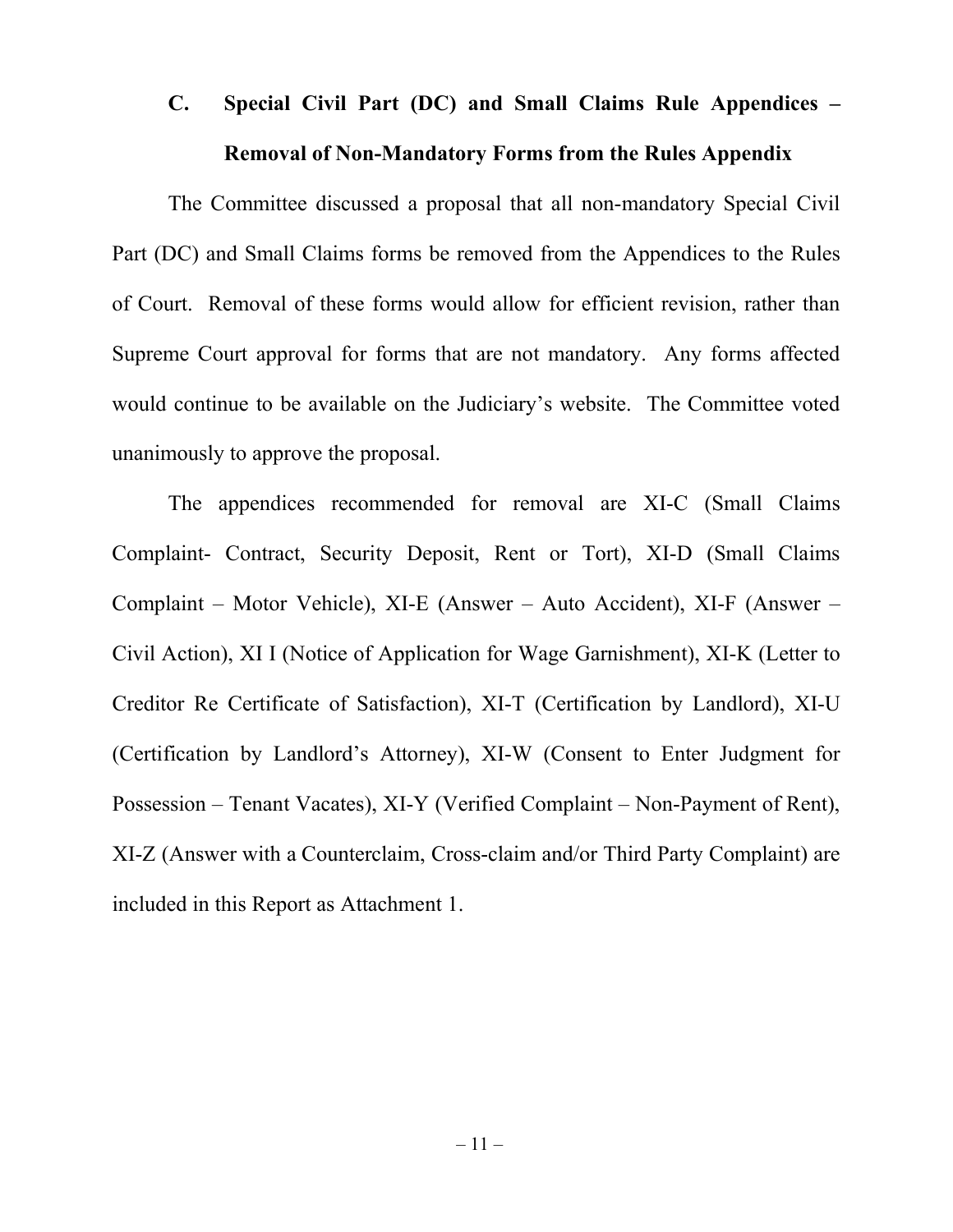<span id="page-14-0"></span>**D. Rule Amendments Recommended and Subsequently Rendered Moot by the Supreme Court's Action on the Report and Recommendations of the Judiciary Special Committee on Landlord Tenant**

The proposed rule amendments in this section pertain to Landlord Tenant and were recommended by the Committee. However, the proposed amendments were subsequently rendered moot, as detailed below, by the Supreme Court's July 14, 2021 Administrative Determinations on the Report and Recommendations of the Judiciary Special Committee on Landlord Tenant.

# **1. Proposed Amendments to R. 6:3-4 (Summary Actions for Possession of Premises)**

<span id="page-14-1"></span>The Committee considered a proposal to amend *R.* 6:3-4 to address the requirement for tenants to deposit rent with the court if trial is not held on the scheduled date. This amendment would make clear that a tenant may only be required to deposit rent in the instance that the tenant requested an adjournment of the trial date, not if the court did not reach the trial and not if the landlord requested the adjournment.

Members discussed whether amendments should also clarify that the court could only require that the deposit be of base rent alone and not late, court, or attorneys' fees, and also whether the first trial adjournment request made by a tenant should be as of right, and without the need for a deposit of rent. While some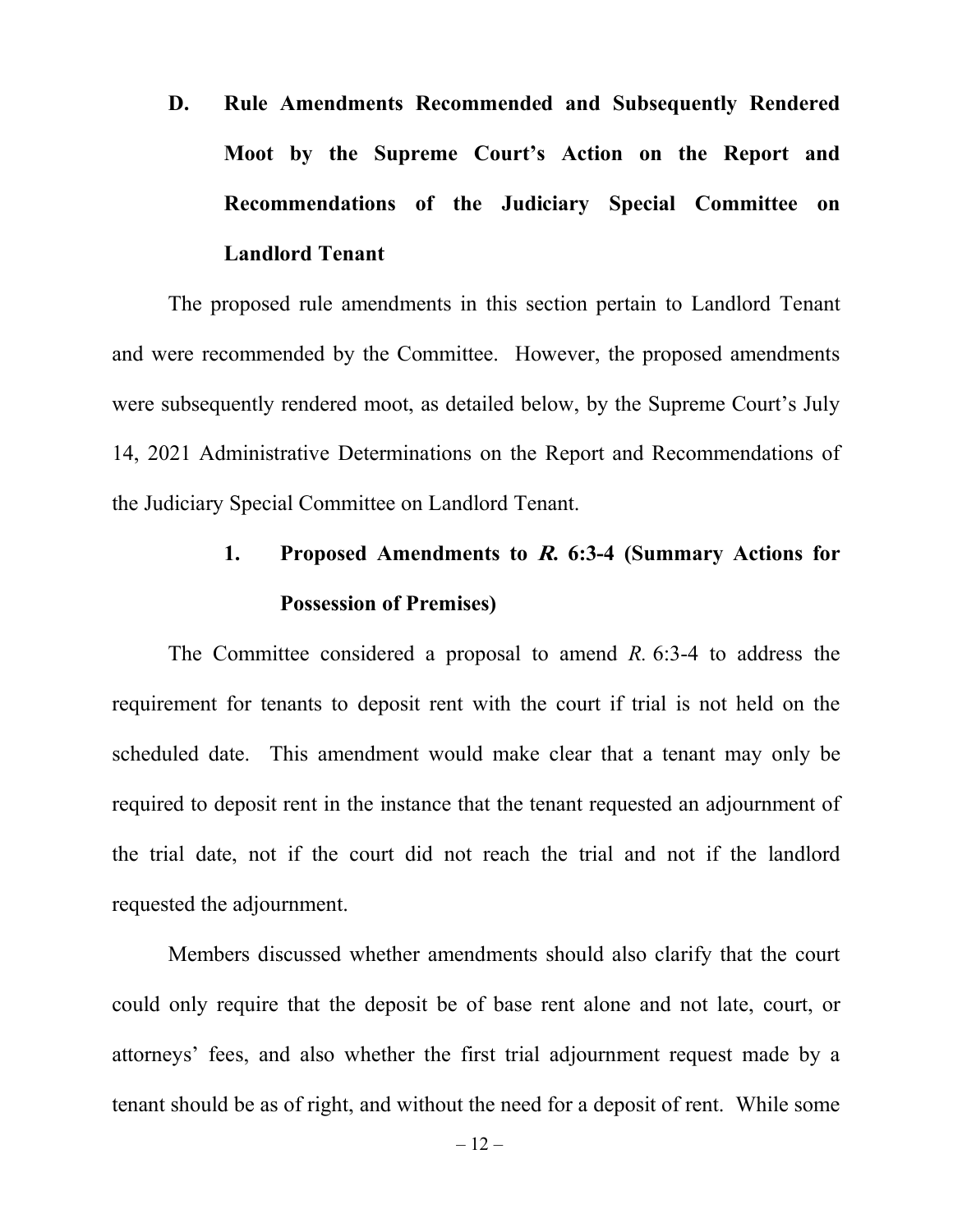members supported these further modifications, other members did not, especially if the modifications applied to both commercial and residential tenants. Some members thought that courts should retain discretion to set the amount of the deposit because there are often disagreements about the amount of rent due.

The Committee voted to endorse the amendments as originally proposed.

After the Committee's vote, the Supreme Court issued its Administrative Determinations on the Report and Recommendations of the Judiciary Special Committee on Landlord Tenant ("Special Committee"). The Court rejected Recommendation 14 whereby the Special Committee recommended that *R.* 6:3-4 be amended to set forth a standard for the posting of a deposit where a tenant seeks an adjournment of the trial in order to raise and advance a Marini (habitability) defense. The Court also rejected Recommendation 15 that *R.* 6:3-4 be amended to set forth a standard for posting with the court a deposit of the unpaid base rent when the tenant seeks to obtain a trial adjournment for reasons other than to raise and advance a Marini defense.

Accordingly, Committee's proposal to amend *R*. 6:3-4 is moot.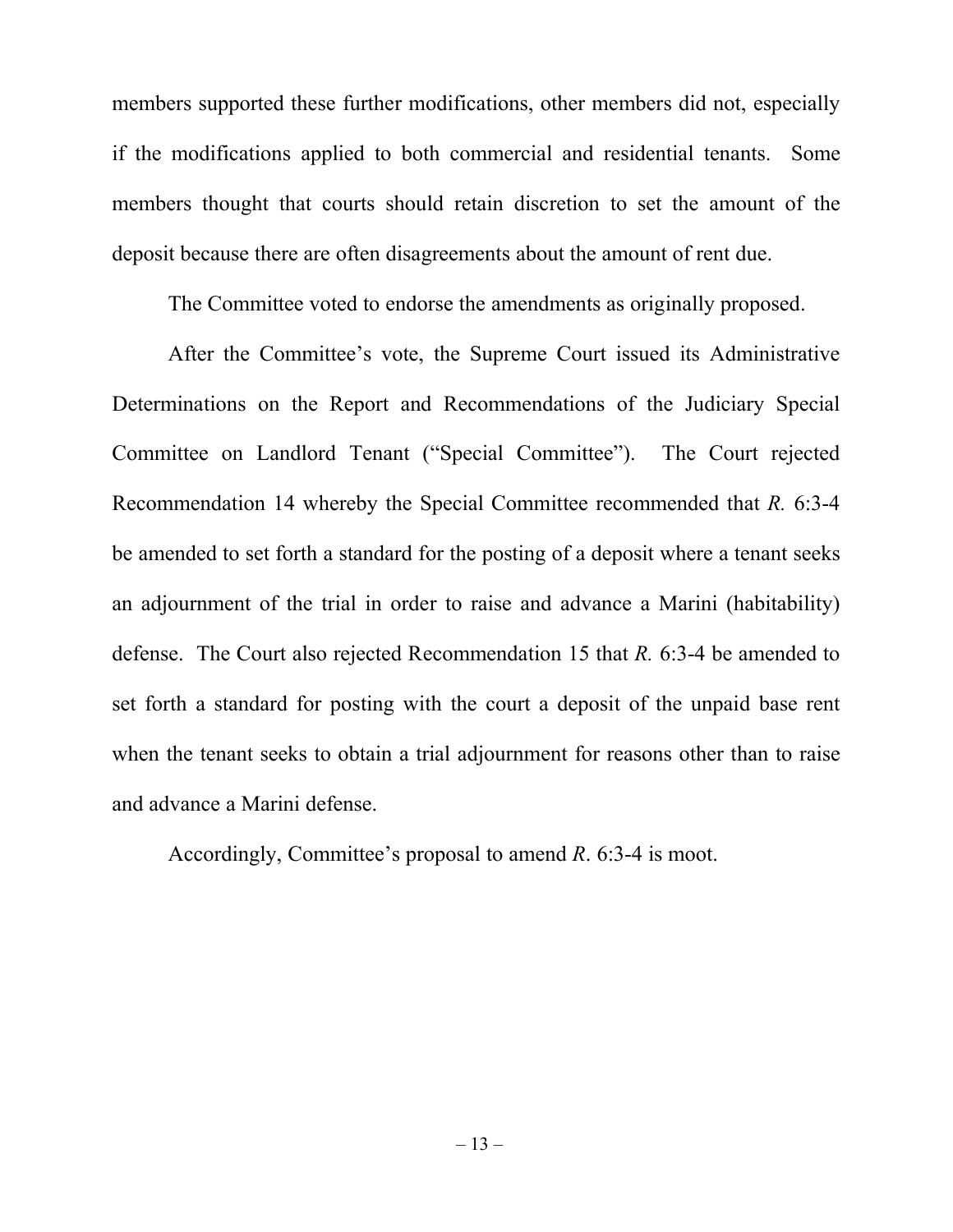# <span id="page-16-0"></span>**2. Proposed Amendments to R. 6:6-4 (Consent Judgments for Possession and Stipulations of Settlement, Residential Cases)**

The Committee considered a proposal to amend *R.* 6:6-4 to clarify that judges need only review consent for possession for agreements involving unrepresented residential tenants. Members noted that parties represented by counsel may still put a settlement on the record if all agree to do so. The Committee voted to approve the proposed amendments.

After the Committee's vote, the Supreme Court issued its July 14, 2021 Order amending *R.* 6:6-4 effective September 1, 2021. These amendments provide, among other modifications, that a stipulation of settlement or an agreement that provides for entry of a judgment for possession against an unrepresented tenant must be written, either signed by the parties or placed on the record in lieu of signature, and reviewed, approved, and signed by a judge on the day of the court proceeding.

Accordingly, the Committee's proposal to amend *R*. 6:6-4 is moot.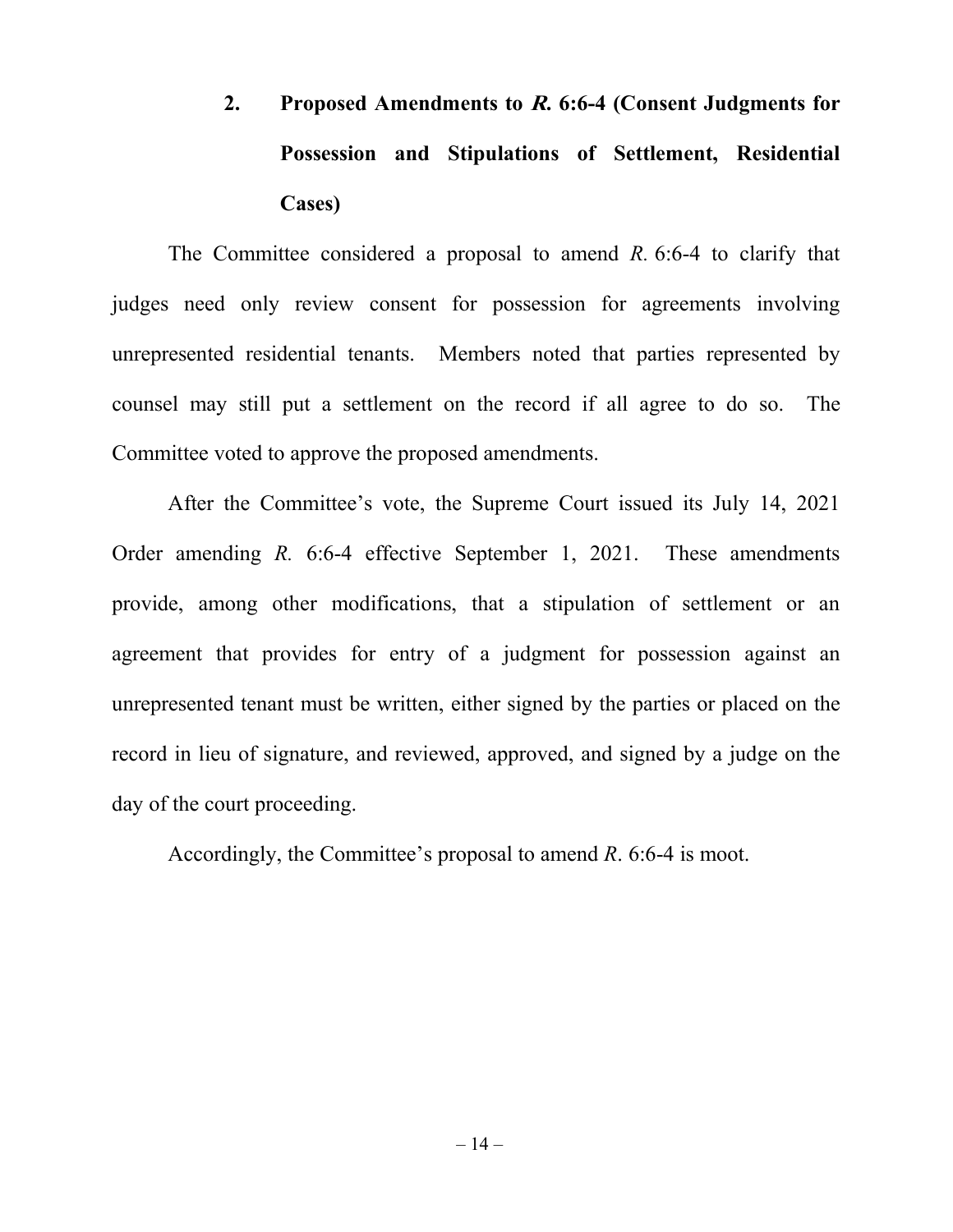# **3. Proposed Amendments to Appendix XI-S (Landlord Tenant Trial Information – Harris Announcement)**

<span id="page-17-0"></span>The Committee considered proposed amendments to Appendix XI-S for plain language purposes and to reflect changes to the landlord/tenant (LT) processes. The Committee voted to endorse the proposed amendments.

After the Committee's, vote the Supreme Court approved the Special Committee's Recommendation 12 to revise Appendix XI-S. Accordingly, the Committee's proposal to amend Appendix XI-S is moot.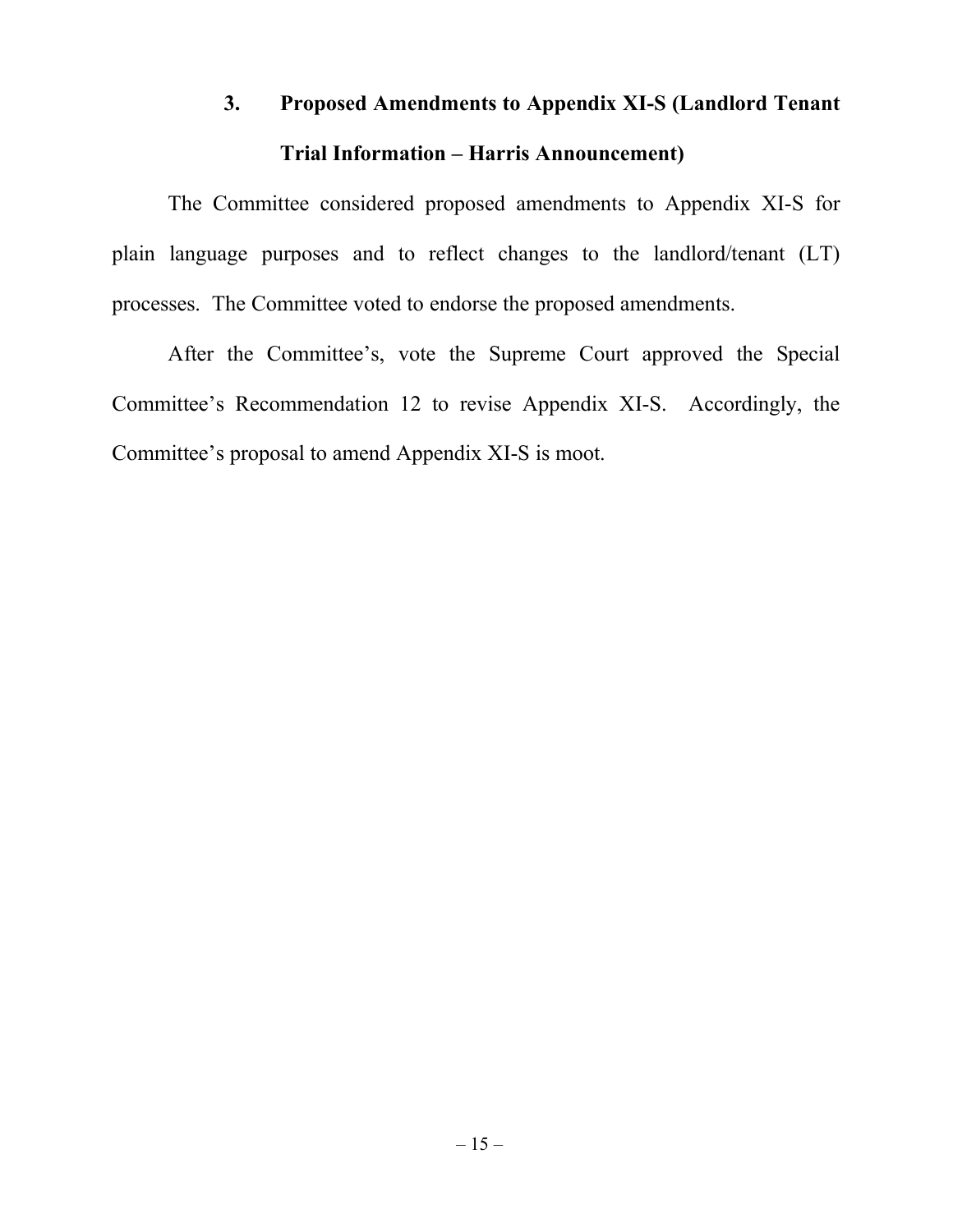## <span id="page-18-1"></span><span id="page-18-0"></span>**II. RULE AMENDMENTS CONSIDERED AND REJECTED**

# **A. Proposed Amendments to R. 6:3-4 (Summary Actions for Possession of Premises) and Appendix XI-X (Landlord Tenant Verified Complaint – Nonpayment of Rent**

As part of a review of Landlord Tenant (LT) court processes, the Civil Practice Division proposed (1) removing the LT Verified Complaint for Nonpayment of Rent (Appendix XI-X) from the Appendices; (2) amending *R.* 6:3-4(c) to mandate the Verified Complaint for Nonpayment of Rent as a form to be promulgated by the Administrative Director; and (3) revising the Verified Complaint for Nonpayment of Rent.

Tenant-advocate members suggested several revisions to the complaint, including adding language that landlords must cooperate with a rental assistance program or charitable organization that has committed to pay the rent. Landlordadvocate members voiced concern over a mandatory form that would limit the allegations of a complaint. Other members expressed concerns over court staff determining whether a landlord had filed the required form and that cases would be delayed while deficiencies to the complaint are corrected.

A subcommittee was formed to review changes to the complaint form. The subcommittee proposed that the complaint form not be mandatory. It proposed complaints be substantially similar to Appendix XI-X and lay out the minimum requirements for this pleading. The subcommittee proposed that the CARES Act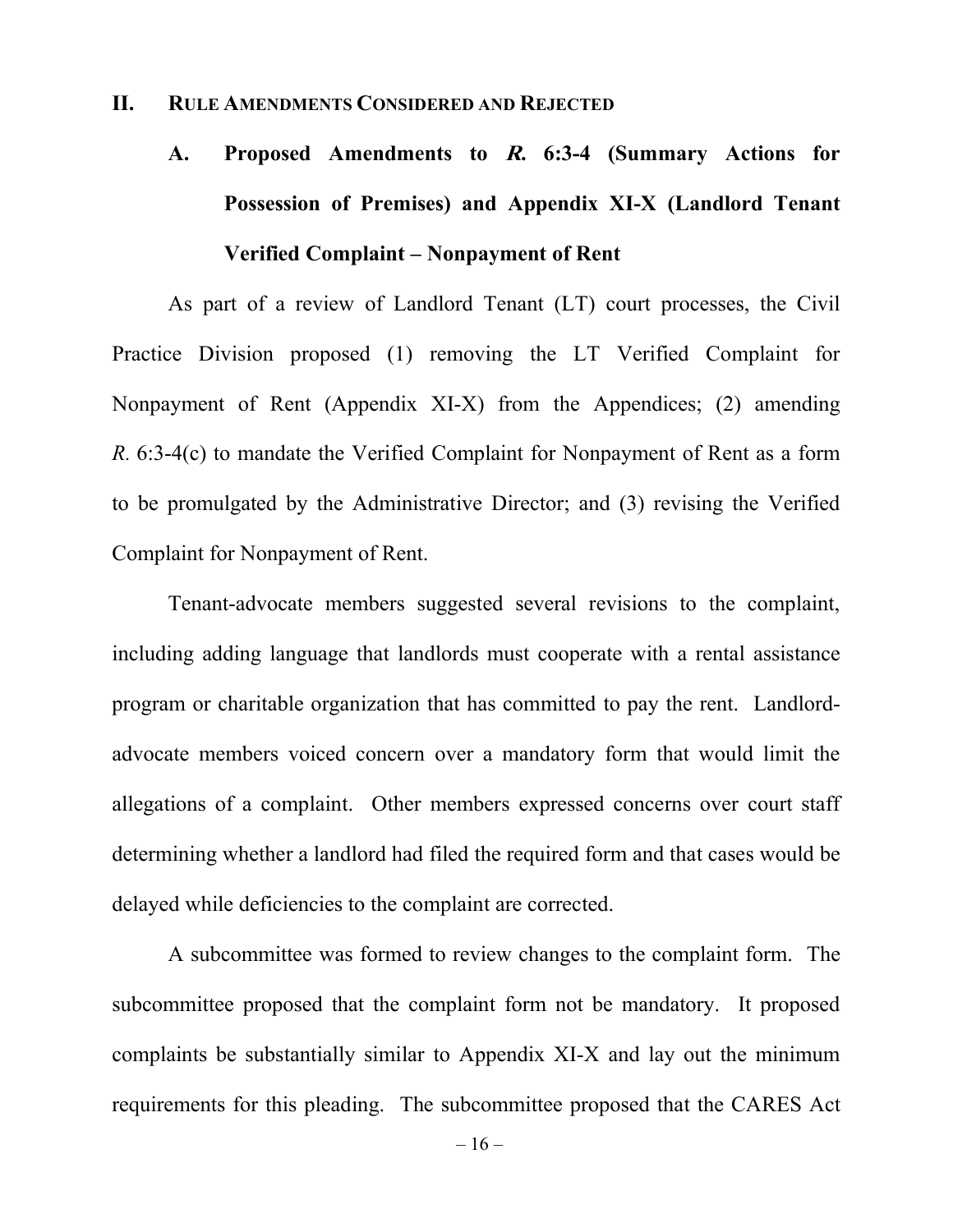not be included in the complaint. The subcommittee disagreed over whether landlords should be required to attach leases and registration certificates to the complaint. The subcommittee was concerned that it was not fully aware of the specific problems and concerns that would warrant revising the complaint form.

The Committee did not come to a consensus on the proposed changes. Therefore, the Committee recommends no action to (1) remove the LT Verified Complaint for Nonpayment of Rent (Appendix XI-X) from the Appendices; (2) amend *R*. 6:3-4(c) to mandate the Verified Complaint for Nonpayment of Rent as a form to be promulgated by the Administrative Director; and (3) revise the Verified Complaint for Nonpayment of Rent.

While the Judiciary Special Committee on Landlord Tenant recommended a process for enhanced, initial review of landlord tenant complaints, it did not recommend revisions to the Verified Complaint for Nonpayment of Rent. Thus, here, the Supreme Court's Administrative Determinations on the Report and Recommendations of the Judiciary Special Committee on Landlord Tenant did not override the Committee's rejection of these proposed changes to the LT Verified Complaint.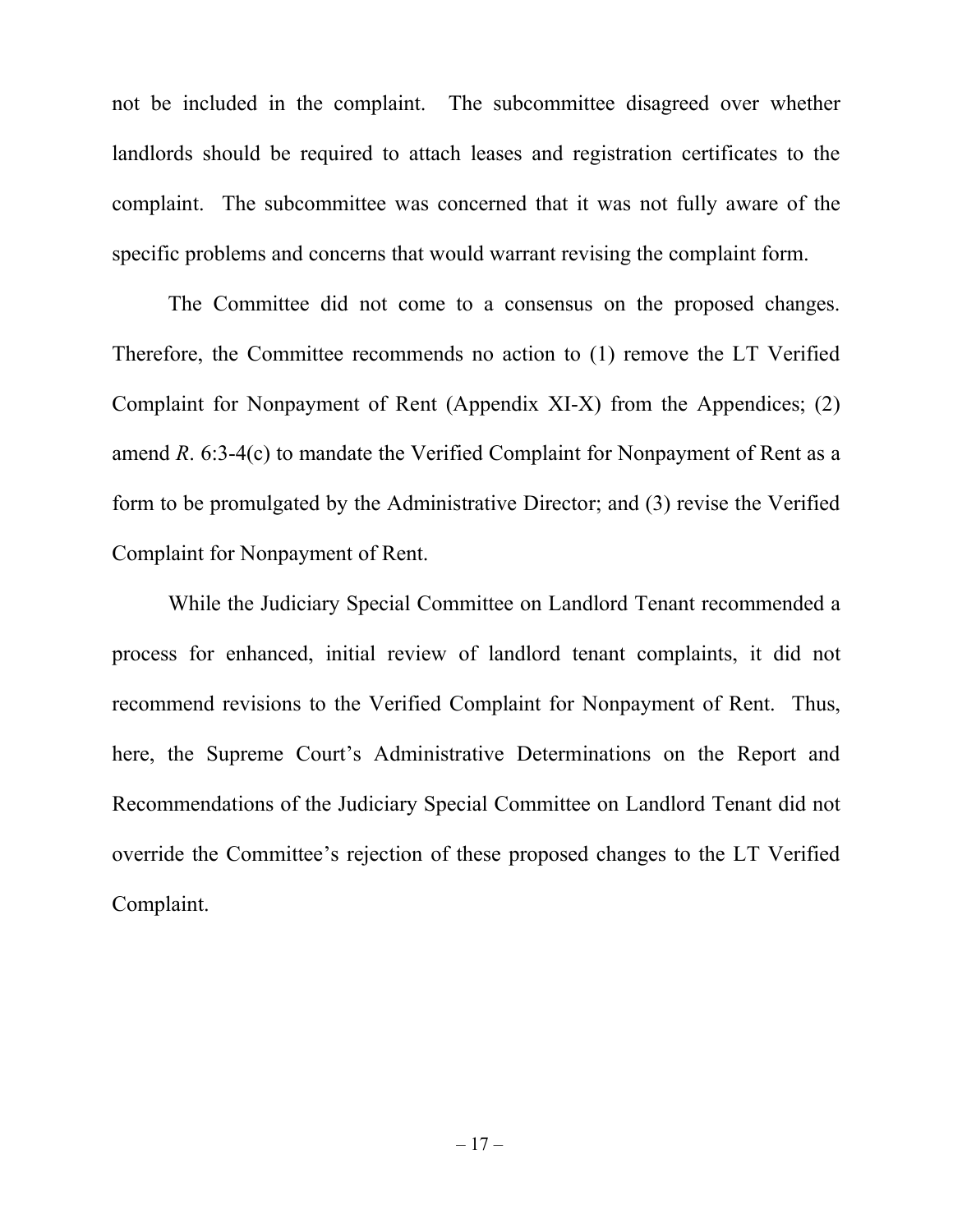## **B. Subcommittee on Arrest Warrants**

<span id="page-20-0"></span>A Subcommittee on Arrest Warrants was formed to evaluate benefits to amending the process for issuing arrest warrants to judgment debtors who have not responded to an information subpoena or order for discovery, and a corresponding motion to enforcement litigant's rights. The Subcommittee's work arose from the Committee's discussion about the issuance of arrest warrants in debt collect collection matters and constitutional concerns over incarcerating a debtor.

At the conclusion of its work, the Subcommittee prepared a report and made four recommendations with corresponding proposed amendments to *R*. 6:7-2 (Orders for Discovery; Information Subpoenas) and related Appendices XI-L, XI-M, XI-N, and XI-P. These recommendations included removing the threat of incarceration from the information subpoena and order for litigants' rights and proposing amendments to *R*.  $6:7-2(b)(1)$  and  $6:7-2(e)$  to make compliance with an information subpoena less burdensome.

Committee members raised concerns that amendments were not necessary since very few individuals are arrested for failing to pay a debt. Members contended that removing the threat of incarceration would make debtors' compliance with orders for discovery less likely and upset a system that is not currently problematic. Members also observed that the proposed amendments did not clarify what would happen in certain scenarios, such as, when a debtor is brought to court and refuses to fill out an information subpoena. Finally, some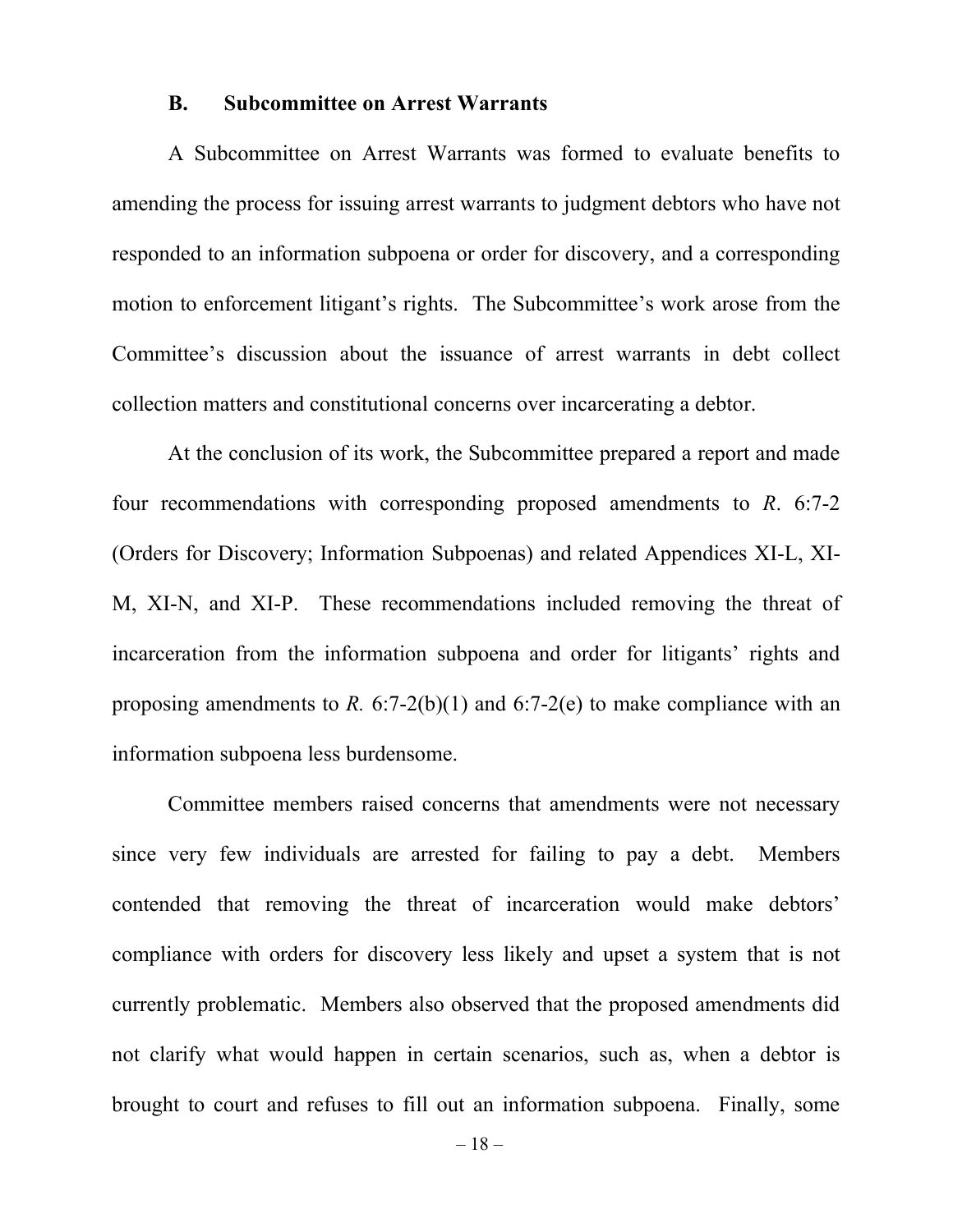members identified that there may be some questions of interpretation as to the constitutionality of the proposed amendments. Therefore, the Committee recommends no action.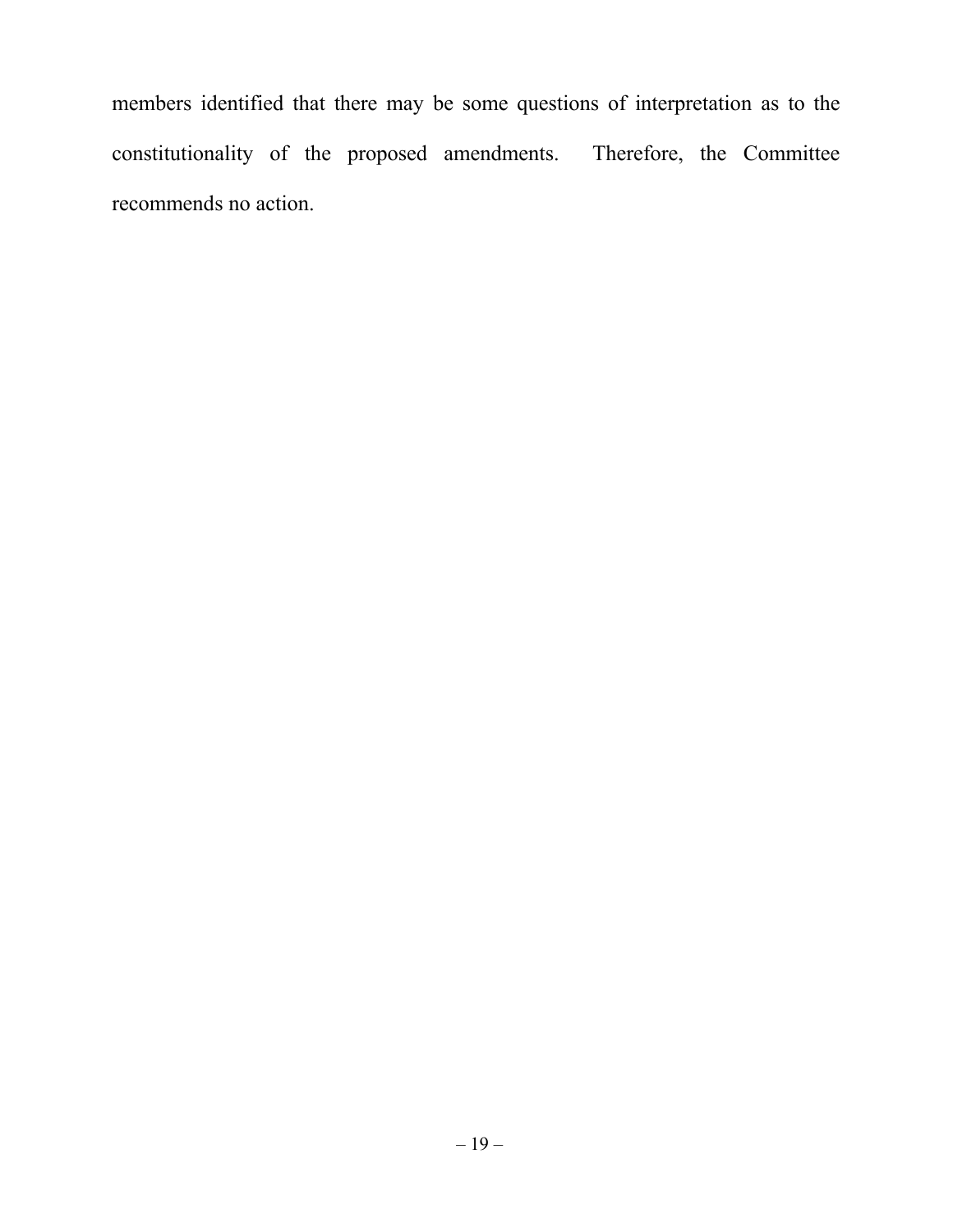## <span id="page-22-1"></span><span id="page-22-0"></span>**III. MATTERS HELD FOR CONSIDERATION**

# **A. Proposed Amendments to R. 6:6-6 (Post-Judgment Levy Exemption Claims and Applications for Relief in Tenancy Actions)**

The Committee Chair proposed amending *R.* 6:6-6 to provide for a new 20 day stay when a judgment-debtor files an objection to a levy. Judgment-debtors typically file objections to levy wherein the relief they need is really a motion to vacate. By providing for a 20 day stay, the objecting party has the time to file a motion to vacate the default judgment, if they want to, before the court decides the relief before them.

Creditors' advocates indicated that if the debtor does not file the motion to vacate the judgment within the new 20 day stay period, turnover should be automatically permitted. Debtors' advocates indicated that if a debtor files an objection to levy based upon an exemption, and the court finds the exemption to be valid, those funds should be immediately released from the levy. The debtors' advocates contended that the debtor should not have to wait until the return date of a motion to vacate the judgment to have use of the exempt funds.

The Committee Chair determined to hold this issue for further discussion during the next rules cycle.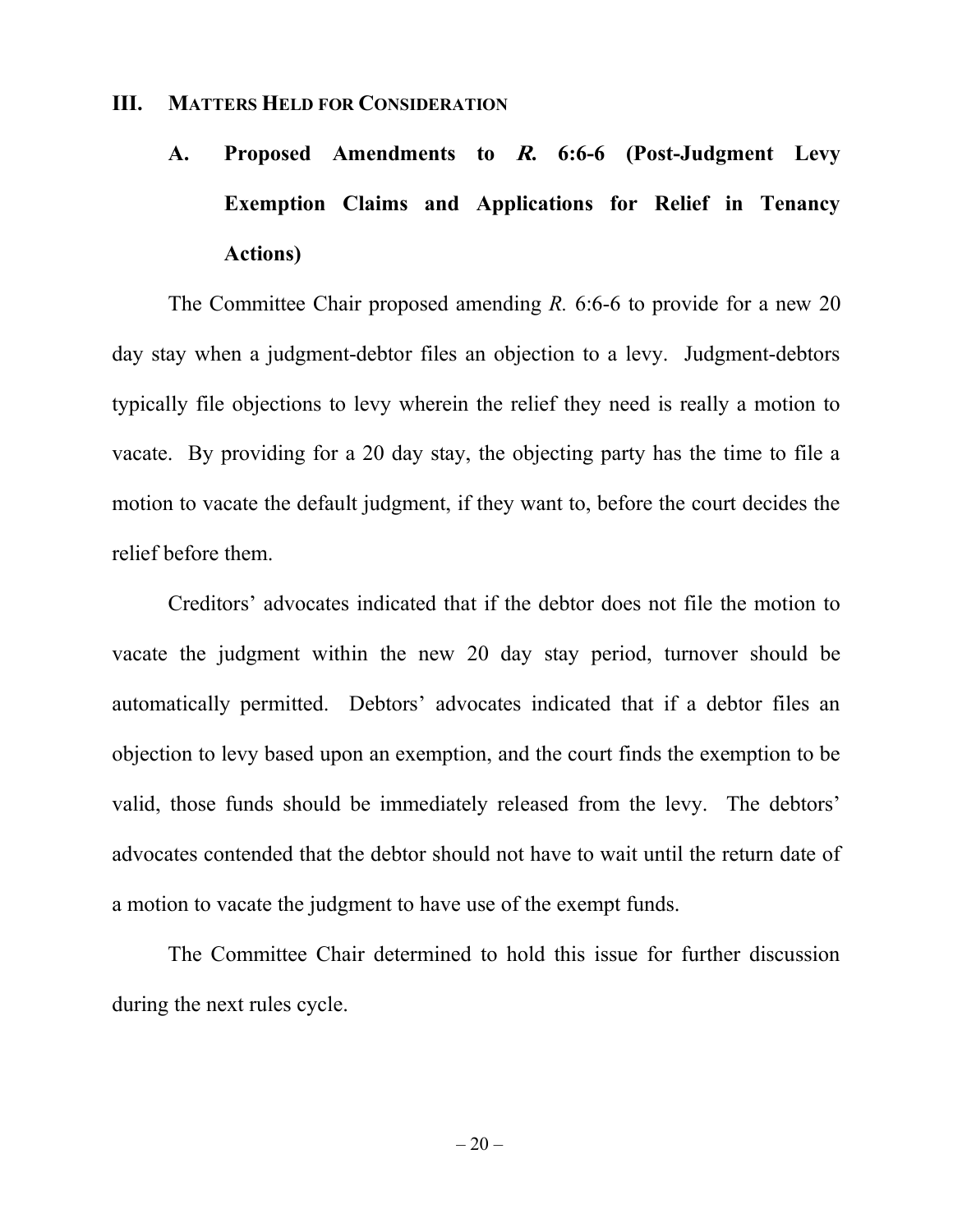# <span id="page-23-0"></span>**B. Proposed revisions to Appendix XI-A(2) (Small Claims Summons and Return of Service)**

The Committee considered amending Appendix XI-A(2) to address remote proceedings and provide information regarding the opportunity to settle the case prior to trial.

Some members expressed concern with some of the proposed revisions in that the summons would be delivered with the date and time left blank and only an insert advising defendants about the procedure for remote trials. Members further foresaw defaults being entered against defendants at mass Zoom or Teams' calendar calls that defendants did not understand that they needed to attend or participate in and/or had no means to do so.

The Committee Chair determined that this item required further discussion and held this item for the next rules cycle.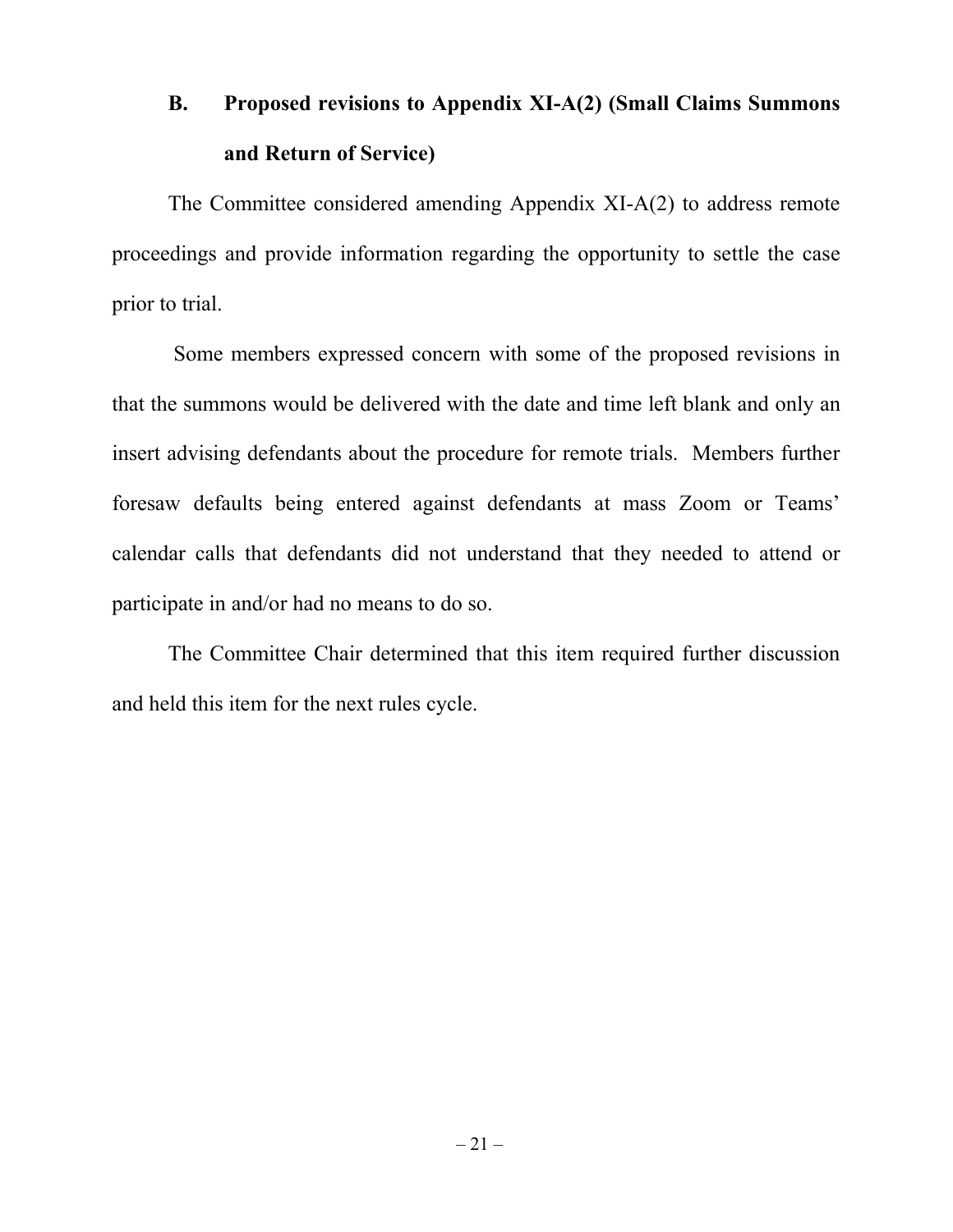## <span id="page-24-1"></span><span id="page-24-0"></span>**IV. MISCELLANEOUS**

#### **A. Potential Rule Amendments re: Technology and Social Media**

During the 2018-2020 Rules Cycle, Acting Administrative Director of the Courts shared a New Jersey Law Journal article, "How the Internet Has Impacted the Procedural Practice of Family Law," which discusses the evolution of family law due to technological advances. A number of Supreme Court Committees were asked to review and possibly recommend rule amendments deemed appropriate in order to account for technological and social media advances, not just in family cases, but in civil and other contexts.

Hon. Jack M. Sabatino, P.J.A.D., Chair of the Civil Practice Committee, formed the Technology and Social Media Subcommittee, chaired by the Hon. Jessica R. Mayer, J.A.D. and comprised of members from that Committee, to discuss whether social media may be used to serve process and to what extent it may be used for service of civil discovery.

The Subcommittee considered whether *R*. 4:4-4 should be amended to expressly permit service of process via social media platforms. After a comprehensive review of all state, federal, and international court rules relevant to social media service of process, motion filings, etc., the Subcommittee recommended that *R*. 4:4-4 not be revised.

The Special Civil Part Practice Committee was asked to review the Subcommittee's recommendation not to amend *R*. 4:4-4. This Committee agreed

 $-22-$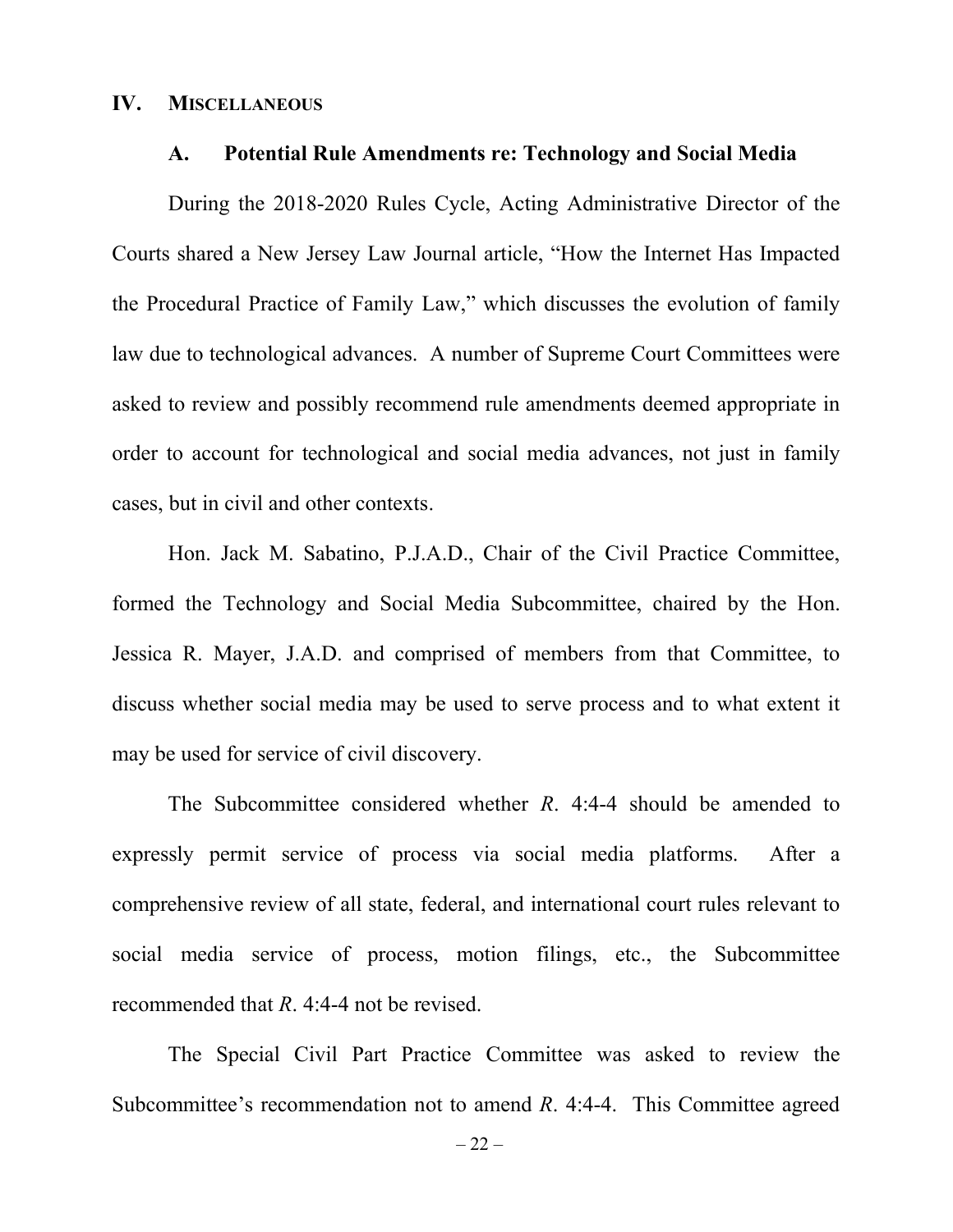that *R*. 4:4-4 is flexible enough to allow for substituted service by social media if a court finds it appropriate under the specific facts of a case.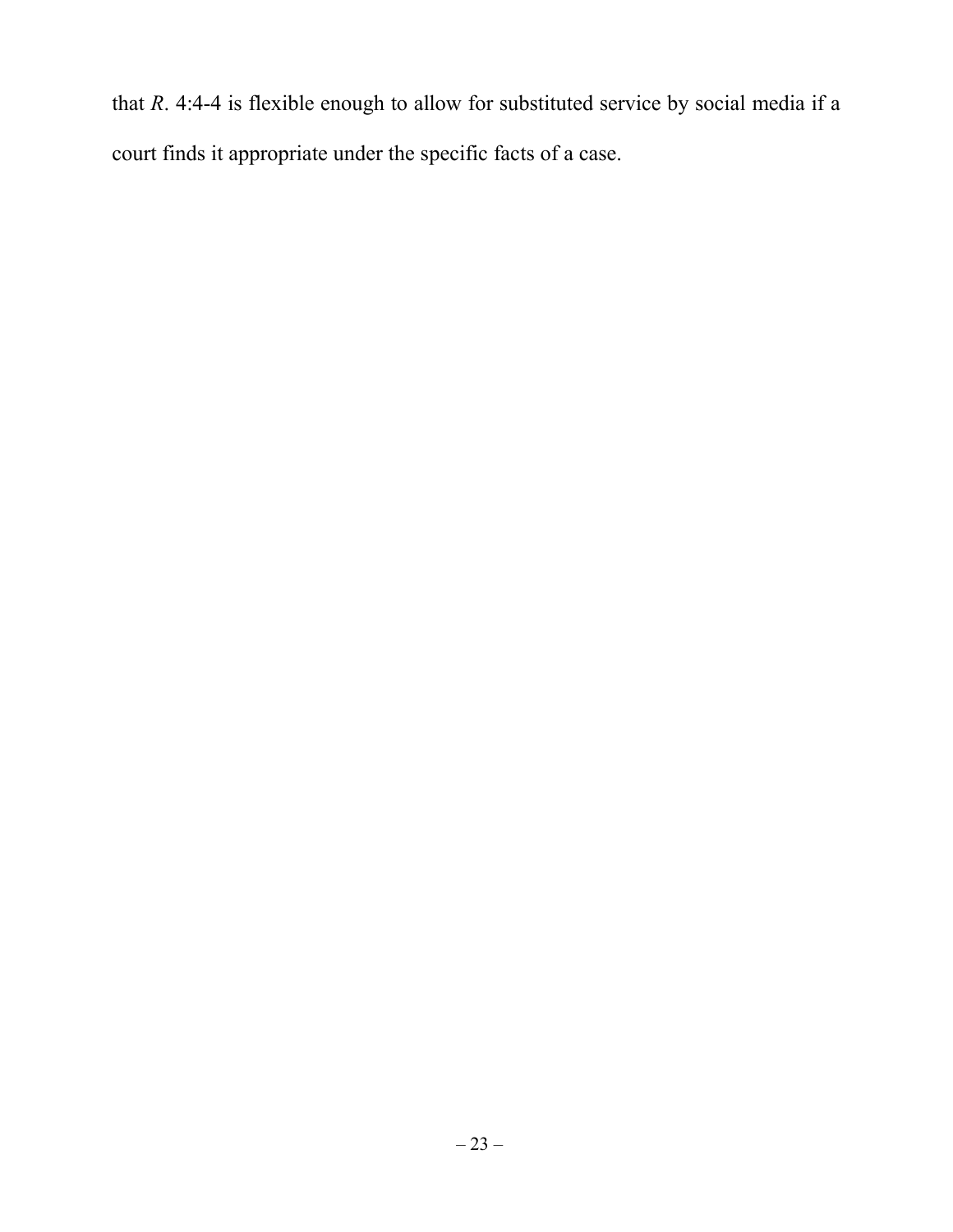Hon. William Anklowitz, J.S.C., Chair Hon. Stephen L. Petrillo, J.S.C., Vice Chair Hon. Aimee R. Belgard, P.J.Cv. I. Mark Cohen, Esq. Hon. J. Randall Corman, J.S.C. Debra Dadic, Civil Division Manager William DeGuilo, SCP Officer Richard S. Eichenbaum, Esq. Gerard J. Felt, Esq. Kenneth M. Goldman, Esq. Tracey Goldstein, Esq. Linda G. Hampton, Esq. Irene Hsieh, Esq. Dawn M. Hines, Special Civil Part Officer Jonathan H. Katz, Esq. Lauren Keating, Esq.

Maria Kershaw, Asst. Civil Division Mgr. Abdul Rehman Khan, Esq. Nicholas J. Kikis, Lobbyist Yongmoon (Elijah) Kim. Esq. Christopher Koos, Asst. Civil Division Mgr. David McMillin, Esq. Hon. Joseph G. Monaghan, J.S.C. Michael Ross Noveck, Esq. Jose Ortiz, Esq. Lauren Ashley Perrella, Esq. Hon. Samuel J. Ragonese, Jr., J.S.C. Rocco Sconzo, Special Civil Part Officer John N. Ukegbu, Esq. Henry C. Walentowicz, Esq. Melissa Czartoryski, Esq., Committee Staff Suvarna Sampale, Esq., Committee Staff

*Dated:* January 2022

LMJG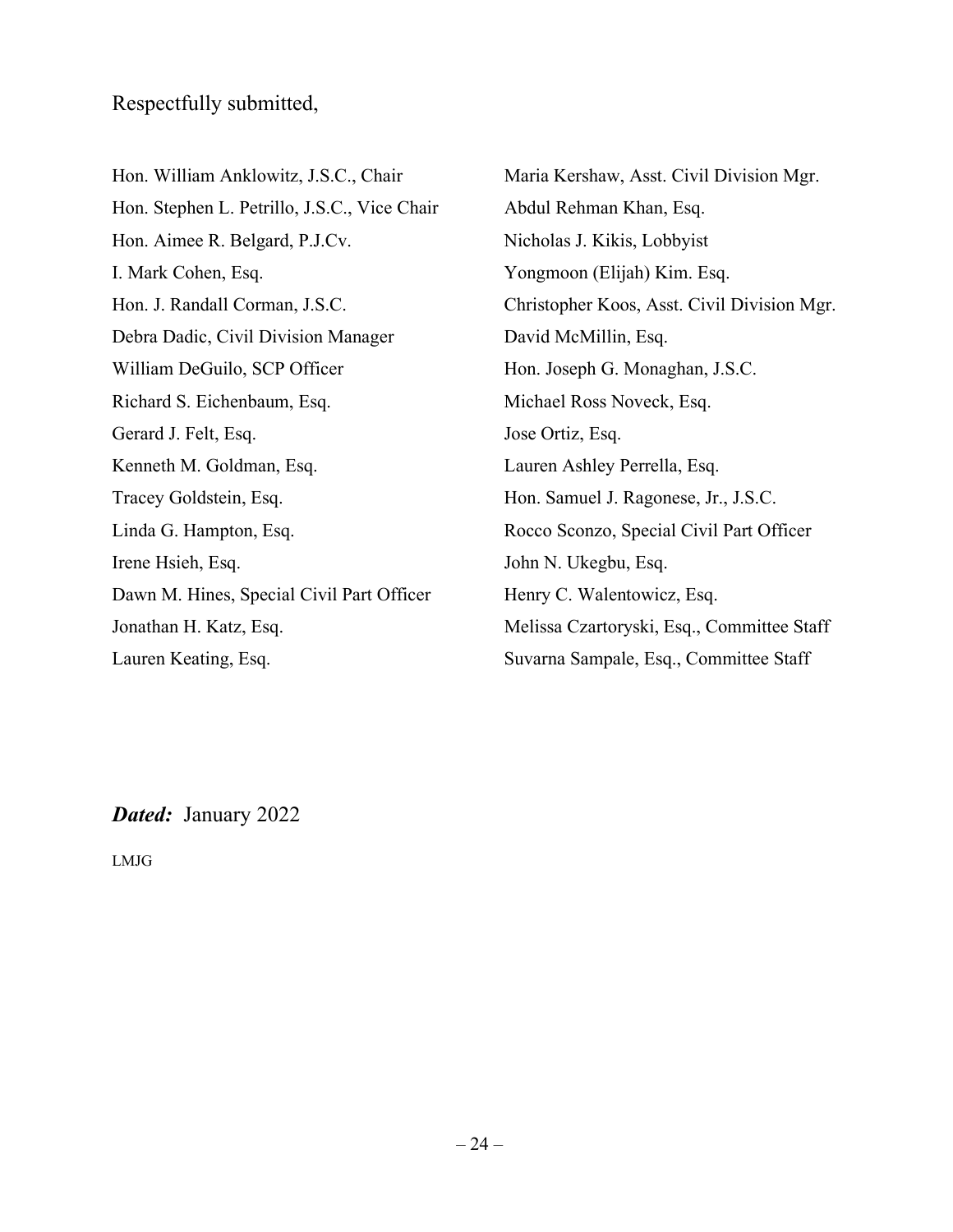# ATTACHMENT 1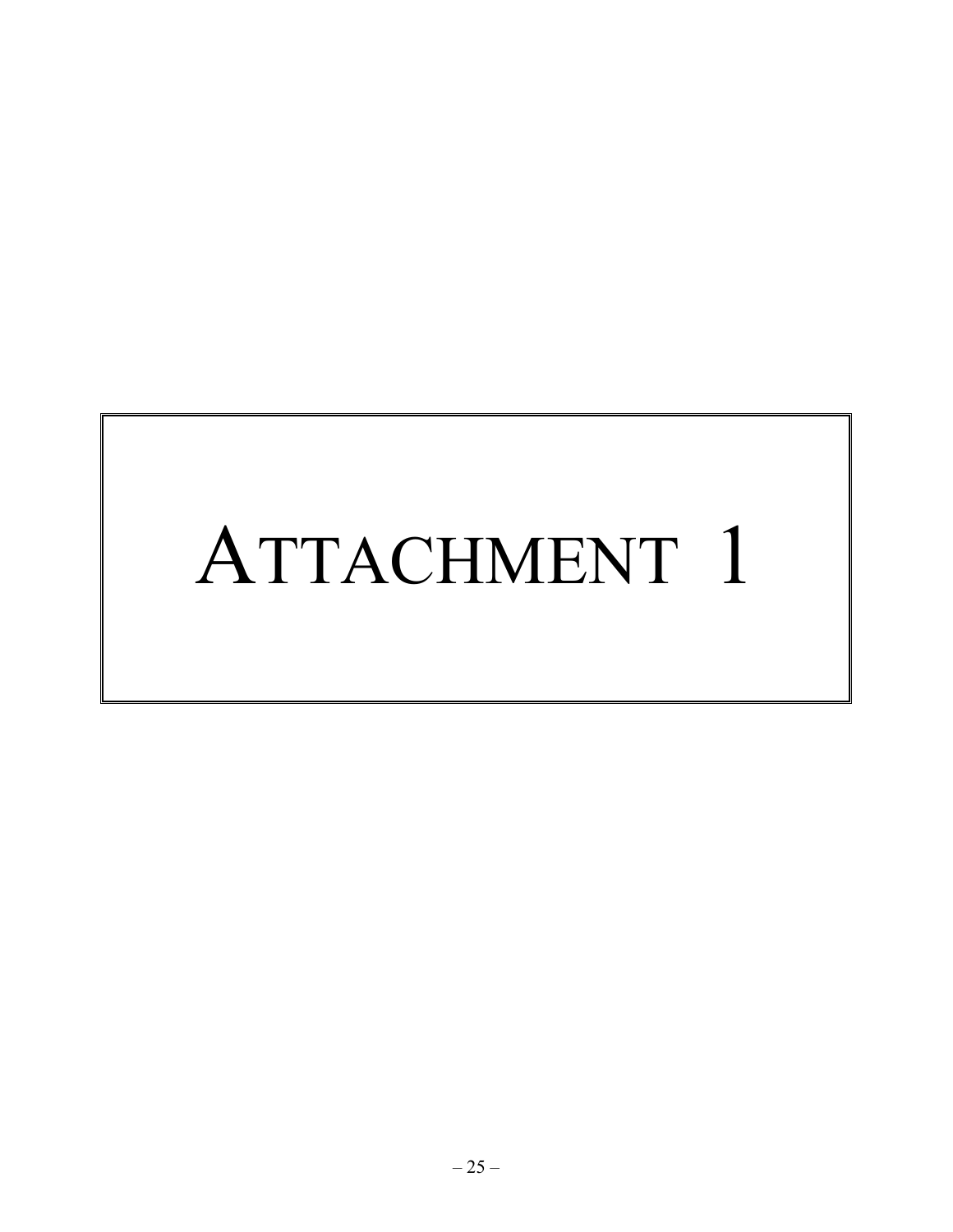# **Appendix XI-C SMALL CLAIMS COMPLAINT (Contract, Security Deposit, Rent, or Tort)**

|                                                                                        |     |                  | <b>SUPERIOR COURT OF NEW JERSEY</b><br>LAW DIVISON, SPECIAL CIVIL PART                                                                                                                                                        |
|----------------------------------------------------------------------------------------|-----|------------------|-------------------------------------------------------------------------------------------------------------------------------------------------------------------------------------------------------------------------------|
|                                                                                        |     |                  | <b>SMALL CLAIMS SECTION</b>                                                                                                                                                                                                   |
| Attorney for Plaintiff (if any)                                                        |     |                  | County                                                                                                                                                                                                                        |
| Address<br><u> 1989 - Andrea State Barbara, política establece</u>                     |     |                  | Docket No.                                                                                                                                                                                                                    |
| Telephone No.                                                                          |     |                  | (to be provided by the court)                                                                                                                                                                                                 |
| <b>From Plaintiff</b>                                                                  |     |                  |                                                                                                                                                                                                                               |
| Name                                                                                   |     |                  |                                                                                                                                                                                                                               |
| Address                                                                                |     |                  | <b>CIVIL ACTION</b><br><b>COMPLAINT</b>                                                                                                                                                                                       |
| Telephone No.                                                                          |     |                  |                                                                                                                                                                                                                               |
| <b>To Defendant</b>                                                                    |     |                  |                                                                                                                                                                                                                               |
| Name                                                                                   |     |                  | Contract<br><b>Security Deposit</b>                                                                                                                                                                                           |
| Address                                                                                |     |                  | Rent                                                                                                                                                                                                                          |
|                                                                                        |     |                  | Personal Injury or Property Damage (other than motor                                                                                                                                                                          |
| Telephone No.                                                                          |     |                  | vehicle)                                                                                                                                                                                                                      |
|                                                                                        |     | <b>COMPLAINT</b> |                                                                                                                                                                                                                               |
| Demand: \$                                                                             |     | plus costs.      | Type or print the reasons you, the Plaintiff(s), are suing the Defendant(s): Attach additional sheets if necessary.                                                                                                           |
|                                                                                        |     |                  | <b>IMPORTANT:</b> Plaintiffs and defendants must bring all witnesses, photos, and documents, and other evidence to the<br>hearing. Subpoena forms are available at the Clerk's office to require the attendance of witnesses. |
| At the trial Plaintiff will require:<br>An interpreter                                 | Yes | N <sub>o</sub>   | Indicate Language:                                                                                                                                                                                                            |
| An accommodation for disability $\Box$ Yes                                             |     | $\Box$ No        | Indicate Disability:                                                                                                                                                                                                          |
| contemplated, and that no other parties should be joined in this action.               |     |                  | I certify that the matter in controversy is not the subject of any other court action or arbitration proceeding, now pending or                                                                                               |
| redacted from all documents submitted in the future in accordance with Rule 1:38-7(b). |     |                  | I certify that confidential personal identifiers have been redacted from documents now submitted to the court, and will be                                                                                                    |

Date Plaintiff's Signature

Plaintiff's Name Typed, Stamped or Printed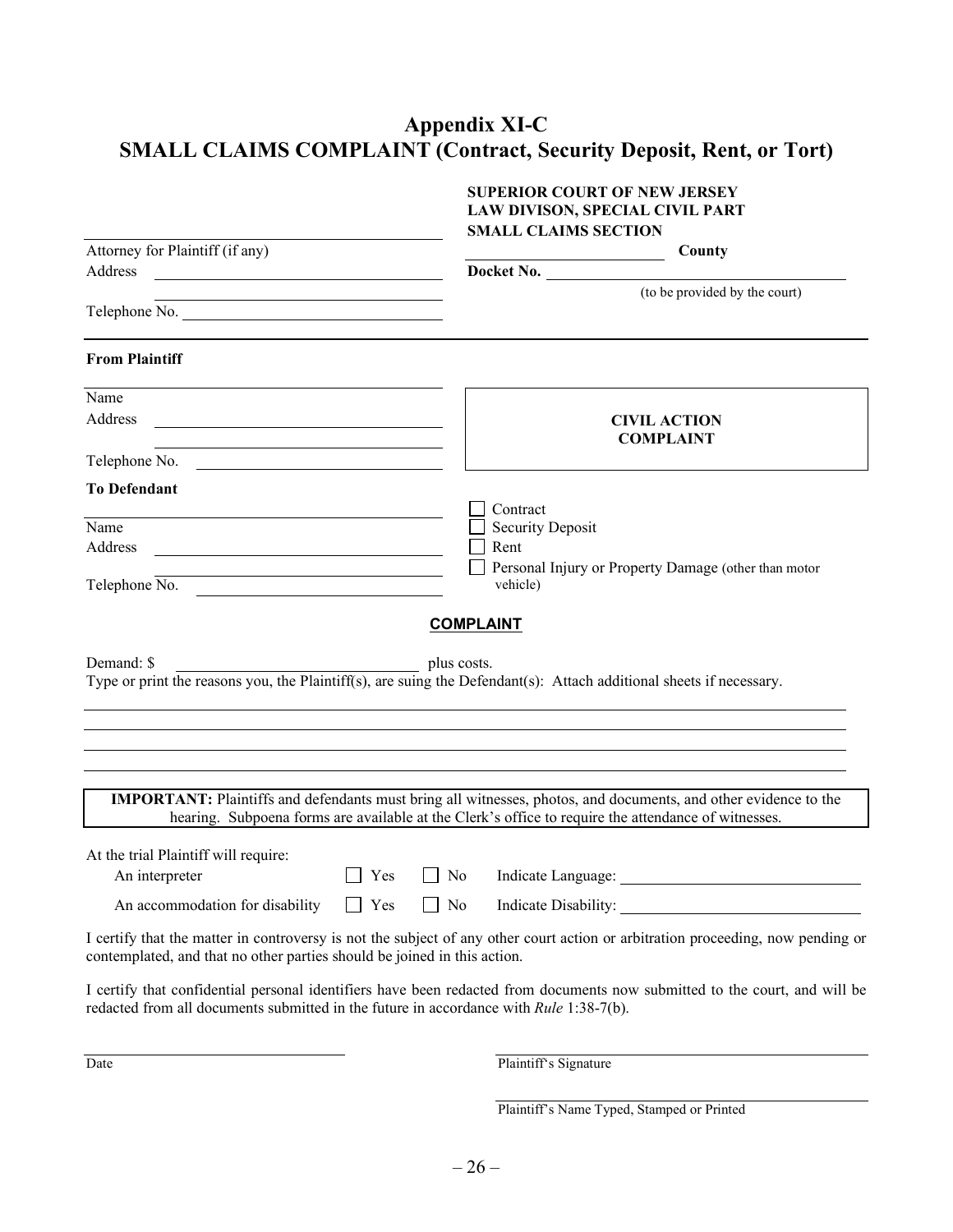**Note:** Adopted effective January 2, 1989; amended June 29, 1990, effective September 4, 1990; amended July 14, 1992, effective September 1, 1992; amended July 5, 2000, effective September 5, 2000; amended July 19, 2012 to be effective September 4, 2012; Appendix XI-C eliminated to be effective

.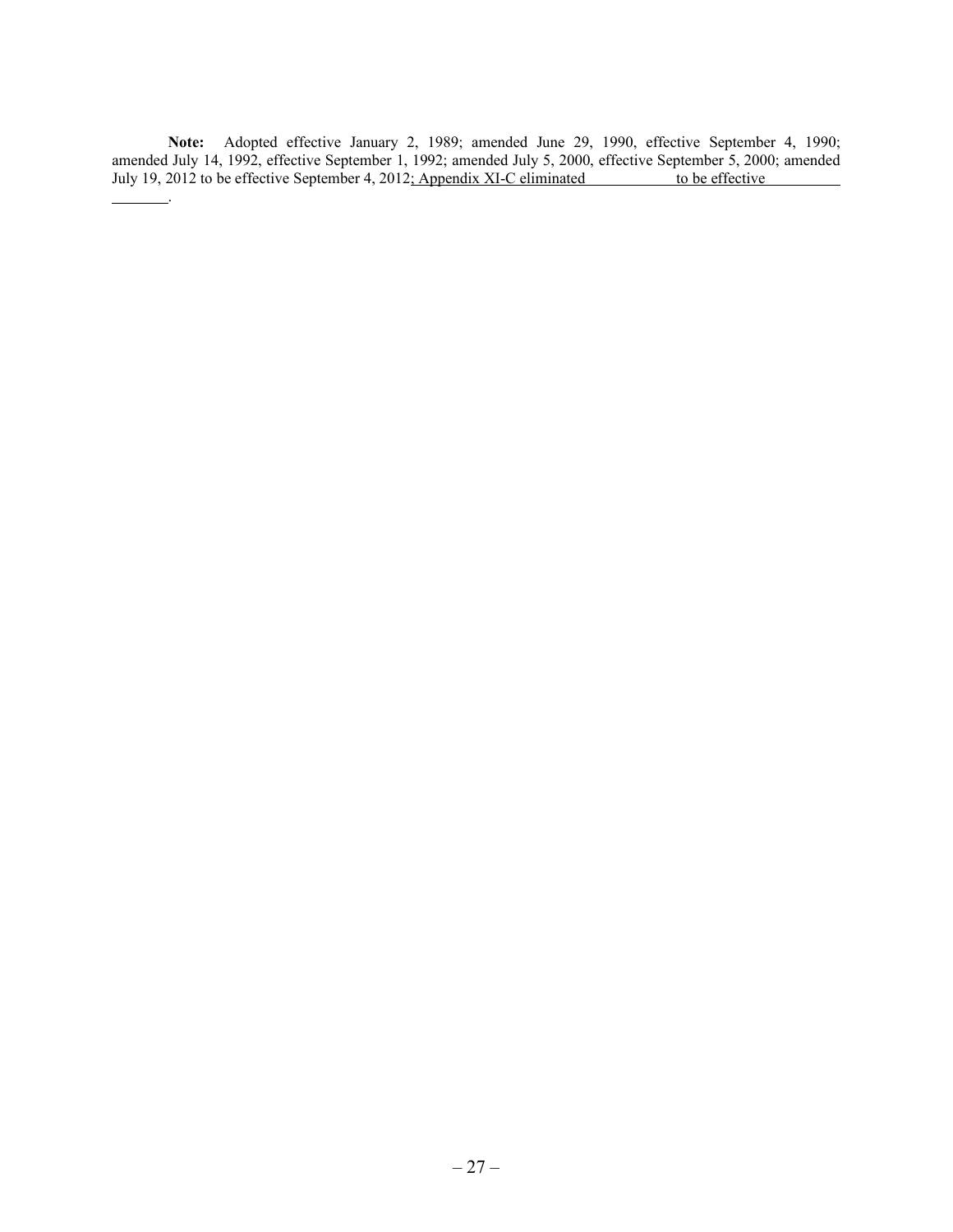# **Appendix XI-D SMALL CLAIMS COMPLAINT (Motor Vehicle)**

| Name of Attorney for Plaintiff (if any)                                                                         | Name of Court                                                                                                                                                                                                                  |  |  |
|-----------------------------------------------------------------------------------------------------------------|--------------------------------------------------------------------------------------------------------------------------------------------------------------------------------------------------------------------------------|--|--|
| the contract of the contract of the contract of the contract of the contract of the contract of the contract of | Address The Commission of the Commission of the Commission of the Commission of the Commission of the Commission of the Commission of the Commission of the Commission of the Commission of the Commission of the Commission o |  |  |
| Telephone No.                                                                                                   | Telephone No.                                                                                                                                                                                                                  |  |  |
| <b>From Plaintiff:</b>                                                                                          |                                                                                                                                                                                                                                |  |  |
| Name:<br>Address ————————————————————                                                                           | <b>SUPERIOR COURT OF NEW JERSEY</b><br><b>LAW DIVISON, SPECIAL CIVIL PART</b><br><b>SMALL CLAIMS SECTION</b>                                                                                                                   |  |  |
| Telephone<br>No.<br><u> 1989 - Johann Barbara, martin a</u>                                                     | County<br><u> The Communication of the Communication</u>                                                                                                                                                                       |  |  |
| <b>To Defendant:</b>                                                                                            | Docket No.                                                                                                                                                                                                                     |  |  |
| Name:<br>Address <u>————————————————————</u><br>Telephone No.                                                   | <b>CIVIL ACTION</b><br><b>COMPLAINT</b><br><b>Motor Vehicle</b>                                                                                                                                                                |  |  |
| accident resulting in property damage to plaintiff's vehicle, in the following accident:                        | <b>COMPLAINT</b><br>Plaintiff says the negligence of the defendant operator and/or defendant owner caused a motor vehicle                                                                                                      |  |  |
| Date of Accident:<br>1.                                                                                         | Place of Accident:<br>3.                                                                                                                                                                                                       |  |  |
|                                                                                                                 |                                                                                                                                                                                                                                |  |  |
| Name of Defendant(s):<br>2.                                                                                     | a)<br>Street:                                                                                                                                                                                                                  |  |  |
| a)                                                                                                              | b)                                                                                                                                                                                                                             |  |  |

Demand:  $\$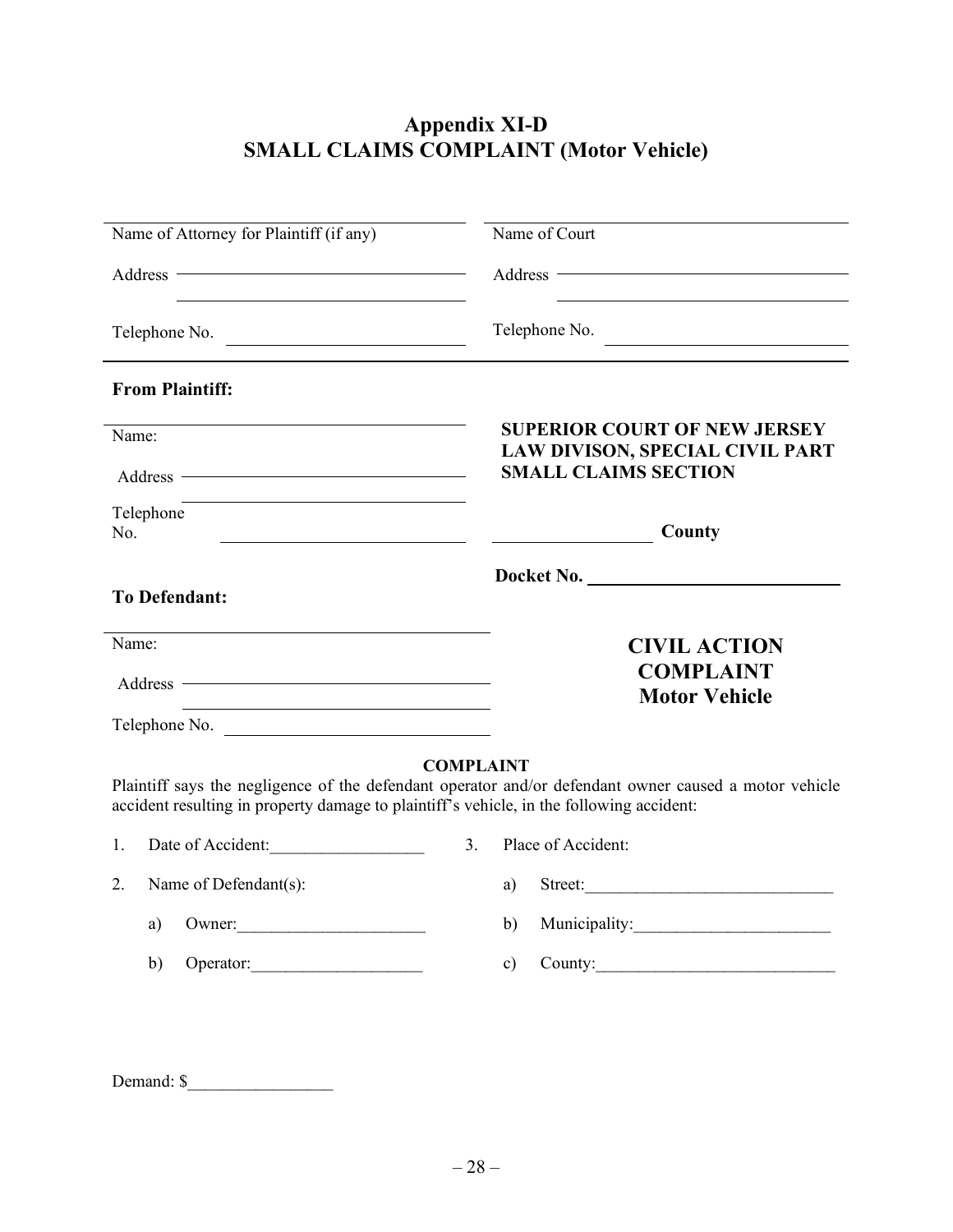**IMPORTANT:** Plaintiffs and defendants must bring all witnesses, photos, estimates, documents, other evidence and an interpreter, if necessary, to the hearing. Subpoena forms are available at the Clerk's office to require the attendance of witnesses.

At the trial Plaintiff will require:

| An interpreter:                         | yes | no | Indicate Language:   |
|-----------------------------------------|-----|----|----------------------|
| An accommodation for disability: yes no |     |    | Indicate Disability: |

I certify that the matter in controversy is not the subject of any other court action or arbitration proceeding, now pending or contemplated, and that no other parties should be joined in this action.

I certify that confidential personal identifiers have been redacted from documents now submitted to the court, and will be redacted from all documents submitted in the future in accordance with *Rule*  $1:38-7(b)$ .

\_\_\_\_\_\_\_\_\_\_\_\_\_\_\_\_\_ \_\_\_\_\_\_\_\_\_\_\_\_\_\_\_\_\_\_\_\_\_\_\_\_\_\_\_\_\_\_\_\_ Date Plaintiff Signature

.

Plaintiff Name – Typed, Stamped or Printed

**Note:** Adopted effective January 2, 1989; amended June 29, 1990 to be effective September 4, 1990; amended July 10, 1998 to be effective September 1, 1998; amended July 5, 2000 to be effective September 5, 2000; amended July 19, 2012 to be effective September 4, 2012; Appendix XI-D deleted to be effective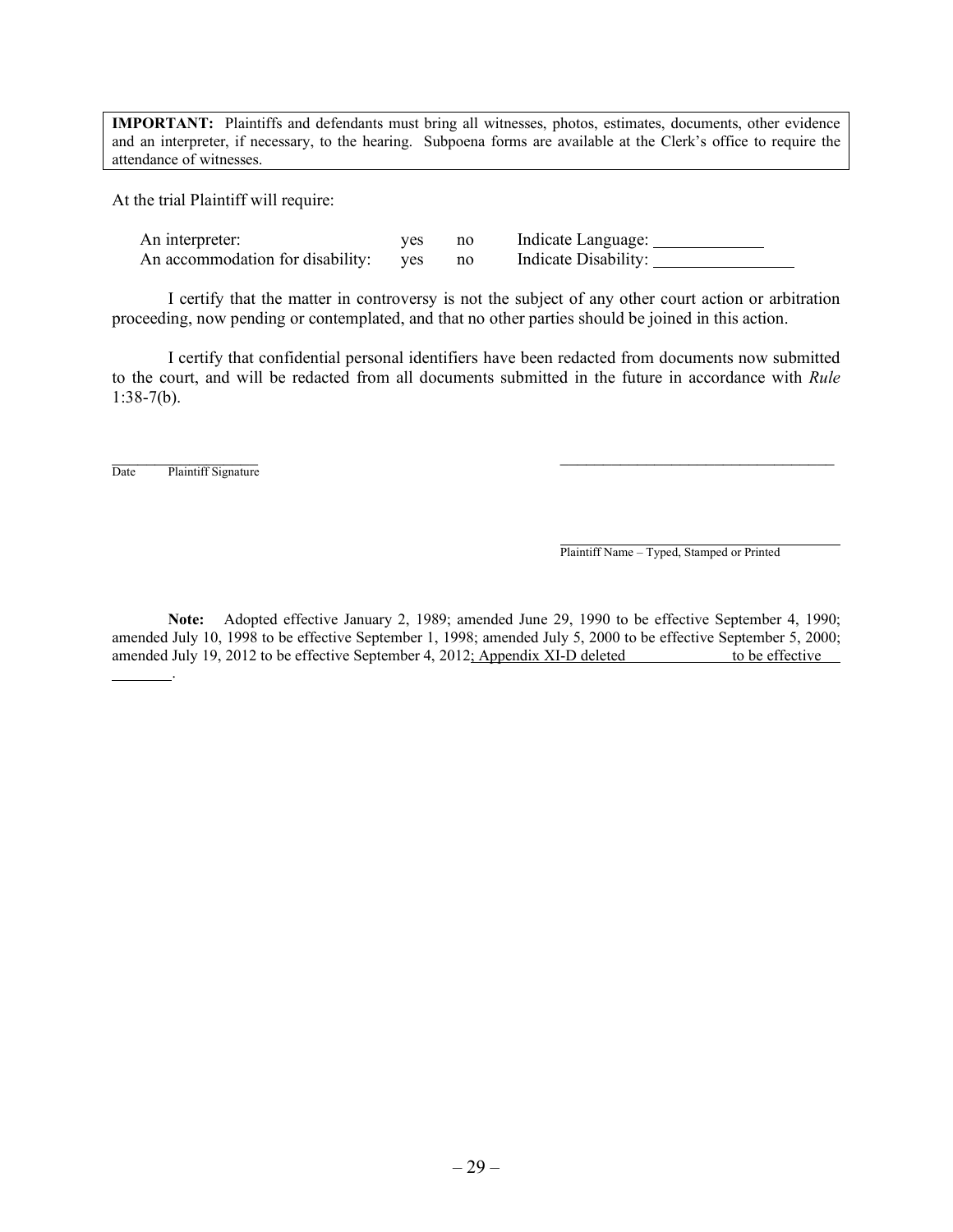## **Appendix XI-E Answer (Auto Accident)**

**NOTICE**: This is a public document, which means the document as submitted will be available to the public upon request. Therefore, do not enter personal identifiers on it, such as Social Security number, driver's license number, vehicle plate number, insurance policy number, active financial account number, or active credit card number.

#### **Filing Attorney Information or Pro Se Litigant:**

| Name<br><u> 1989 - Johann Stoff, deutscher Stoffen und der Stoffen und der Stoffen und der Stoffen und der Stoffen und der</u> |                                            |
|--------------------------------------------------------------------------------------------------------------------------------|--------------------------------------------|
| NJ Attorney ID Number                                                                                                          |                                            |
|                                                                                                                                |                                            |
| <u> 1989 - Johann Stein, mars an deus Amerikaansk kommunister (* 1958)</u><br>Telephone Number                                 |                                            |
| Plaintiff's Name                                                                                                               |                                            |
| <b>Street Address</b>                                                                                                          | <b>Superior Court of New Jersey</b>        |
|                                                                                                                                | Law Division: Special Civil Part<br>County |
| Town, State, Zip Code                                                                                                          | Docket Number: DC-                         |
| Telephone Number                                                                                                               | <b>Civil Action</b>                        |
| VS.                                                                                                                            | Answer                                     |
| Defendant's Name                                                                                                               | (Auto Accident)                            |
| <b>Street Address</b>                                                                                                          |                                            |
| Town, State, Zip Code                                                                                                          |                                            |
| Telephone Number                                                                                                               |                                            |
| Defendant(s), by way of answer to the complaint, say(s):                                                                       |                                            |

- I / We  $\Box$  admit  $\Box$  deny that the accident took place on the date stated in the complaint.
- I / We  $\Box$  admit  $\Box$  deny that I was the owner of the vehicle on the date of the accident.
- I / We  $\Box$  admit  $\Box$  deny that I was the operator of the vehicle on the date of the accident.
- I / We  $\Box$  admit  $\Box$  deny that the accident took place at the location stated in the complaint.

The accident alleged in the complaint was not my/our fault because: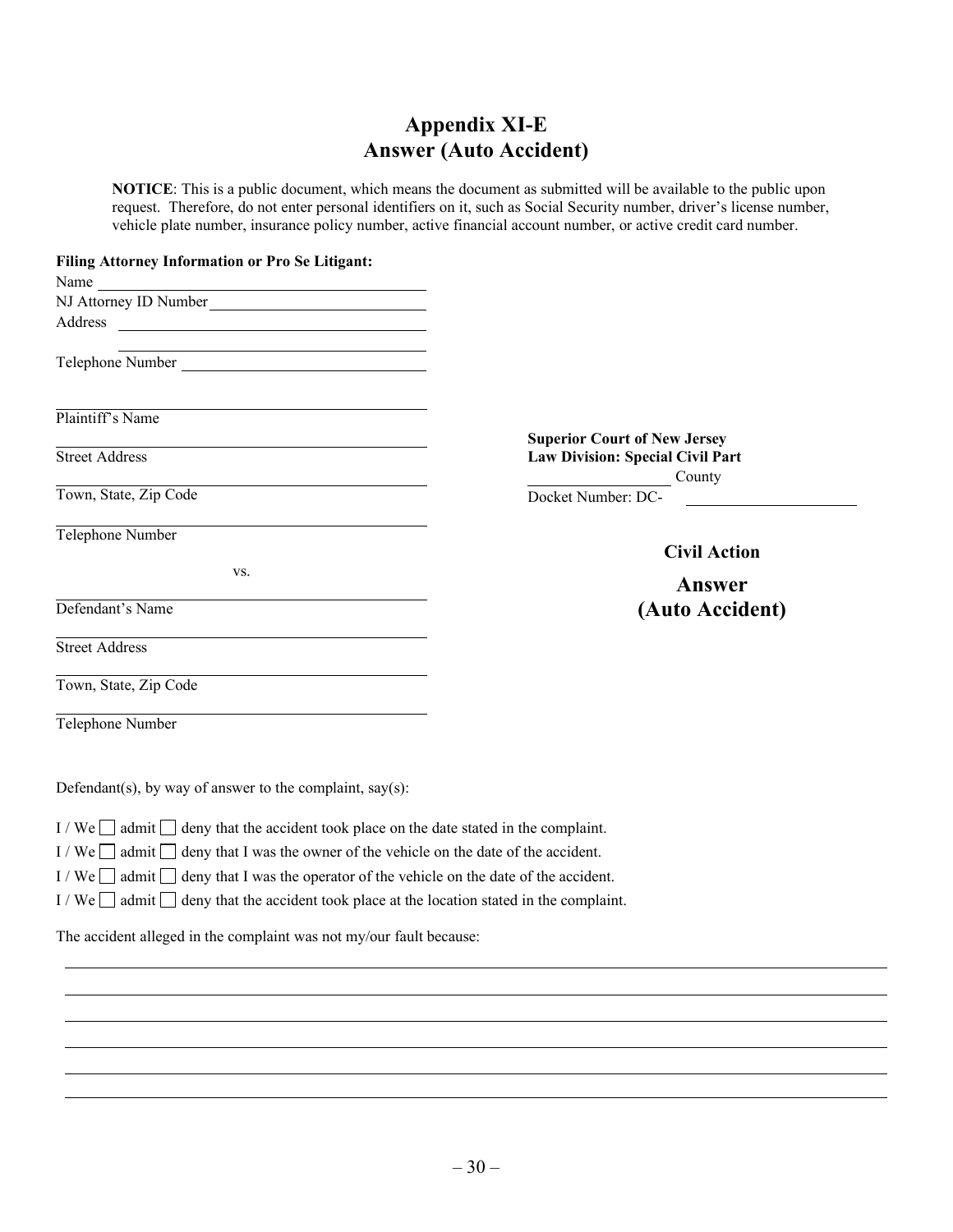| Trial by jury requested; an extra \$100 cash, check or money order is submitted. |                                                                                                                                 |  |  |  |
|----------------------------------------------------------------------------------|---------------------------------------------------------------------------------------------------------------------------------|--|--|--|
|                                                                                  | Trial by jury requested; and I have submitted an application for a waiver of the \$100.00 fee.                                  |  |  |  |
| At the trial, Defendant requests:<br>An interpreter                              | Indicate Language<br>No<br>Yes<br>An accommodation for a disability<br>$\overline{N}$<br>Yes                                    |  |  |  |
|                                                                                  | Requested accommodation                                                                                                         |  |  |  |
|                                                                                  | <b>Certification</b>                                                                                                            |  |  |  |
|                                                                                  | I certify, to the best of my knowledge:                                                                                         |  |  |  |
| Must check one                                                                   |                                                                                                                                 |  |  |  |
|                                                                                  | that the above matter is not the subject of any other court action or arbitration proceeding now pending or<br>contemplated, or |  |  |  |
|                                                                                  | that the following actions or arbitration proceedings are pending or contemplated                                               |  |  |  |
| <b>AND</b>                                                                       |                                                                                                                                 |  |  |  |
| Must check one                                                                   |                                                                                                                                 |  |  |  |
|                                                                                  | that no other parties should be joined in this action; or                                                                       |  |  |  |
|                                                                                  | that the following persons or entities should be joined in this action                                                          |  |  |  |

I certify that confidential personal identifiers have been redacted from documents now submitted to the court and will be redacted from all documents submitted in the future in accordance with *Rule* 1:38-7(b).

I further certify that this answer was served by me upon all existing parties

 $\Box$ 

Dated Defendant's Signature

Defendant's Name - Typed or Printed

DEMAND FOR PRODUCTION OF DOCUMENTS PURSUANT TO *R*. 4:18-2. By checking this box, demand is made for production of all documents or papers referred to in the pleading for which this answer is provided, within 5 days of this demand.

**Note:** Adopted effective January 2, 1989; amended July 13, 1994 to be effective September 1, 1994; amended July 19, 2012 to be effective September 4, 2012; amend July 27, 2018 to be effective September 1, 2018; Appendix XI-E deleted to be effective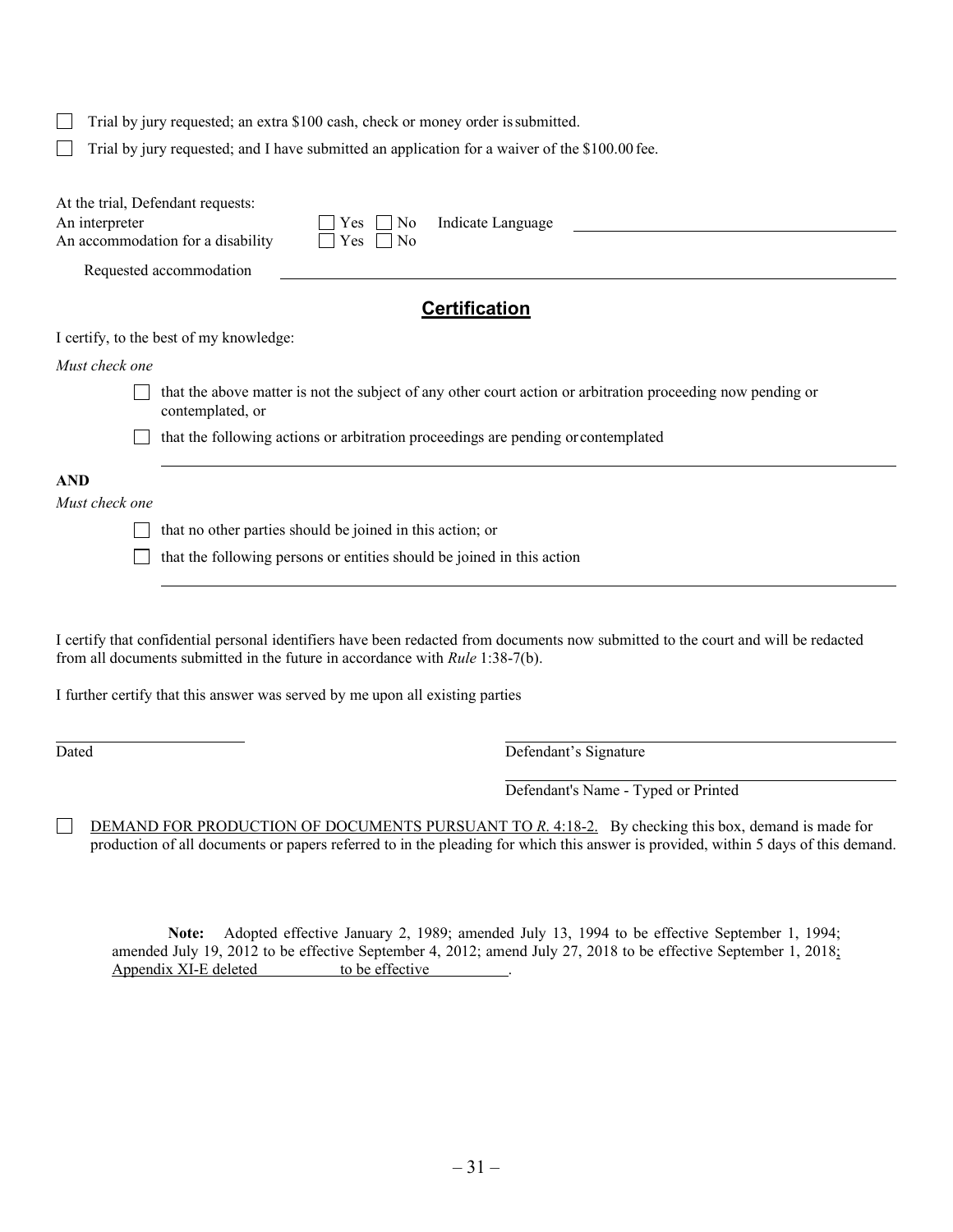## **Appendix XI-F Answer (Contract**

**NOTICE**: This is a public document, which means the document as submitted will be available to the public upon request. Therefore, do not enter personal identifiers on it, such as Social Security number, driver's license number, vehicle plate number, insurance policy number, active financial account number, or active credit card number.

| Filing Attorney Information or Pro Se Litigant:                                                     |                                         |
|-----------------------------------------------------------------------------------------------------|-----------------------------------------|
| Name                                                                                                |                                         |
| NJ Attorney ID Number                                                                               |                                         |
|                                                                                                     |                                         |
| the contract of the contract of the contract of the contract of the contract of<br>Telephone Number |                                         |
| Plaintiff's Name                                                                                    |                                         |
|                                                                                                     | <b>Superior Court of New Jersey</b>     |
| <b>Street Address</b>                                                                               | <b>Law Division: Special Civil Part</b> |
|                                                                                                     | County                                  |
| Town, State, Zip Code                                                                               | Docket Number: DC-                      |
| Telephone Number                                                                                    |                                         |
| VS.                                                                                                 | <b>Civil Action</b>                     |
|                                                                                                     | Answer                                  |
| Defendant's Name                                                                                    |                                         |
| <b>Street Address</b>                                                                               |                                         |
| Town, State, Zip Code                                                                               |                                         |
| $T = 1 - T$                                                                                         |                                         |

Telephone Number

Defendant denies owing the debt to the Plaintiff. Check the appropriate statement(s) below which set forth why you claim you do not owe money to the plaintiff or owe less than the Plaintiff is claiming.

- $\mathbf{L}$ The bill has been paid
- $\overline{\phantom{a}}$ The dollar amount claimed by the plaintiff(s) is incorrect.
- $\Box$ The claim or the amount of the claim is unfair. (Must explain below)
- The goods or services were not received.  $\Box$
- $\Box$ The goods or services received were defective.
- $\Box$ I/We did not order the goods or services.
- $\Box$ I am a victim of identity theft or mistaken identity.
- $\Box$ The time has passed for plaintiff to sue on this debt.
- $\Box$ This debt has been discharged in bankruptcy.
- A lawsuit was previously filed and the claim has been resolved. (Must explain below)  $\Box$
- $\Box$ Defendant is in the military on active duty.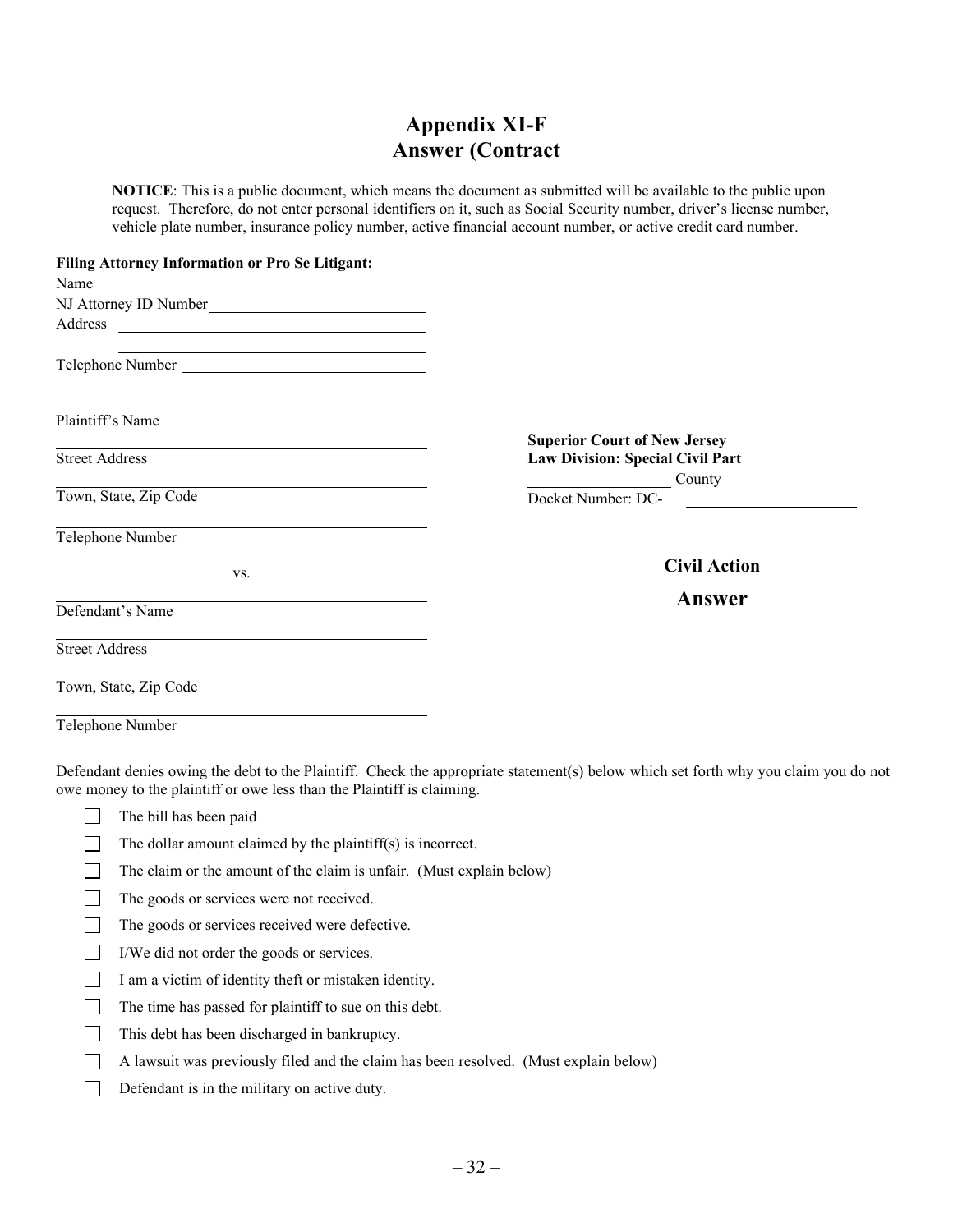|                                                     | Plaintiff did not file this lawsuit in the proper place. (Must explain below)                                                              |
|-----------------------------------------------------|--------------------------------------------------------------------------------------------------------------------------------------------|
|                                                     | Other – Set forth any other reasons why you believe money is not owed to the plaintiff(s).<br>(You may attach more sheets if you need to.) |
|                                                     |                                                                                                                                            |
|                                                     |                                                                                                                                            |
|                                                     |                                                                                                                                            |
|                                                     |                                                                                                                                            |
|                                                     | Trial by jury requested; an extra \$100 cash, check or money order is submitted.                                                           |
|                                                     | Trial by jury requested; and I have submitted an application for a waiver of the \$100.00 fee.                                             |
| At the trial, Defendant requests:<br>An interpreter | No<br>Indicate Language<br>Yes<br>An accommodation for a disability<br>Yes<br>No                                                           |
|                                                     | Requested accommodation                                                                                                                    |
|                                                     | <b>Certification</b>                                                                                                                       |
|                                                     | I certify, to the best of my knowledge:                                                                                                    |
| Must check one                                      |                                                                                                                                            |
|                                                     | that the above matter is not the subject of any other court action or arbitration proceeding now pending or<br>contemplated, or            |
|                                                     | that the following actions or arbitration proceedings are pending or contemplated                                                          |
| <b>AND</b>                                          |                                                                                                                                            |
| Must check one                                      |                                                                                                                                            |
|                                                     | that no other parties should be joined in this action; or                                                                                  |
|                                                     | that the following persons or entities should be joined in this action                                                                     |
|                                                     | I contify that confidential nonconal identifiance have been nodested from degree now culmitted to the count ond will be                    |

I certify that confidential personal identifiers have been redacted from documents now submitted to the court and will be redacted from all documents submitted in the future in accordance with *Rule* 1:38-7(b).

I further certify that this answer was served by me upon all existing parties.

Dated Defendant's Signature

Defendant's Name - Typed or Printed

DEMAND FOR PRODUCTION OF DOCUMENTS PURSUANT TO *R*. 4:18-2. By checking this box, demand is made for  $\Box$ production of all documents or papers referred to in the pleading for which this answer is provided, within 5 days of this demand.

**Note:** Adopted effective January 2, 1989; amended July 13, 1994 to be effective September 1, 1994; amended July 19, 2012 to be effective September 4, 2012; amended November 12, 2014 to be effective November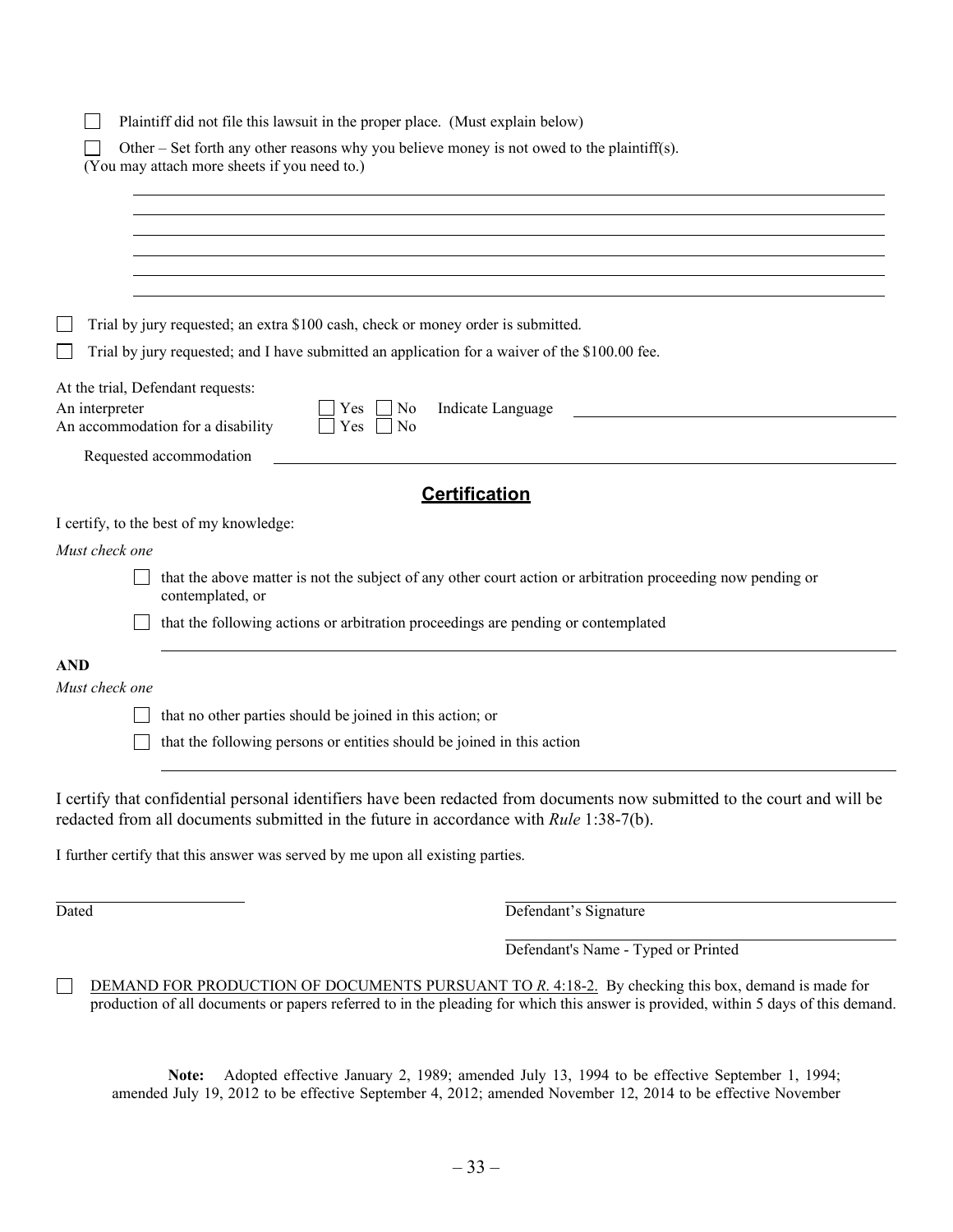17, 2014; amended July 27, 2018 to be effective September 1, 2018; Appendix XI-F deleted to be effective .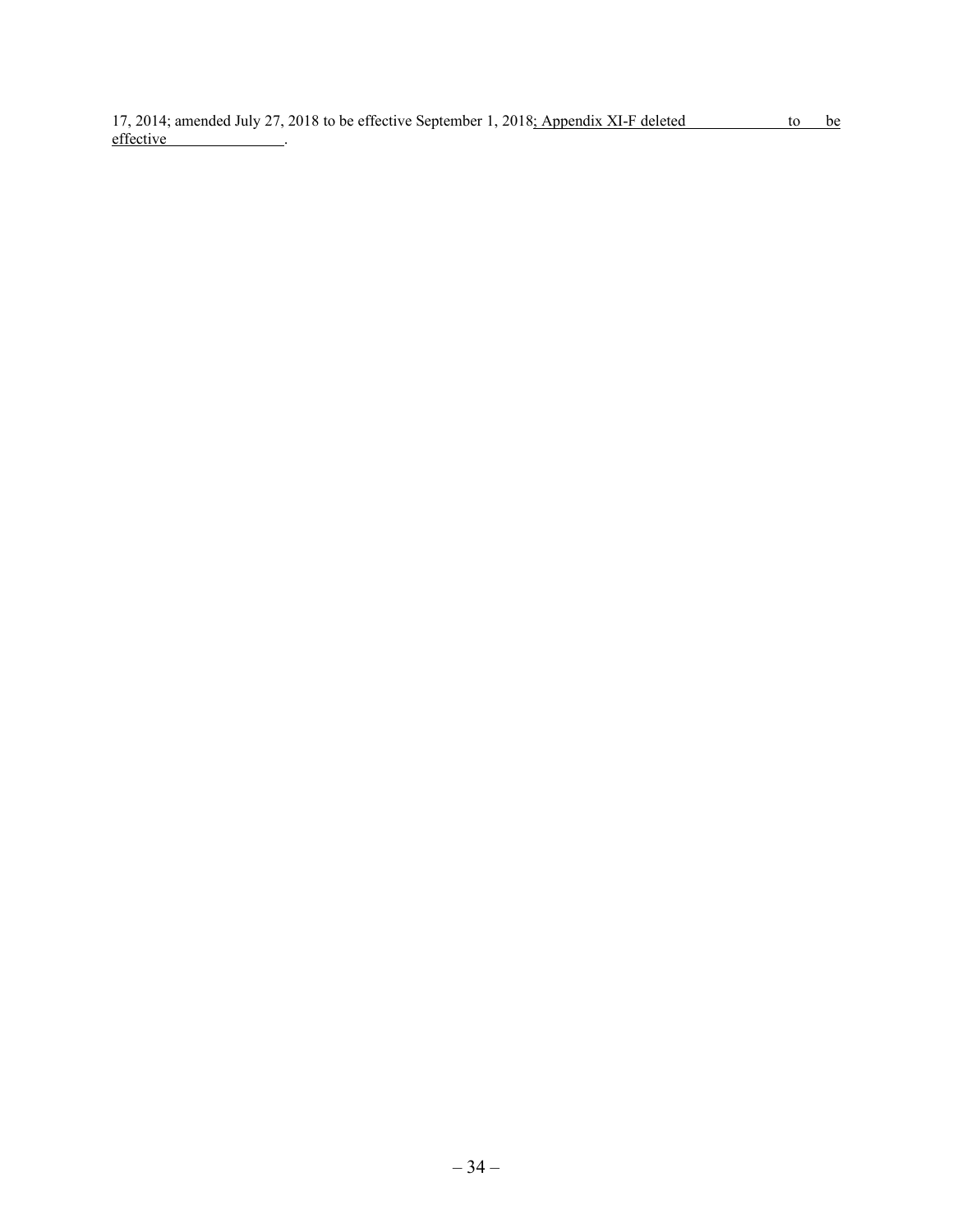## **Appendix XI-I. Notice of Application For Wage Application**

**NOTICE**: This is a public document, which means the document as submitted will be available to the public upon request. Therefore, do not enter personal identifiers on it, such as Social Security number, driver's license number, vehicle plate number, insurance policy number, active financial account number, or active credit card number.

| <b>Plaintiff or Filing Attorney Information:</b>                                                                                               | Check if new address/phone number<br>$\mathbf{L}$ |                                                                                                          |
|------------------------------------------------------------------------------------------------------------------------------------------------|---------------------------------------------------|----------------------------------------------------------------------------------------------------------|
| Name<br><u> 1989 - John Stein, Amerikaansk politiker (</u>                                                                                     |                                                   |                                                                                                          |
| NJ Attorney ID Number<br><u> 1989 - Andrea State Barbara, política e a provincia de la provincia de la provincia de la provincia de la pro</u> |                                                   |                                                                                                          |
| Address                                                                                                                                        |                                                   |                                                                                                          |
| Telephone Number                                                                                                                               |                                                   |                                                                                                          |
|                                                                                                                                                | Plaintiff,                                        | Superior Court of New Jersey<br>Law Division, Special Civil Part<br>County<br>Docket No:<br>Civil Action |
| V.                                                                                                                                             | $Defendant(s)$ .                                  | <b>Notice of Application for</b><br><b>Wage Execution</b>                                                |
| To:                                                                                                                                            |                                                   |                                                                                                          |
| Name of Judgment-Debtor<br>Address                                                                                                             |                                                   |                                                                                                          |

**TAKE NOTICE** that an application is being made by the judgment-creditor to the above-named court, located at **EXECUTE:** New Jersey for a Wage Execution Order to issue against

your salary, to be served on your employer, , (name and address of employer), for: (a) 10% of your gross salary when the same shall equal or exceed the amount of \$217.50 per week; or (b) 25% of your disposable earnings for that week; or (c) the amount, if any, by which your disposable weekly earnings exceed \$217.50, whichever shall be the least. Disposable earnings are defined as that portion of the earnings remaining after the deduction from the gross earnings of any amounts required by law to be withheld. In the event the disposable earnings so defined are \$217.50 or less, if paid weekly, or \$435.00 or less, if paid every two weeks, or \$471.25 or less, if paid twice per month, or \$942.50, or less, if paid monthly then no amount shall be withheld under this execution. In no event shall more than 10% of gross salary be withheld and only one execution against your wages shall be satisfied at a time. Your employer may not discharge, discipline or discriminate against you because your earnings have been subjected to garnishment.

You may notify the Clerk of the Court and the attorneys for the judgment- creditor, whose address appears above, in writing, within ten days after service of this notice upon you, why such an Order should not be issued, and thereafter the application for the Order will be set down for a hearing of which you will receive notice of the date, time and place.

If you do not notify the Clerk of the Court and the judgment-creditor's attorney, or the judgment-creditor if there is no attorney, in writing of your objection, you will receive no further notice and the Order will be signed by the Judge as a matter of course.

You also have a continuing right to object to the wage execution or apply for a reduction in the amount withheld even *after* it has been issued by the Court. To object or apply for a reduction, file a written statement of your objection or reasons for a reduction with the Clerk of the Court and send a copy to the creditor's attorney or directly to the creditor if there is no attorney. You will be entitled to a hearing within 7 days after you file your objection or application for a reduction.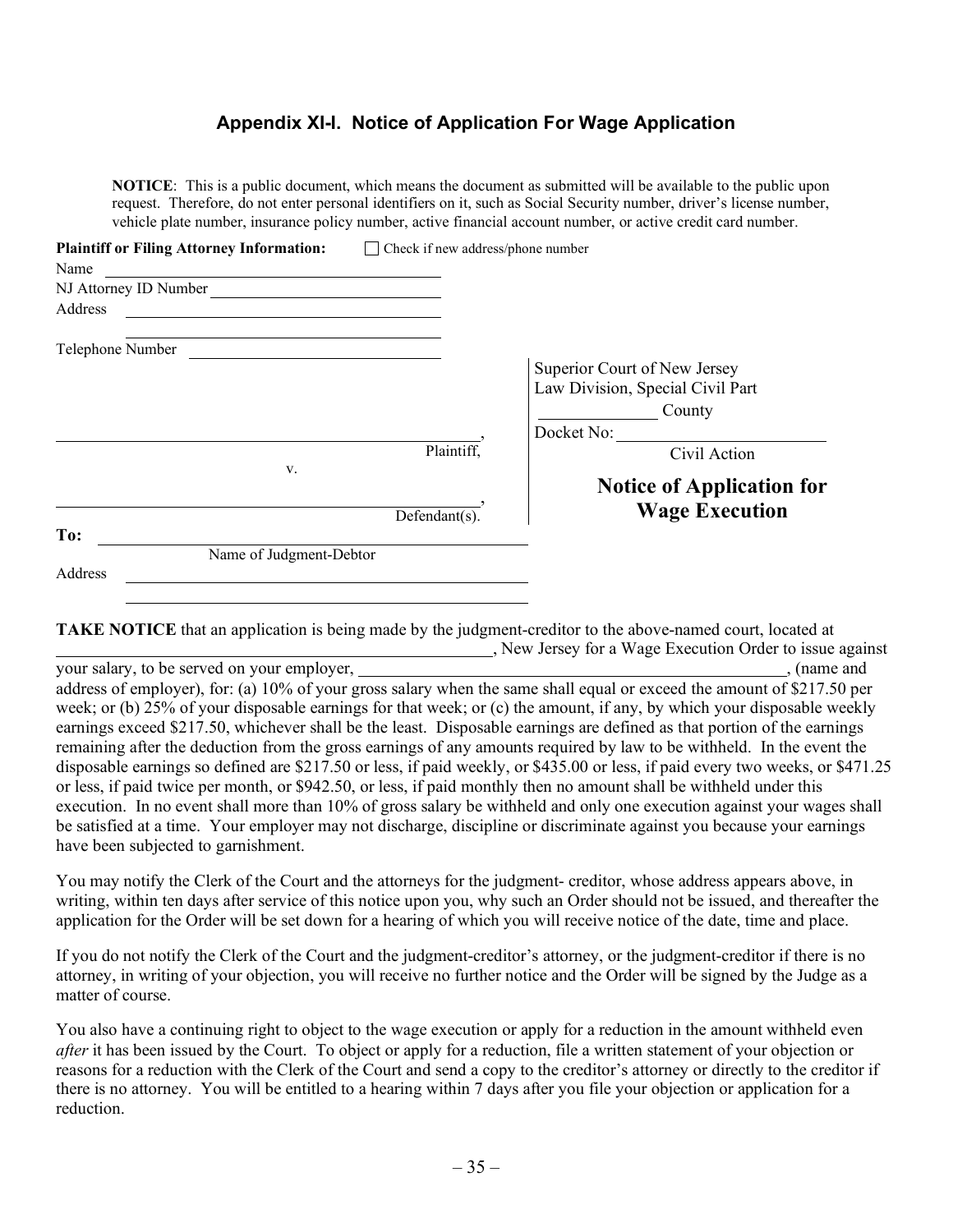## **Certification of Service**

I served the within Notice upon the judgment-debtor,  $\blacksquare$ , on this date by sending it simultaneously by regular and certified mail, return receipt requested, to the judgment-debtor's last known address, set forth above. I certify that the foregoing statements made by me are true. I am aware that if any of the foregoing statements made by me are willfully false, I am subject to the punishment.

Date Attorney for Judgment-Creditor or Judgment-Creditor Pro Se

**Note:** Adopted July 13, 1994, effective September 1, 1994; amended September 27, 1996, effective October 1, 1996; amended July 30, 1997, effective September 1, 1997; amended July 28, 2004, to be effective September 1, 2004; amended July 3, 2007, to be effective July 24, 2007; amended July 2, 2008, to be effective July 24, 2008; amended July 9, 2009 to be effective July 24, 2009; amended July 22, 2014 to be effective September 1, 2014; amended August 1, 2016 to be effective September 1, 2016; amended September 14, 2018 effective retroactive September 1, 2018; Appendix XI-I deleted to be effective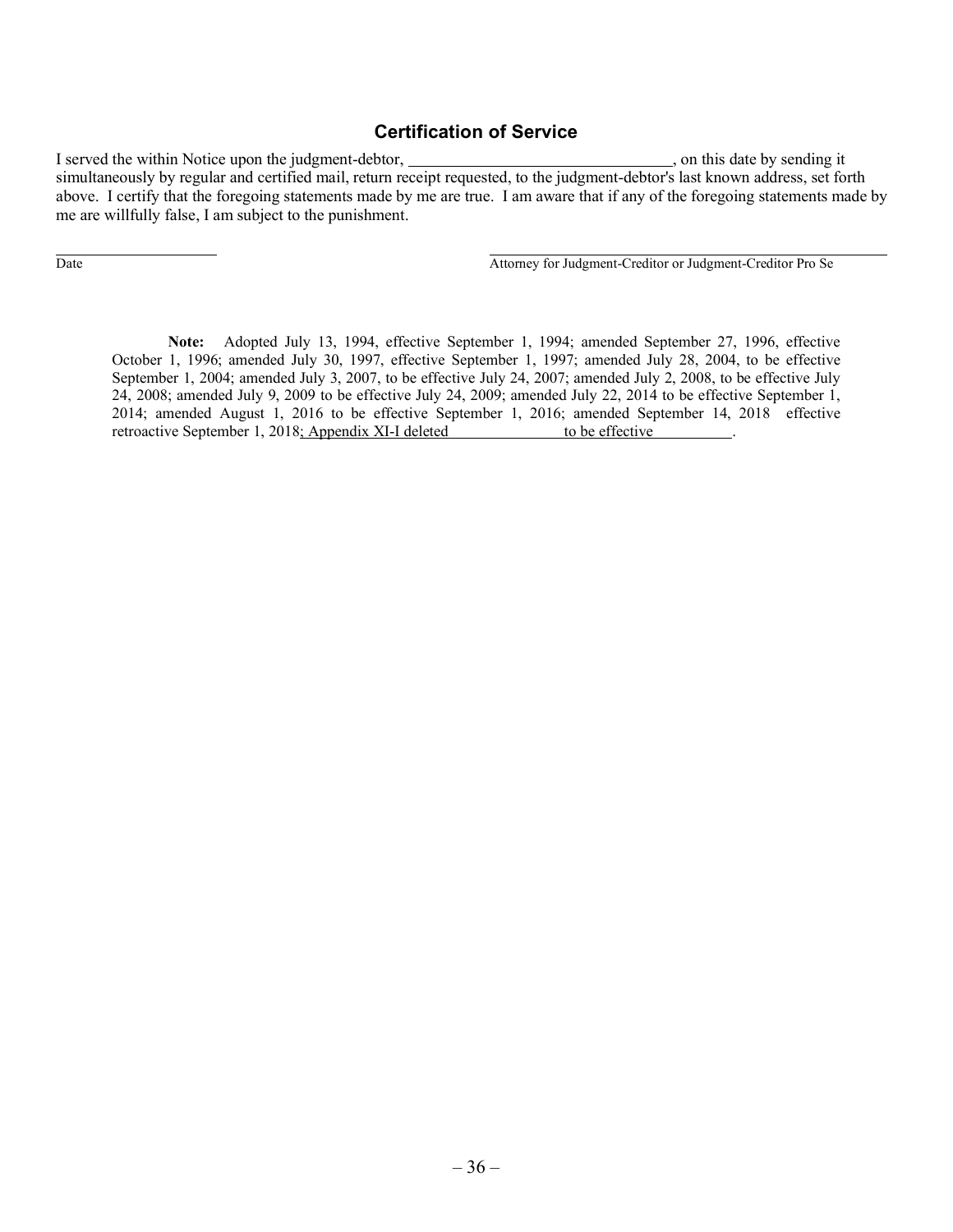# **Appendix XI-K**

# LETTER TO CREDITOR RE CERTIFICATE OF SATISFACTION SUPERIOR COURT OF NEW JERSEY LAW DIVISION, SPECIAL CIVIL PART **COUNTY**

RE: \_\_\_\_\_\_\_\_\_\_\_\_\_ v. \_\_\_\_\_\_\_\_\_\_\_\_ Docket No.

Dear:

.

The judgment debtor in the above matter has filed a written application with this office asserting that the judgment has been satisfied in full. The judgment debtor is seeking the issuance of a Certificate of Satisfaction of Judgment pursuant to *Rule* 6:6-5. Copies of the written application and proof of payment are annexed hereto.

If you object to the issuance of a Certificate of Satisfaction of Judgment, you must file with the Clerk of the Court a written objection within 10 days from the date of this letter and serve a copy of said objection upon the judgment debtor. If you do not file a written objection, the Clerk will issue the Certificate of Satisfaction of Judgment to the judgment debtor. If an objection is filed, the matter will be set down for a hearing and all parties will be notified as to the date of said hearing.

Very truly yours,

Clerk of the Court

**Note:** Former Appendix XI-J adopted January 2, 1989 to be effective immediately; redesignated as Appendix XI-K July 13, 1994 to be effective September 1, 1994; Appendix XI-K deleted to be effective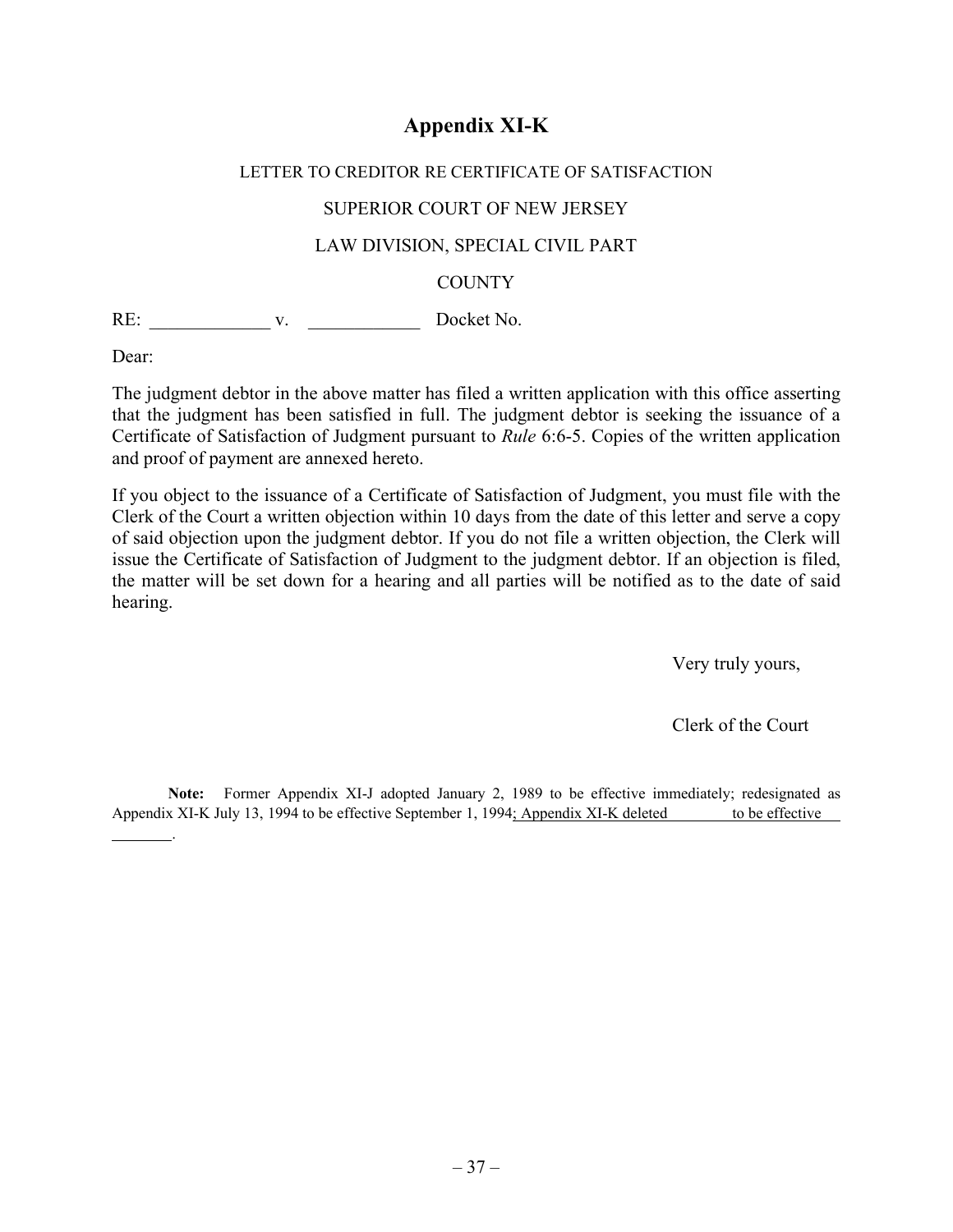# **Appendix XI-T Certification by Landlord**

**NOTICE**: This is a public document, which means the document as submitted will be available to the public upon request. Therefore, do not enter personal identifiers on it, such as Social Security number, driver's license number, vehicle plate number, insurance policy number, active financial account number, or active credit card number.

#### **YOU MUST COMPLETE THIS PART: Filing Attorney Information or Landlord:**

| Name                  |                                  |
|-----------------------|----------------------------------|
| NJ Attorney ID Number |                                  |
| Address               |                                  |
| Telephone Number      |                                  |
|                       | Superior Court of New Jersey     |
|                       | Law Division, Special Civil Part |
|                       | County                           |
|                       | Landlord-Tenant Division         |
|                       | Docket Number: LT                |
| Plaintiff,            |                                  |
| V.                    | Civil Action                     |
|                       | <b>Certification by Landlord</b> |
| Defendant.            |                                  |

The landlord should complete Part A or Part B or both (if both apply). Cross out any paragraphs in those parts that do not apply in this case. Part C applies to all cases and must be completed.

## **A. When the Eviction is Based on Unpaid Rent**

- 1. The tenant has failed to pay rent now due and owing in the amount of \$ . That amount consists of basic rent of \$\_\_\_\_\_\_\_\_\_, late charges of \$\_\_\_\_\_\_\_\_, legal fees *relating to this action for eviction* of \$\_\_\_\_\_\_\_\_, filing fees and costs of  $\frac{1}{s}$ , and other (specify)  $\frac{1}{s}$ .
- 2. All of the items listed above are included in the lease agreement as rent.
- 3. All of those items are permitted by applicable federal, state and local laws (including rent control or rent leveling, if applicable) to be charged as rent for purposes of this action.

## **B. When the Eviction is Based on Other Grounds**

Eviction is sought because:

## **C. In All Cases**

- 1. I have attached a copy of all notices that have been served on the tenant.
- 2. These notices were served on the tenant (select all that apply)  $\Box$  by ordinary mail,  $\Box$  by certified mail,  $\Box$  personally, on  $\Box$

- 3. All of the facts stated in the notices are true.
- 4. If I proceeded without an attorney, I certify that I own the property in my own name or in the name of a general partnership of which I am a partner.
- 5. I have complied with the registration requirements of *N.J.S.A.* 46:8-27 *et seq*.
- 6. The tenant did not transfer ownership to me and I have not given the tenant an option to buy the property.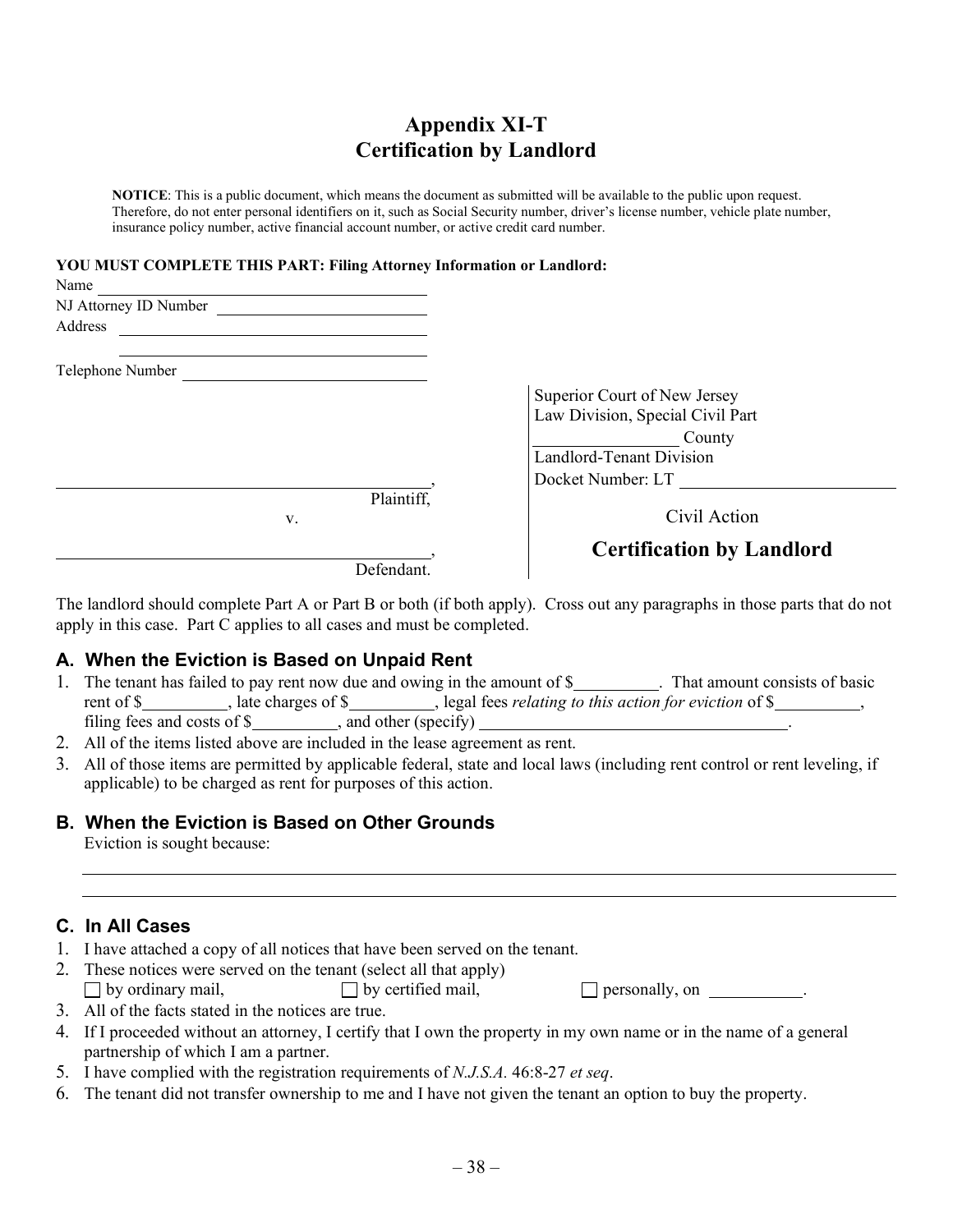7. The tenant is not in the military service of the United State nor any of its allies, nor is the premises used for dwelling purposes of the spouse, a child or other dependent of a person in the military service of the United States.

I, the landlord, certify that the foregoing statements made by me are true. I am aware that if any of the foregoing statements made by me are willfully false, I am subject to punishment.

Date:

Landlord Signature

Print Name

**Note:** Appendix XI-T adopted July 18, 2001 to be effective November 1, 2001; amended July 27, 2006 to be effective September 1, 2006; amended July 9, 2008 to be effective September 1, 2008; Appendix XI-T deleted to be effective .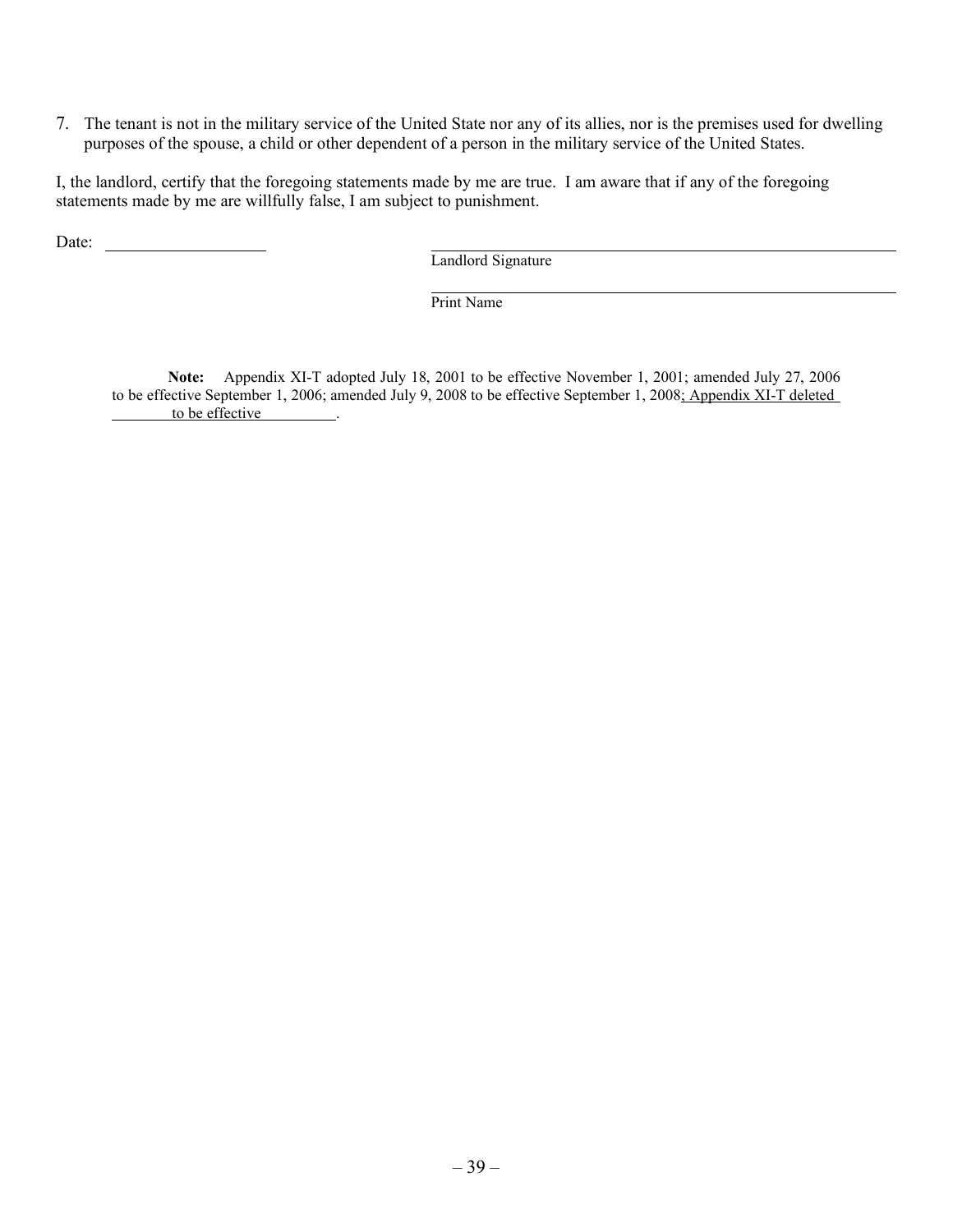# **Appendix XI-U Certification by Landlord's Attorney**

| Plaintiff | <b>SUPERIOR COURT OF NEW JERSEY</b>         |
|-----------|---------------------------------------------|
|           | LAW DIVISION, SPECIAL CIVIL PART            |
|           | <b>COUNTY</b>                               |
| V.        | LANDLORD-TENANT DIVISION                    |
|           | DOCKET#LT                                   |
| Defendant | <b>Certification by Landlord's Attorney</b> |

- 1. I am the attorney for the landlord in this matter and make this certification pursuant to *Rule* 6:6-3(b) or *Rule* 6:6-4.
- 2. The landlord has asserted that the tenant has failed to pay rent now due and owing in this matter.
- 3. I have reviewed the applicable federal, state and local law and the written lease between the parties, and in my opinion the charges and fees sought, other than the base rent, are permitted to be included in the rent for purposes of this action.

I certify that the foregoing statements made by me are true. I am aware that if any of the foregoing statements made by me are willfully false, I am subject to punishment.

Date: <u>with the contract of the contract of</u> the contract of the contract of the contract of the contract of the contract of the contract of the contract of the contract of the contract of the contract of the contract of t

Printed name:

Note: Appendix XI-U adopted July 18, 2001 to be effective November 1, 2001; Appendix XI-U deleted to be effective .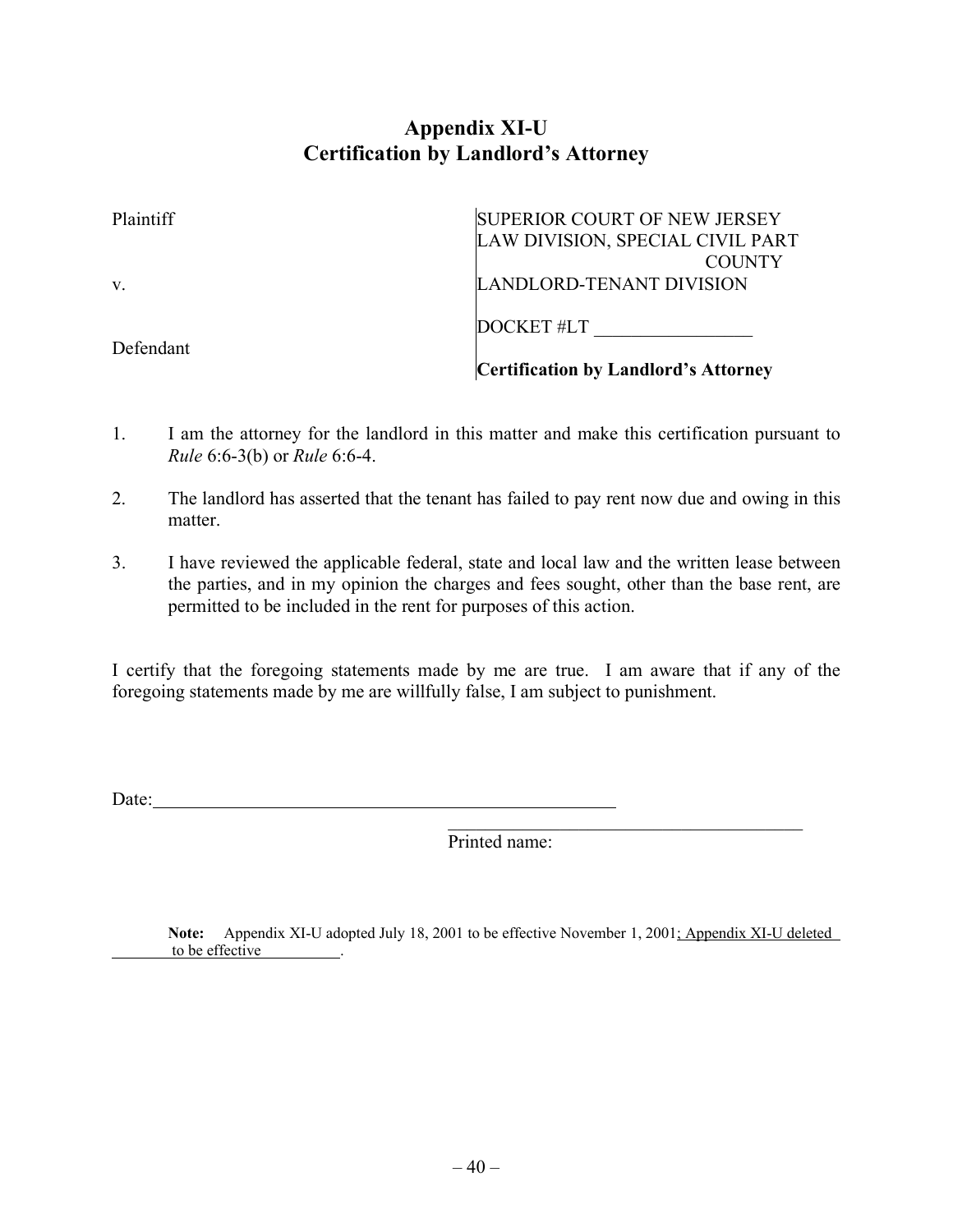# **Appendix XI-W Consent to Enter Judgment for Possession (Tenant Vacates)**

|                                            | Superior Court of New Jersey                                                                  |
|--------------------------------------------|-----------------------------------------------------------------------------------------------|
| Plaintiff                                  | Law Division, Special Civil Part                                                              |
| V.                                         | County                                                                                        |
|                                            | <b>Landlord-Tenant Division</b>                                                               |
|                                            | Docket Number LT-                                                                             |
| Defendant                                  | <b>Consent to Enter Judgment</b>                                                              |
|                                            | (Tenant Required to Vacate)                                                                   |
| The Tenant and Landlord hereby agree that: |                                                                                               |
| 1.                                         | The Tenant agrees to the immediate entry of a Judgment for Possession and that the Warrant of |

- **Removal may issue and be served upon the Tenant at the Landlord's request, as permitted by law.** The Landlord agrees that the warrant of removal cannot be executed (no eviction) until \_\_\_\_\_\_\_\_\_\_\_\_, **("the move out date"), unless the Tenant fails to comply with Paragraph 2(b).**
- 2. Check one of the following:
	- $\Box$  The Tenant shall pay no money, or
	- $\Box$  The Tenant shall pay \$, as follows:
- 3. a. If the Tenant does not make all payments required in paragraph 2(B) of this Agreement, the Tenant agrees that the Landlord, with notice to the Tenant, can file a certification stating when and what the breach was and that the warrant of removal can then be executed upon, as permitted by law, prior to the agreed upon **move out date**.
	- b. **Even if the Tenant does make all payments required in Paragraph 2(b), Tenant still agrees to**  move no later than **hower in the Tenant does not move by that date, the Landlord can have the Tenant evicted, as permitted by law. The 30-day period to execute upon a warrant of removal is agreed between the Landlord and Tenant to be extended to incorporate the move out date.**

| $\blacksquare$ |  |
|----------------|--|
|                |  |

Landlord's Attorney Tenant's Attorney

Landlord Tenant

, J.S.C.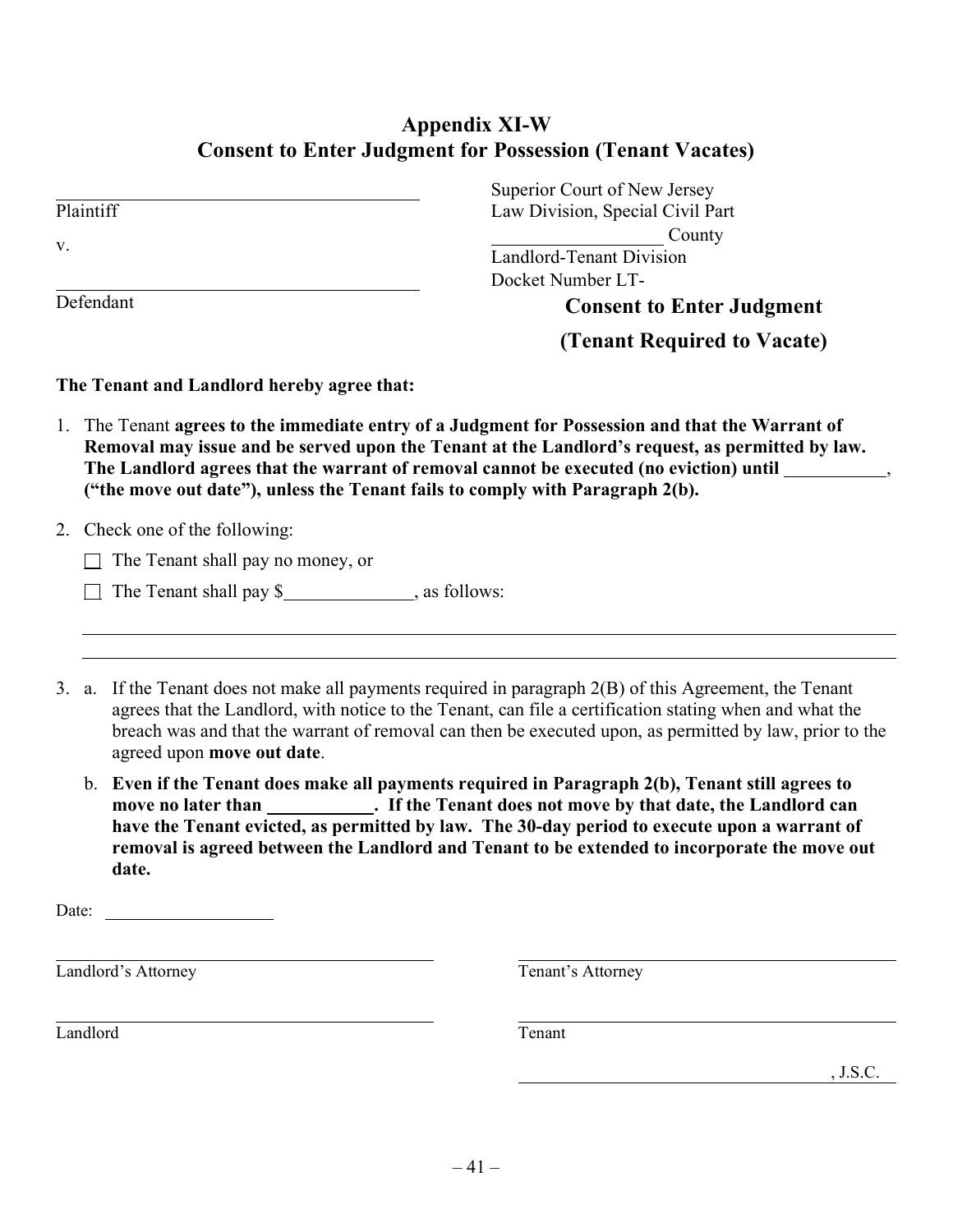#### Judge

#### **Note: The Certification by Landlord and the Certification of Landlord's Attorney (if the Landlord has an attorney) are attached hereto.**

**Note:** Appendix XI-W adopted July 18, 2001 to be effective November 1, 2001; amended July 19, 2012 to be effective September 4, 2012; amended July 31, 2020 to be effective September 1, 2020<u>; Appendix XI-W deleted to be</u> to be effective \_\_\_\_\_\_\_\_.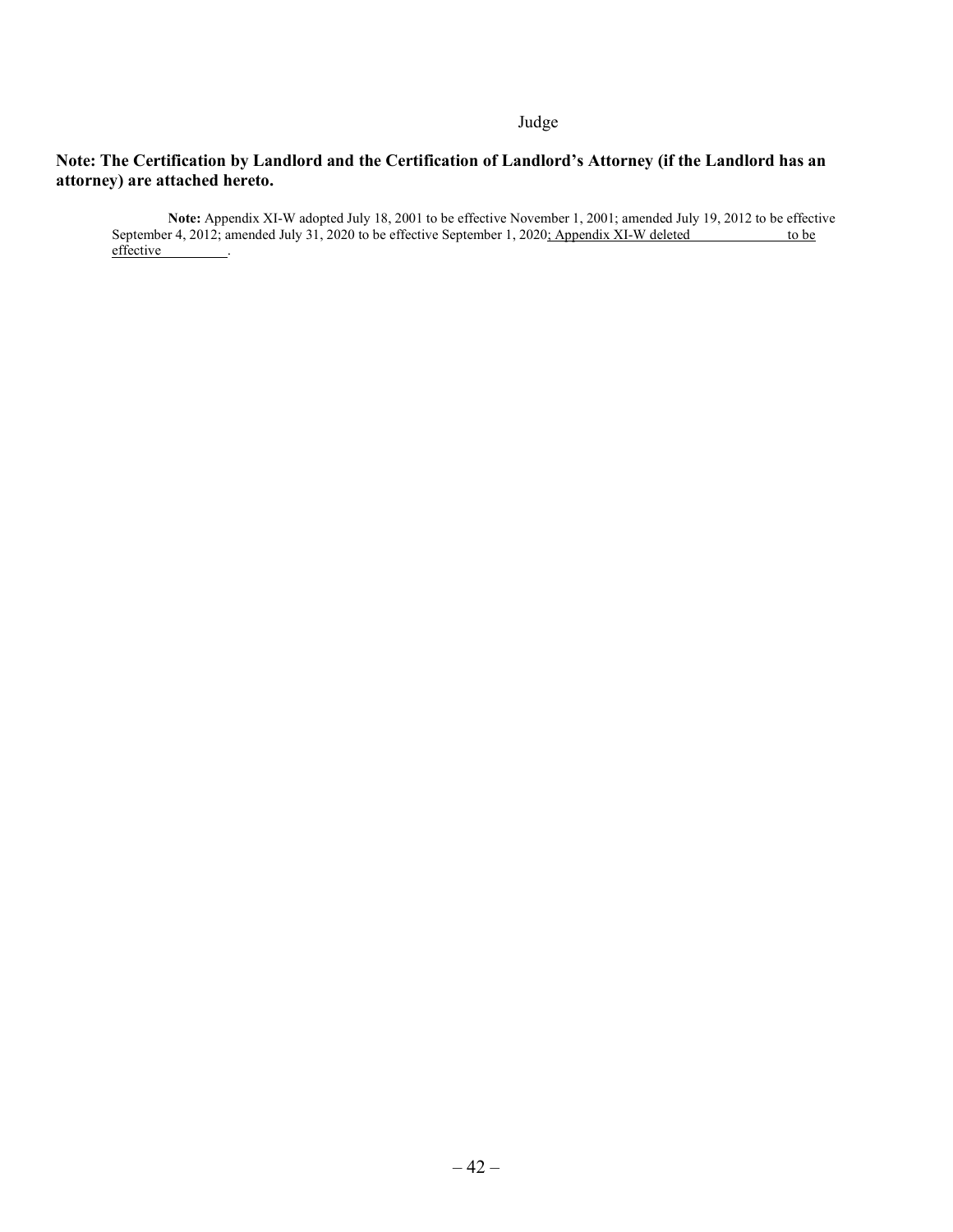## **Appendix XI-Y Writ of Possession**

| Plaintiff'                                                                                                                                                                                                                                                                                                      | <b>SUPERIOR COURT OF NEW JERSEY</b><br>LAW DIVISION, SPECIAL CIVIL PART<br><b>COUNTY</b> |
|-----------------------------------------------------------------------------------------------------------------------------------------------------------------------------------------------------------------------------------------------------------------------------------------------------------------|------------------------------------------------------------------------------------------|
| Address<br><u> 1989 - Johann Stoff, Amerikaansk politiker (</u>                                                                                                                                                                                                                                                 | DOCKET NO.                                                                               |
| City, State, Zip Code                                                                                                                                                                                                                                                                                           |                                                                                          |
|                                                                                                                                                                                                                                                                                                                 | <b>CIVIL ACTION</b>                                                                      |
| Plaintiff                                                                                                                                                                                                                                                                                                       | <b>WRIT OF POSSESSION</b>                                                                |
| V.                                                                                                                                                                                                                                                                                                              |                                                                                          |
| Defendant                                                                                                                                                                                                                                                                                                       |                                                                                          |
| Do Not Write Below This Line – For Court Use Only                                                                                                                                                                                                                                                               |                                                                                          |
| THE STATE OF NEW JERSEY TO THE SHERIFF OF ________________________ COUNTY:                                                                                                                                                                                                                                      |                                                                                          |
| Division, Special Civil Part, County, in a cause therein pending, wherein<br>(are) the Defendant(s), it was ordered and adjudged that the Plaintiff(s) recover the possession of the lands and<br>premises, with appurtenances, described in the Complaint from the Defendant(s) which premises are located at: | $\frac{1}{2}$ is (are) the Plaintiff(s) and $\frac{1}{2}$ is                             |
| <b>Street Address</b>                                                                                                                                                                                                                                                                                           |                                                                                          |
| City, State, Zip Code                                                                                                                                                                                                                                                                                           |                                                                                          |
| the possession of which the Defendant(s) have unlawfully deprived the Plaintiff(s), as appears to us of record.                                                                                                                                                                                                 |                                                                                          |
| Therefore, you are hereby COMMANDED without delay, to restore Plaintiff(s) to possession of his/her/their<br>property; and return this writ to the Office of the Special Civil Part within 14 days of its issuance.                                                                                             |                                                                                          |
|                                                                                                                                                                                                                                                                                                                 |                                                                                          |
| <b>Certification of Execution of Writ for Possession</b>                                                                                                                                                                                                                                                        |                                                                                          |
| Date and Time Executed:<br><u> Alexandria de la contrada de la contrada de la contrada de la contrada de la contrada de la contrada de la c</u>                                                                                                                                                                 |                                                                                          |
|                                                                                                                                                                                                                                                                                                                 |                                                                                          |

Signature of Sheriff's Officer

Printed or Typed Name of Officer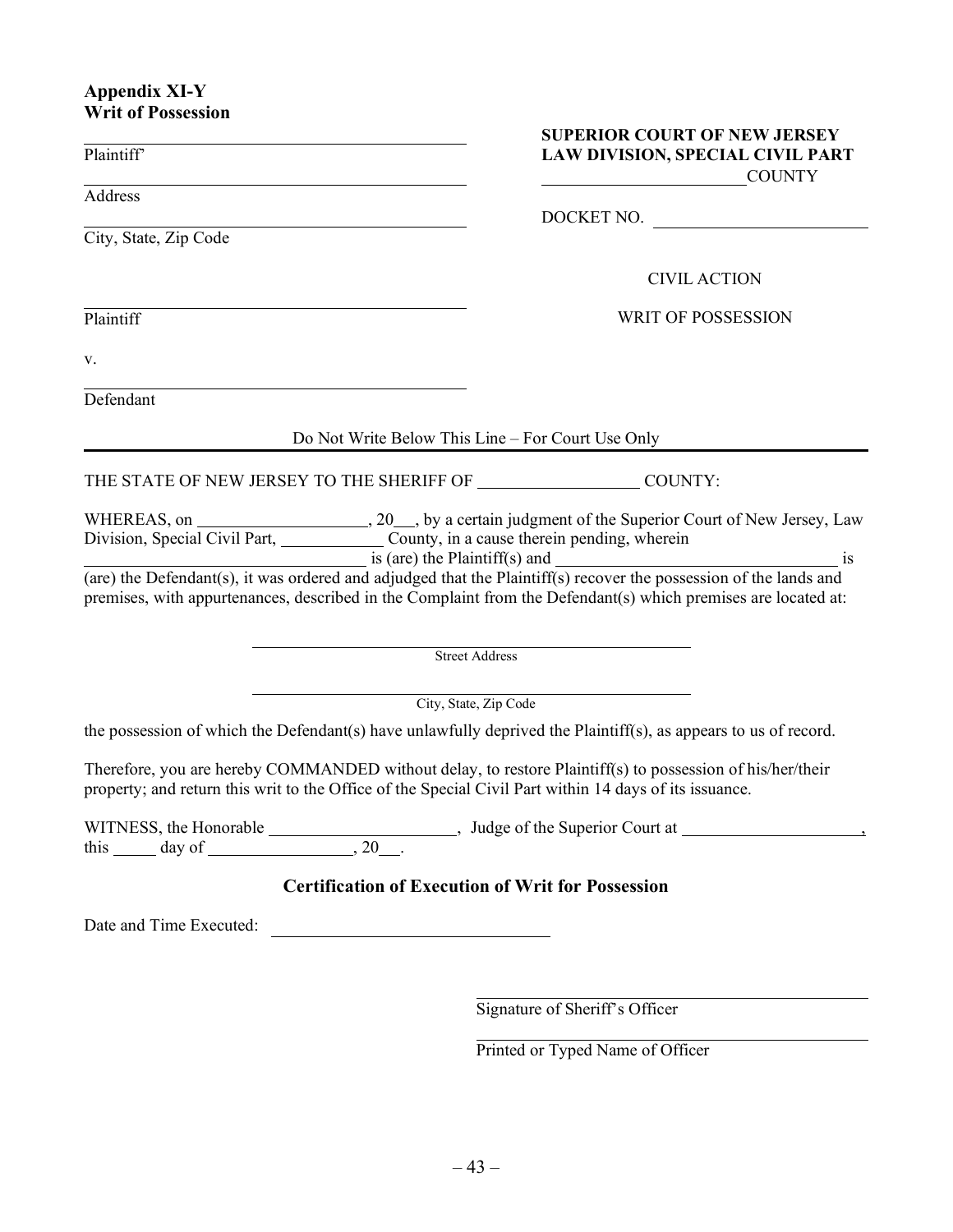**Note:** Adopted July 19, 2012 to be effective September 4, 2012; amended September 14, 2018 to be effective retroactive to September 1, 2018; Appendix XI-Y deleted to be effective ...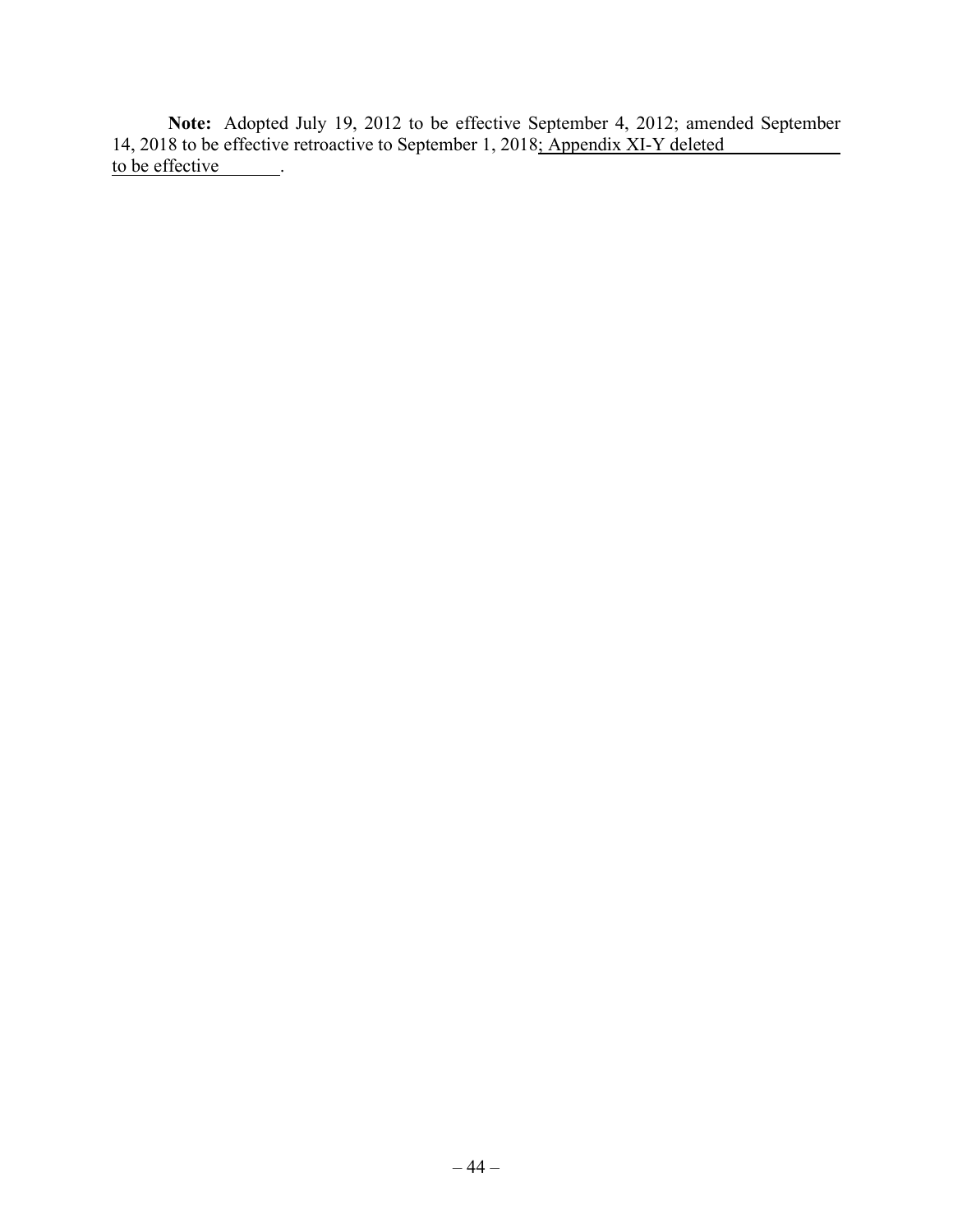# **Appendix XI-Z Answer & Crossclaim, Counterclaim and/or Third Party Complaint**

**NOTICE**: This is a public document, which means the document as submitted will be available to the public upon request. Therefore, do not enter personal identifiers on it, such as Social Security number, driver's license number, vehicle plate number, insurance policy number, active financial account number, or active credit card number.

| <b>Filing Attorney Information or Pro Se Litigant:</b>                                                                          |                                                                                |
|---------------------------------------------------------------------------------------------------------------------------------|--------------------------------------------------------------------------------|
|                                                                                                                                 |                                                                                |
| NJ Attorney ID Number                                                                                                           |                                                                                |
| Address<br><u> Alexandria de la contrada de la contrada de la contrada de la contrada de la contrada de la contrada de la c</u> |                                                                                |
| Telephone Number                                                                                                                |                                                                                |
| Plaintiff's Name                                                                                                                |                                                                                |
| <b>Street Address</b>                                                                                                           | <b>Superior Court of New Jersey</b><br><b>Law Division: Special Civil Part</b> |
| Town, State, Zip Code                                                                                                           | County<br>Docket Number: DC-                                                   |
| Telephone Number                                                                                                                | <b>Civil Action</b><br>Answer                                                  |
| VS.                                                                                                                             | <b>AND</b>                                                                     |
| Defendant's Name                                                                                                                | Counterclaim                                                                   |
| <b>Street Address</b>                                                                                                           | Cross-claim<br>$\Box$ Third Party Complaint                                    |
| Town, State, Zip Code                                                                                                           |                                                                                |

Telephone Number

Defendant denies owing the debt to the Plaintiff. Check the appropriate statement(s) below which set forth why you claim you do not owe money to the plaintiff or owe less than the Plaintiff is claiming.

- The bill has been paid
- $\Box$ The dollar amount claimed by the plaintiff(s) is incorrect.
- $\Box$ The claim or the amount of the claim is unfair. (*Must explain below*)
- $\Box$ The goods or services were not received.
- $\Box$ The goods or services received were defective.
- $\Box$ I/We did not order the goods or services.
- $\Box$ I am a victim of identity theft or mistaken identity.
- $\Box$ The time has passed for plaintiff to sue on this debt.
- $\Box$ This debt has been discharged in bankruptcy.
- $\Box$ A lawsuit was previously filed and the claim has been resolved. (*Must explain below*)
- $\Box$ Defendant is in the military on active duty.
- $\Box$ Plaintiff did not file this lawsuit in the proper place. (*Must explain below*)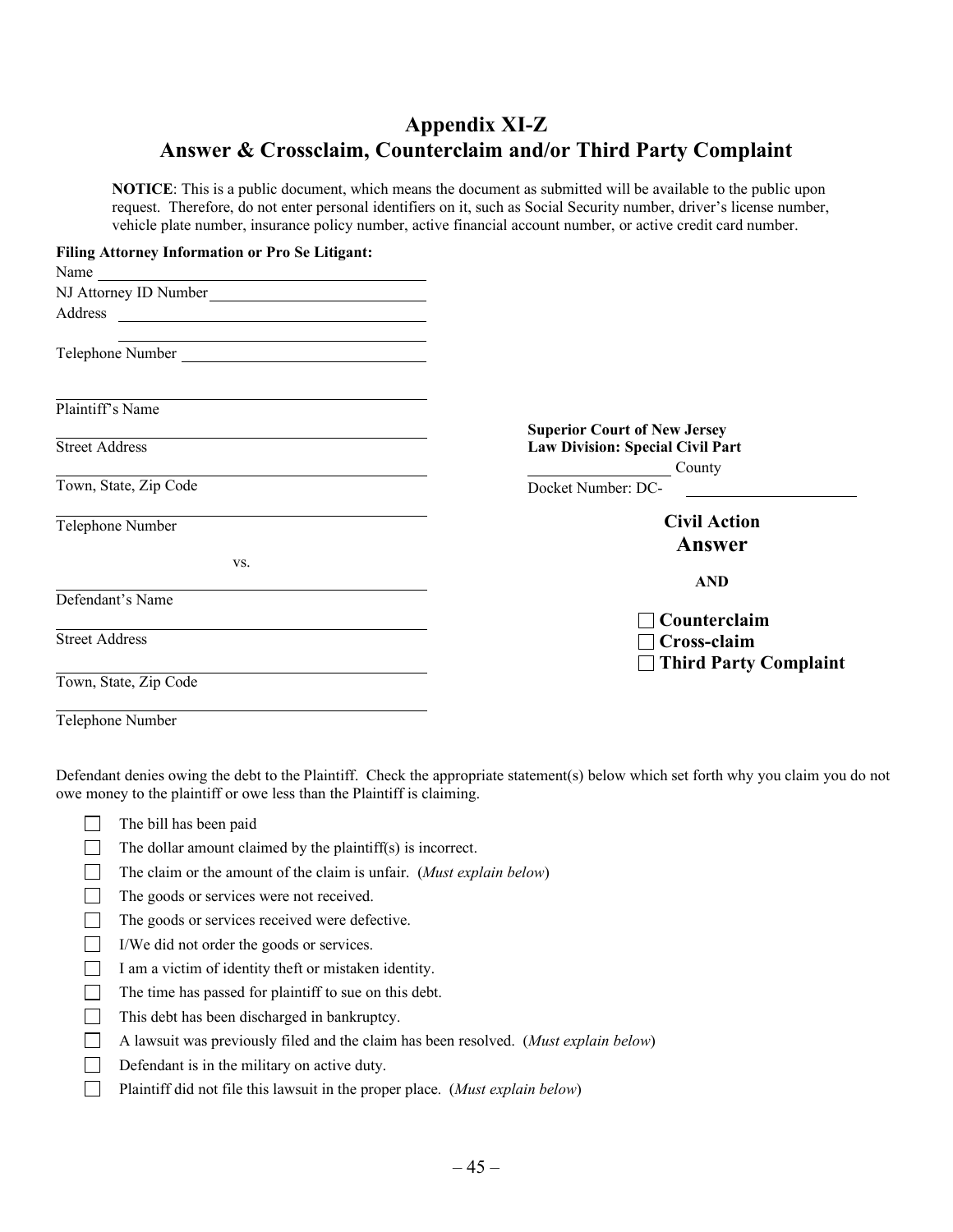| Other – Set forth any other reasons why you believe money is not owed to the plaintiff(s).<br>(You may attach more sheets if you need to.)                                                               |  |  |
|----------------------------------------------------------------------------------------------------------------------------------------------------------------------------------------------------------|--|--|
|                                                                                                                                                                                                          |  |  |
|                                                                                                                                                                                                          |  |  |
|                                                                                                                                                                                                          |  |  |
| I have a claim against the plaintiff(s). [Counterclaim]<br>I have a claim against another defendant(s). [Crossclaim]                                                                                     |  |  |
| have a claim against the following 3rd party (new party) [Third Party Complaint:                                                                                                                         |  |  |
| You <b>must</b> provide a statement of facts below as to why the plaintiff(s) and/or named defendant(s) and/or third party defendant(s)<br>are at fault: (You may attach additional sheets if necessary) |  |  |
|                                                                                                                                                                                                          |  |  |
| <b>Defendant's Demand:</b><br>I have a claim and demand judgment for \$__________________, plus interest, costs, attorney fees, if any, and such other relief as the<br>court deems proper.              |  |  |
| Name of Third Party Defendant(s)                                                                                                                                                                         |  |  |
| <b>Street Address</b>                                                                                                                                                                                    |  |  |
| Town, State, Zip Code                                                                                                                                                                                    |  |  |
| Telephone Number                                                                                                                                                                                         |  |  |
| Trial by jury requested; an extra \$100 cash, check or money order is submitted.                                                                                                                         |  |  |
| Trial by jury requested; and I have submitted an application for a waiver of the \$100.00 fee.                                                                                                           |  |  |
| At the trial, Defendant requests:<br>An interpreter<br>Indicate Language<br>$ $ No<br>Yes.<br>An accommodation for a disability<br>Yes<br>$\overline{N}$                                                 |  |  |
| Requested accommodation<br><b>Certification</b>                                                                                                                                                          |  |  |
| I certify, to the best of my knowledge:<br>Must check one                                                                                                                                                |  |  |
| that the above matter is not the subject of any other court action or arbitration proceeding now pending or                                                                                              |  |  |
| contemplated, or                                                                                                                                                                                         |  |  |
| that the following actions or arbitration proceedings are pending or contemplated                                                                                                                        |  |  |
| <b>AND</b>                                                                                                                                                                                               |  |  |
| Must check one                                                                                                                                                                                           |  |  |
| that no other parties should be joined in this action; or                                                                                                                                                |  |  |
| that the following persons or entities should be joined in this action                                                                                                                                   |  |  |

I certify that confidential personal identifiers have been redacted from documents now submitted to the court and will be redacted